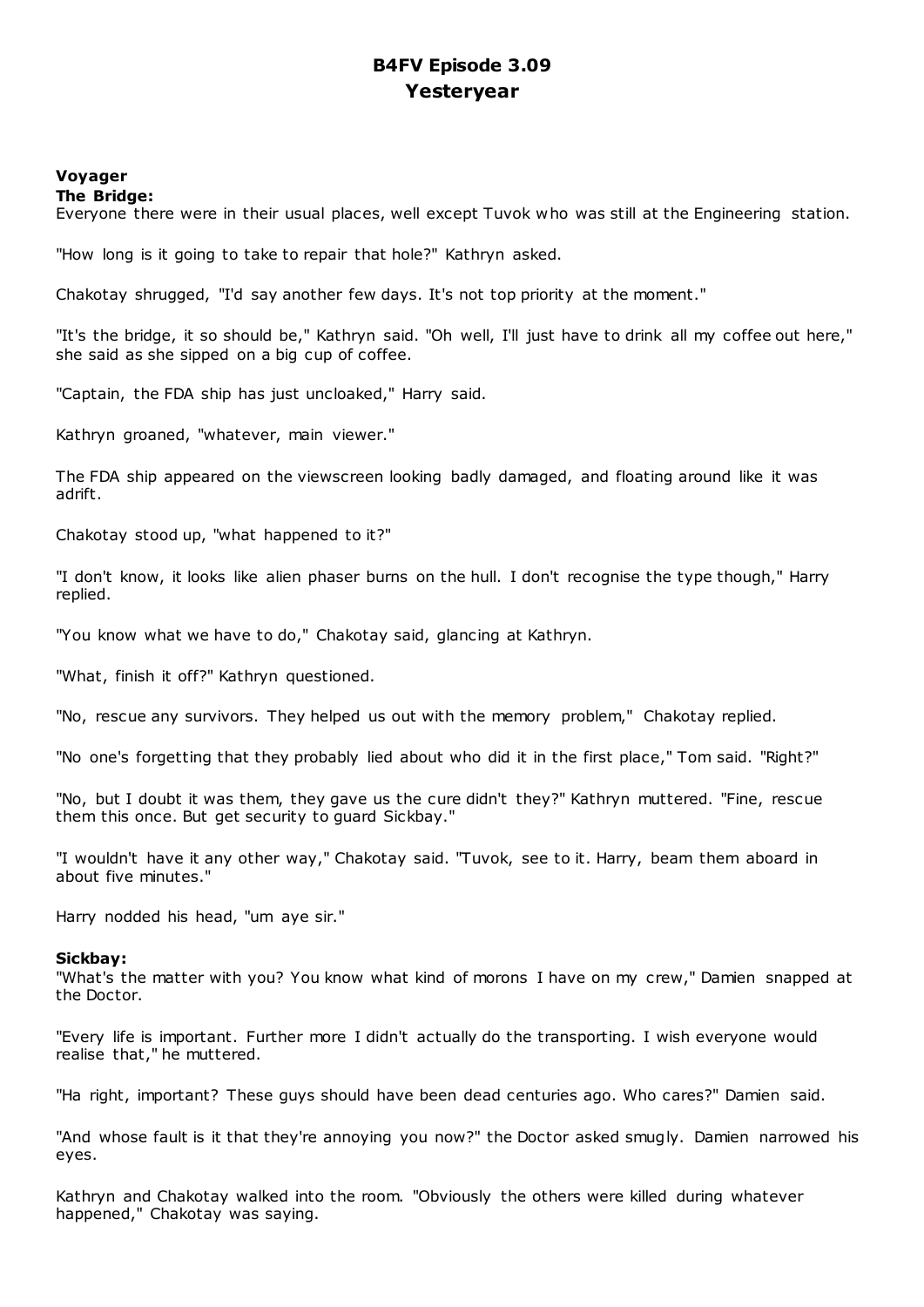"What's that?" Damien questioned as he glanced at them.

"We only managed to beam seven of you, I'm sure there would have been more. Are all seven accounted for?" Chakotay asked.

"Unfortunately," Damien grumbled, he quickly passed a stony glare to the Doctor. "The most damaged part of the ship was on the cleaner's quarters deck. I only have one cleaner now ."

"Finally, we can now go to the public toilets instead of sneaking into the one in Damien's office," Gareth whispered. Johnny Junior groaned, he elbowed him hard.

"You're welcome, really," Chakotay muttered.

"Ahem, well you're welcome to prepare for trouble," Johnny said. He glared at the others. Myleene jumped up to stand next to him.

"Uh and you should thank us for making it double," she said. The new version of the TR music quickly started and then sped up to catch up.

"To protect the universe from randy, perverted celebrity managers," Johnny said. An older guy nearby rolled his eyes.

"To perfect our ship by buying some more bandages," Myleene said, shrugging.

"I knew I forgot to buy something last week," Justin muttered.

"To pretend to..." Johnny said slowly, while trying to think.

"Ok enough!" Damien snapped. The music stopped abruptly. "This is way too old."

"Remind me again why we saved these guys," Kathryn whispered to Chakotay.

"Strangely I've just forgotten," he said.

Damien shook his head and stepped forward, "you know it's not too late to send them all back."

"I wouldn't recommend it. Everyone of them was suffering from radiation poisoning," the Doctor said.

"Your point being?" Damien commented.

"What happened?" Kathryn asked.

"I don't know. These aliens just attacked us, I've never seen them before," Damien replied.

"Yeah, we were in the middle of setting up the tra..." Justin said. Damien quickly smacked him, then smiled at the command team.

"Setting up a what?" Kathryn questioned.

"Oh a track. He's trying to do music again, with a dog or something," Damien replied. "The attack was a relief actually."

"It's Snoop Dog," Justin muttered, pouting.

"I was hoping he forgot," Damien said.

"Hey that's probably why we were attacked," Johnny Junior said.

In: "Tuvok to Janeway, please report to the bridge."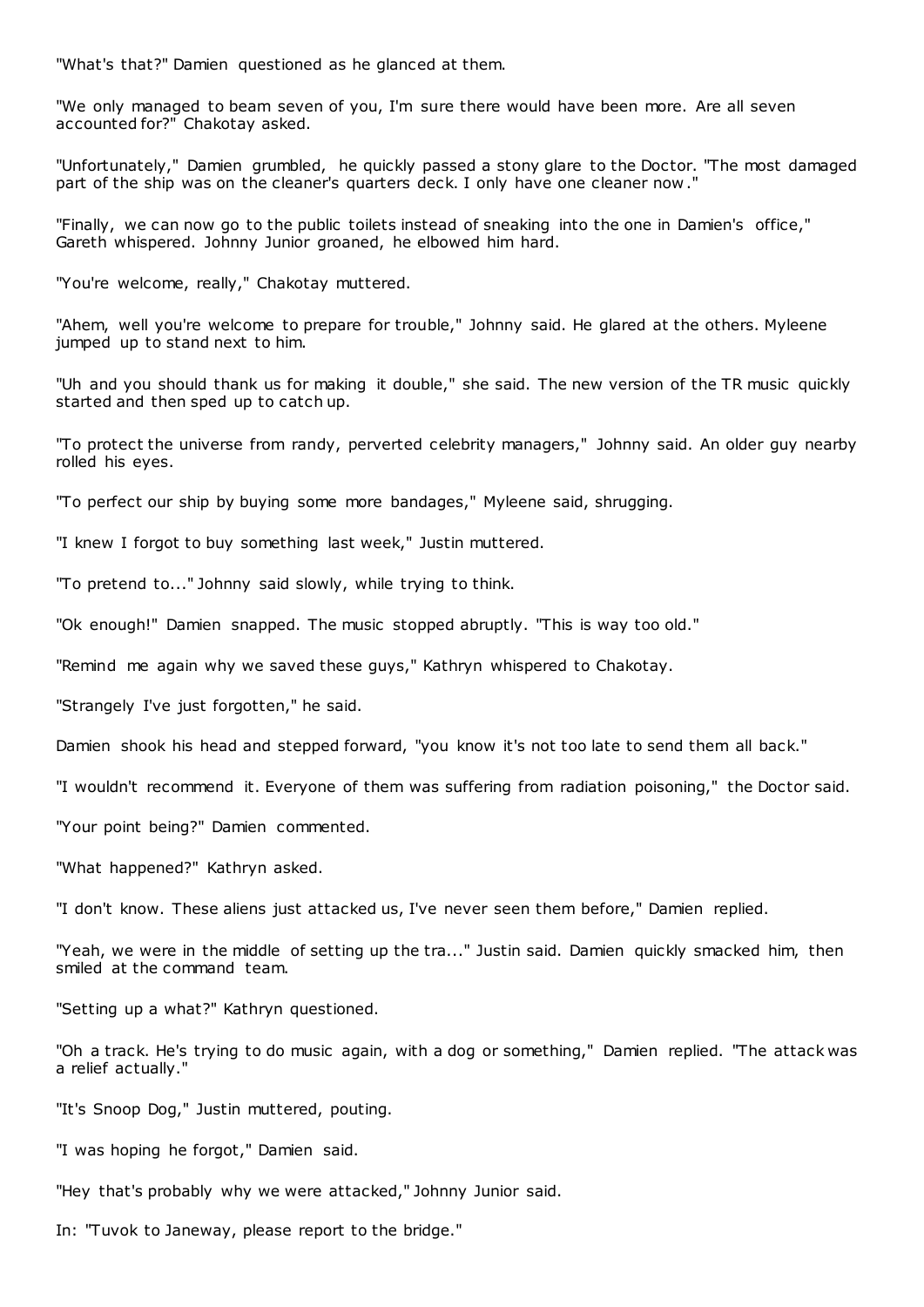"On my way," Kathryn said with a smirk on her face. She left the room.

The lights dimmed, the siren and the red lights started to flash. "Oh great, they're back. My ship better not be in more danger, it's a good ship," Damien said.

Chakotay rolled his eyes, "I know where you're going with this. Just find yourself a good window somewhere, two Security guys will take you." He followed Kathryn out.

#### **The Bridge:**

Kathryn and Chakotay stepped out of the turbolift. "Report," she said.

"There's a temporal rift forming next to the FDA ship," Harry replied.

"Not again," Chakotay groaned.

"There's a ship approaching from it," Harry said with a yawn. Everyone else braced themselves, well not really. "Federation, why is it always Federation?"

"Hail it," Kathryn ordered.

"Temporal anomaly, it's Federation, it's not hailable," Chakotay muttered.

Harry frowned, "there's an energy build up." The bridge lit up, then everything shook violently.

"What the?" Kathryn said. A smashing sound startled everyone, everyone looked towards the source. As soon as they did, everyone but Kathryn were fearing for their lives. "My big cup of coffee!" she screamed.

Jessie chose that moment to walk onto the bridge, she almost ran into Chakotay and Kathryn. The bridge lit up and shook again. "What's going on this time?"

"My cup of coffee," Kathryn cried. She turned to Jessie. "I blame this on you."

"Me? I just walked in," Jessie said.

"All right fine, next time I'll blame you," Kathryn grumbled. "Damien, where is that asshole, I'll kill him!"

Chakotay put a hand on her arm, "calm down Kathryn, you can kill him after we get blown up."

## **A minute or two earlier**

## **Deck Two:**

James stepped out of the turbolift, he bumped straight into Damien, who was watching out of the big window.

"Hey, how did you get here?" James asked.

"The guys guarding Sickbay were too busy gambling to notice," Damien replied.

"They weren't gambling with rations, were they?" James questioned.

"Nope, hyposprays," Damien replied.

"Yeah thought so. Most of the unknowns prefer suicide to being stupidly killed off instead of regulars or main guys," James said.

"Suicide ey," Damien said with an evil smile on his face. "I was always good with the gambling."

"Hey, be my guest," James muttered.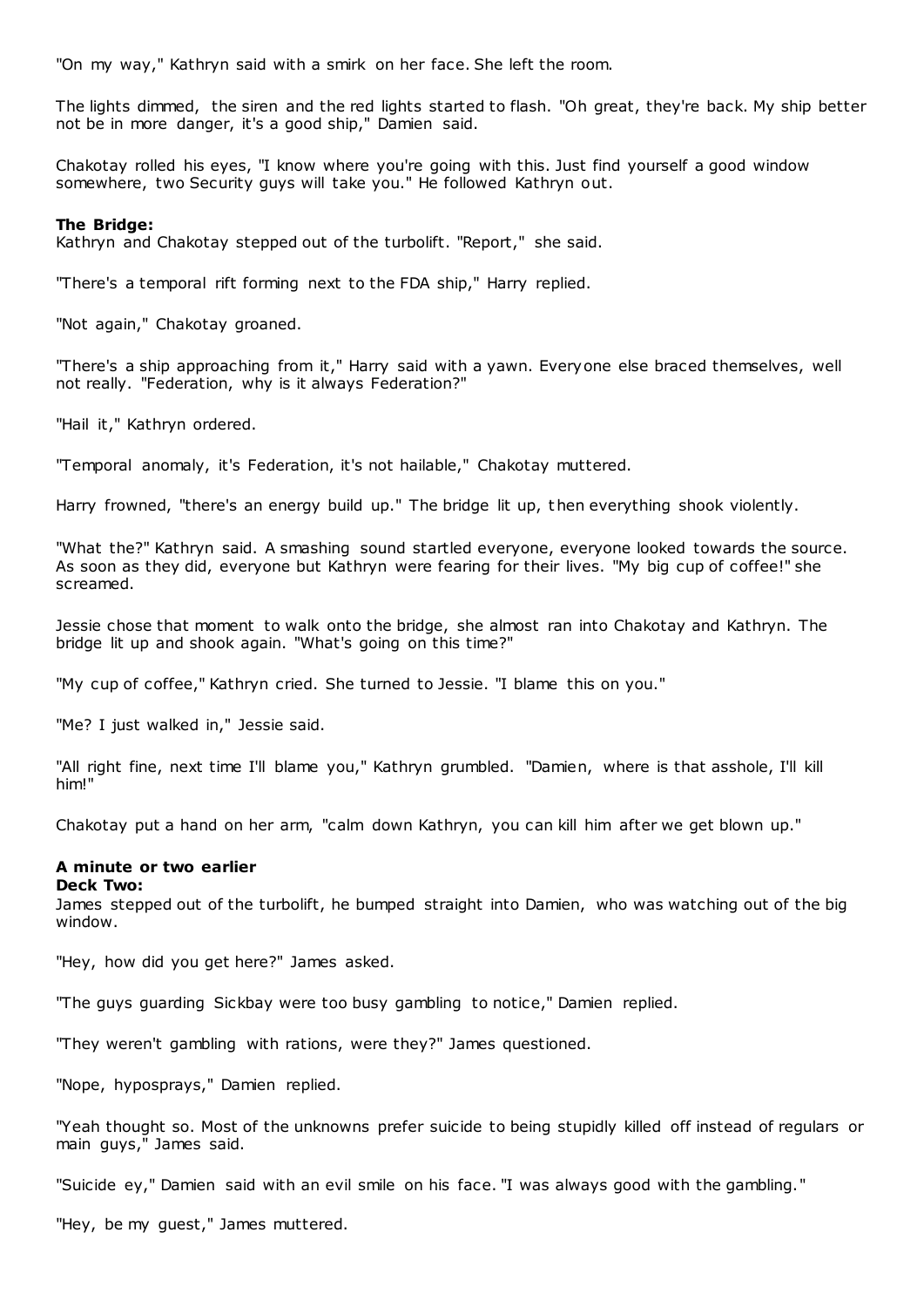Damien glared at him, "no, kill my crew and make it look like suicide. I've been planning to ditch them for months. They think I'm just messing around with you guys, you know with that memory thing."

"That was you?" James said. He frowned, "why did I sound surprised?"

"Because it was a brilliant plan of mine to lower my crew's guard. Even an imbecile like you can understand that, right?" Damien replied.

"You know, you're this close to getting a broken face," James muttered.

Damien didn't seem bothered, "you're not unproving my point. Only stupid people would use violence or sarcasm as a retort."

"And only stupid people would piss me off," James grumbled, clenching his fists.

"Jeez, take a pill," Damien said. He smiled evily, "I could win you a hypospray of your own, if you want.'

The ship shook again. They both glanced out of the window and saw the FDA ship in pieces.

"Oh crap," they both muttered. "Seventy years of you guys." T hey both glanced at each other with raised eyebrows.

#### **The Bridge:**

"And then we tranpublicfy the phasers to a spectalathon setting," Harry was busy rambling on.

"Harry I have no idea what you just said, but just do it. I can't have my precious coffee, er ship destroyed," Kathryn said.

"Ohno, we can't have that," Jessie commented.

"I take it that coffee cravings gone, huh," Chakotay said quietly.

Kathryn's stare turned even colder, she slapped both of them at the same time. "No one insults or steals my coffee," she said.

"I didn't do either," Chakotay muttered.

Kathryn rolled her eyes, "ok I undo the slap, god." She glanced away from him just to get a similar slap from Jessie. "Hey!"

"Don't ever touch me again, stupid coffee bitch," she grumbled. The glare on her face even managed to out match Kathryn's. "Do you understand me?" She walked off towards the Engineering station, "stupid  $f*****$  Chakotay loving whore."

Tom looked rather worried, "great work Captain."

"What the hell are you doing at my station you Vulcan tosser?" Jessie snapped at Tuvok.

Harry looked uneasy, "it seems to have worked by the way. The ship's hailing."

"Suddenly he or she's talkative. On screen," Kathryn said as she headed for the centre of the bridge. Chakotay did the same while watching Jessie.

A human guy appeared on the screen. "I am Captain Braxton of the Federation Timeship Aeon."

"Big f\*\*\*\*\* deal," Jessie grumbled.

Kathryn sighed, "she'll be moving onto another mood soon enough, hopefully."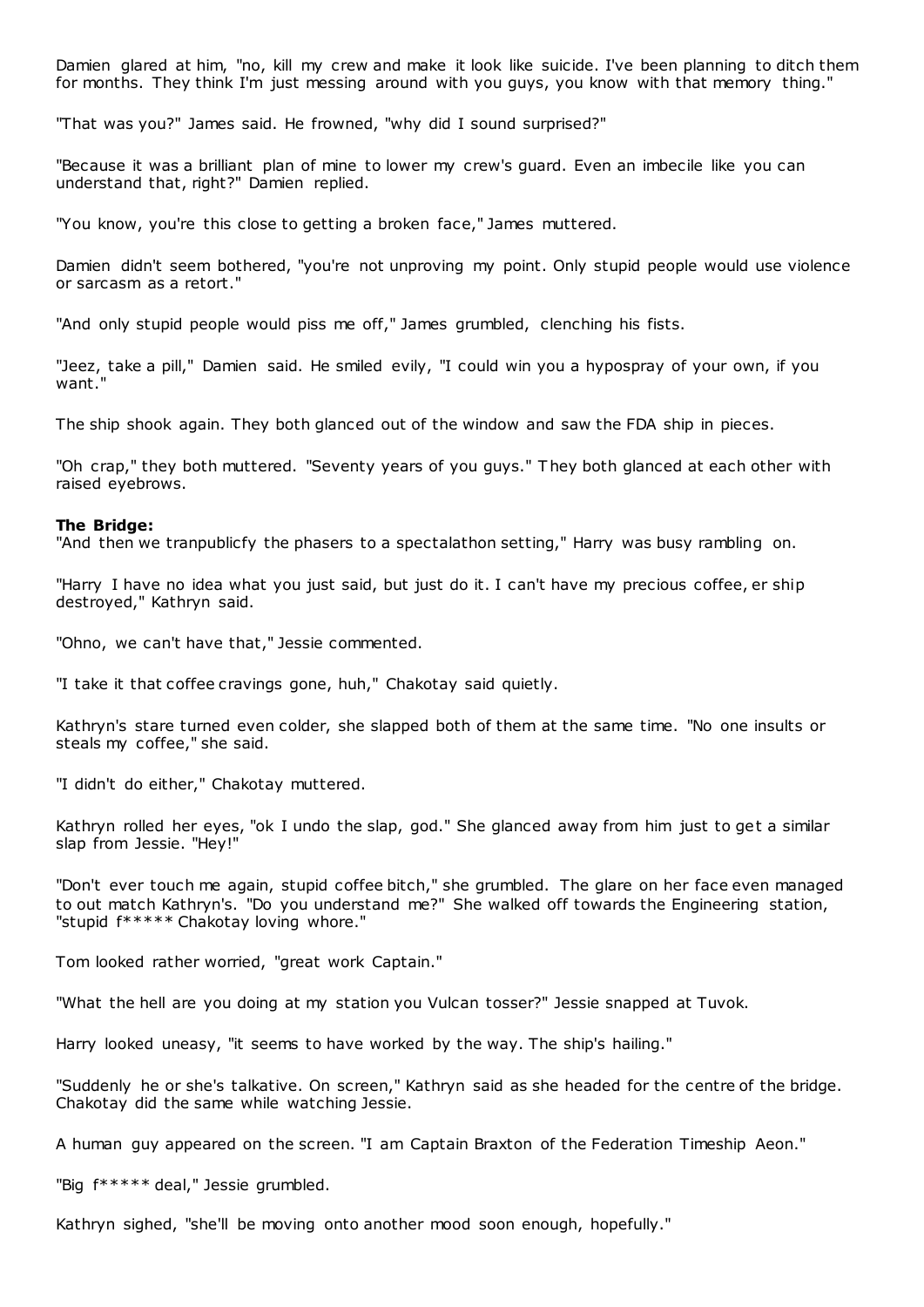"Um, ok. I'm from twenty ninth century Earth, I'm here to avert a disaster in my century that destroys the entire solar system," Braxton said.

"Well that made more sense than Harry's crap before," Jessie commented. Harry tried not to pout, but failed miserably.

"Anyway, your ship was in the debris. My mission is your destruction. You must not resist," Braxton said.

"I really don't think we would have been able to effect your century, and.." Kathryn said.

"Oh so you're here to save your own ass, well I hope one member of your family is on this ship so you won't bloody exist," Jessie grumbled.

"Now that's a paradox," Tom commented.

"And by the way, you're too fat ok. I figured by the twenty ninth century they'd have cured that, I guess you just like being fat. Oh and you're ugly and stupid," Jessie continued to ramble. Everyone on the bridge was getting more nervous with every word. "Oh and if you're Starfleet, wouldn't destroying this ship mess up the timeline?"

Braxton started sniffling, "I'm big boned ok, and destroying Voyager would not mess up the timeline. On the contrary..."

"So what's your excuse for the other ship being blown up huh? And explain to me why killing us all wouldn't effect anything. Time crap only happens because prats like you keep coming back in time to mess around in the first place. So get a life you fat..." Jessie grumbled.

"Jessie, breathe between each insult," Tom said, trying not to laugh.

Braxton started crying, the viewscreen changed back to the rift view.

"Ladies and gentlemen, we have a winner," Tom laughed.

"What are you laughing at Tom? The size of the nose on your face, the pretty colours on your console, or the fact that you have hands?" Jessie asked.

Tom started pouting, "I was cheering you on, you're mean."

Harry was now a lot paler than usual, "I think she's making up for lost time. I haven't seen her lose her rag for a while."

"Aaw, what's wrong Harry? Do you need your nappies changing again?" Jessie asked. "Go on Janeway."

Kathryn was busy fuming, Chakotay held her back. "Ok Jess, you've got to calm down."

"I didn't give you permission to call me that. Don't you have to hit on me a lot to get that permission, isn't that right Janeway?" Jessie said.

"Maybe we should get sedatives," Chakotay whispered. "We should've guessed that a girl like Jessie would be dangerous during mood swings."

"Oh my god, are you two whispering flirts to each other again? I'd say get a room but I doubt that Harry's techno crap will last anymore than ten seconds, and it probably takes Chakotay eleven," Jessie commented.

"Ok, is there anyone on the bridge she hasn't insulted?" Tom asked.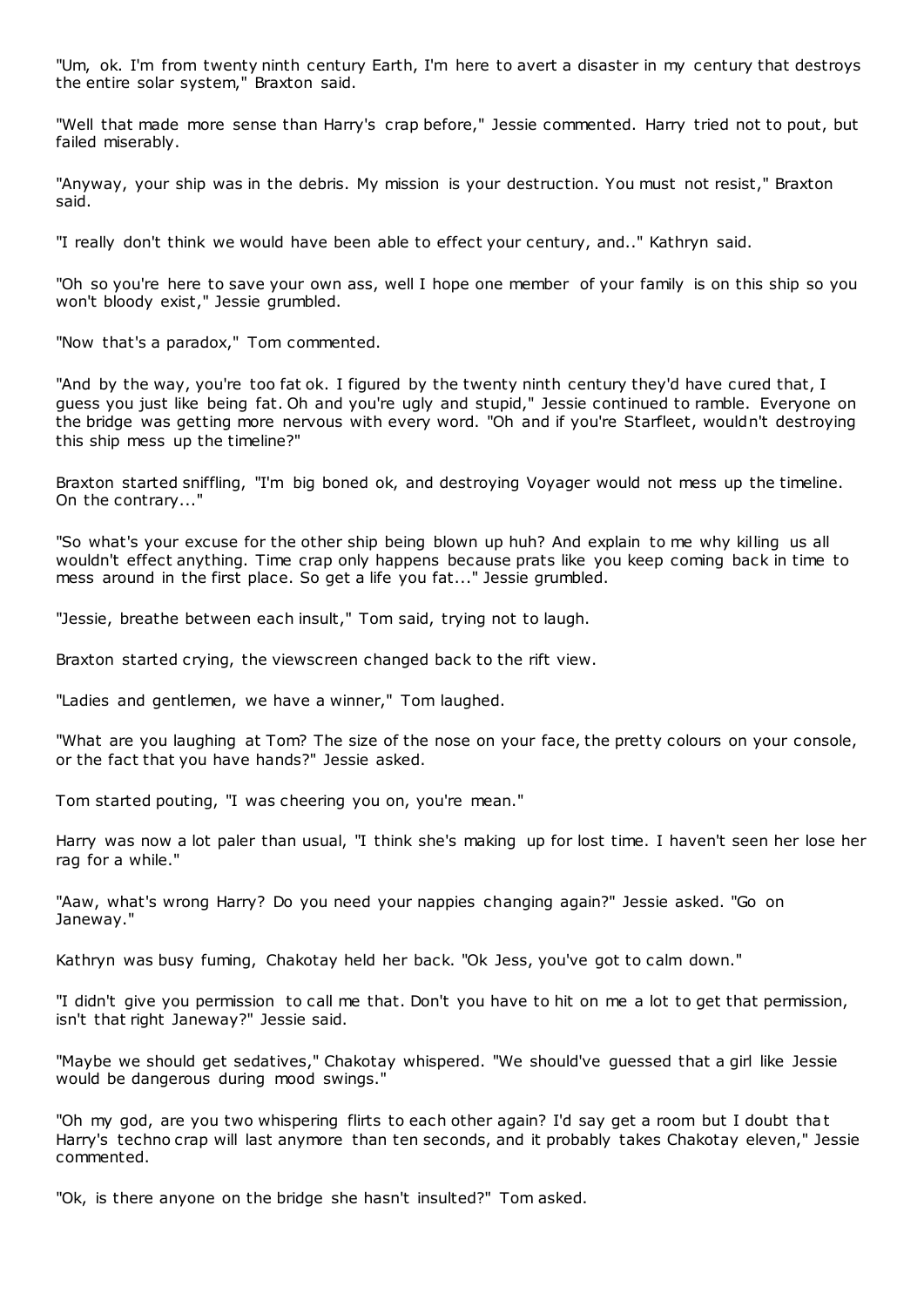"Oh you can talk with all that mush about James about two months ago, and all your bigger mush afterwards!" Kathryn snapped back.

"He's firing again. Thank god," Harry sighed in relief.

"Oh Janeway, you had a chance to make fun of James the same way she did to Chakotay," Tom moaned.

Jessie rolled her eyes, "for god's sake Tom, if you love James so much, why don't you go to a screwy alternate reality where he's gay and get off with him." Tom started sniffling.

Right on cue James and Damien came onto the bridge. "Do absolutely anything and I'll break something."

"Ok, can I breathe?" Damien muttered.

"No," James replied. The ship started shaking again.

Harry groaned, "um, suggestions?"

"James, will you..." Tom said.

"Sorry Tom, you haven't dimension jumped yet," Jessie muttered.

Tom glared at her, "I was going to say, muzzle your woman, please!"

"Ok I don't know where to begin with that," James said. "Oh I do, what?"

"Fine, I'll do it myself," Harry muttered to himself. He started keying in something.

Kathryn shook her head, "she's trying for bitch of the year. As Tom said, we have a winner. Right Jessie?"

Jessie glanced at her with a confused look on her face, "what?" She giggled, "you're crazy Janeway." She walked over to stand near James.

Kathryn sighed in relief, "finally."

Damien made his way over to Harry, James shook his head and followed him, of course Jessie followed too. "What are you doing?" Damien asked.

Harry glanced at him, "re-modulating the thingmatron."

"You fool, that'll just delay him. Just transport some of the content from the kitchen into a torpedo. Rig it to explode next to the other ship. Not one ship will be able to live through that," Damien said.

"That's the stupidest plan I've ever heard," Kathryn muttered.

"Since about five episodes ago, right Kathryn," Chakotay commented.

Kathryn started blushing, "fine, do it."

"Fine, beaming all the Leola root into a torpedo. Ok explain to me how I do that," Harry said.

"Oh fine," Damien grumbled. He pushed Harry away and started working on the station himself.

On the viewscreen lots of Leola roots dematerialised surrounding the time ship.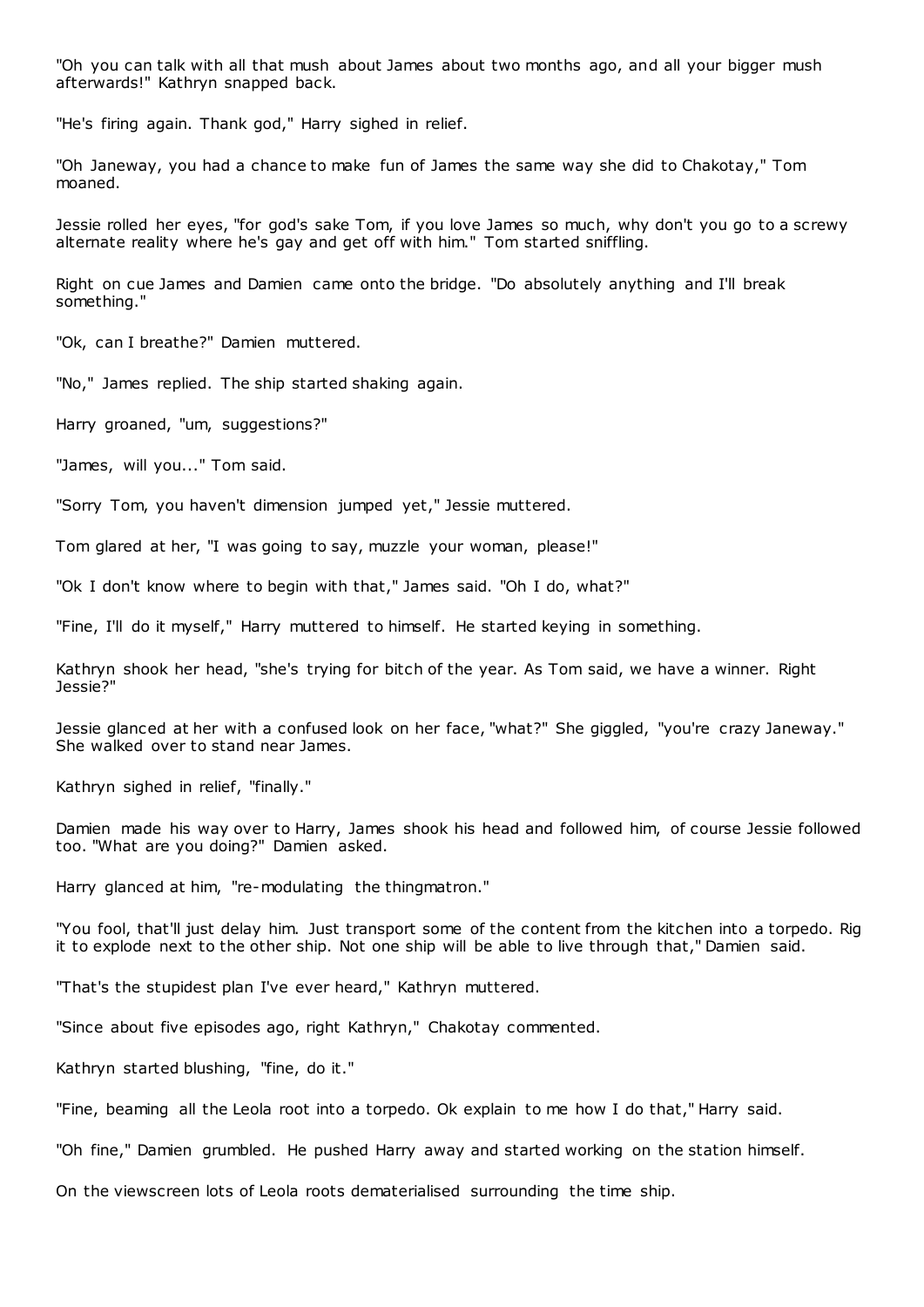"Brilliant," Kathryn sarcastically said. She pulled out a contract, "how many seasons do I have left of this ridiculous series?" Her eyes widened, "damn it!"

"I wasn't finished yet anyway," Damien muttered. "Tactical, fire phasers at the Leola root."

"Captain?" Tuvok said.

Kathryn threw her hands into the air, not literally, "why do I have to make all the decisions around here? What's the point."

Chakotay shook his head, "just do it."

"Firing," Tuvok said.

The blast threw the time ship backwards, it disappeared into the rift.

"Oh, so that's what Leola root is for," Harry said.

Damien nodded, "yep, one species uses it to fuel their explosives."

The ship started shaking again. "Oh crap, we're being pulled into the rift," Tom said.

"Uh, why?" Chakotay questioned.

"Beats me, Harry's the geek," Tom replied.

A while light blinded them for a few seconds as they hit the rift. Once it had lifted, the crew looked around confused.

"Rift's gone," Harry muttered.

Tom started blushing, "oops, my elbow was resting on one of the increase speed buttons, sorry." Everyone glared at him. He quickly glanced back to the front of the room to avoid them.

"We need to figure out where we are. Harry?" Kathryn sighed.

"Captain, Earth," Tom said.

"For god's sake Tom, knowing you it'll be a planet that looks like it," Chakotay grumbled.

"No, it isn't. Look," Tom said, pointing at the screen. Everyone glanced at the viewscreen, most of them widened their eyes.

"This is not good," Jessie said.

"Hail Starfleet Command," Kathryn ordered.

"Why, we went through a tem..." James started to say.

"Yes ma'am," Harry giddily said.

Damien shook his head, "I can't believe you guys used to thwart my attempts to kill you or whatever. You're all, more or less so stupid."

"We're getting different kinds of signals, it's EM," Harry frowned. "Not subspace."

"Lets hear it," Kathryn ordered.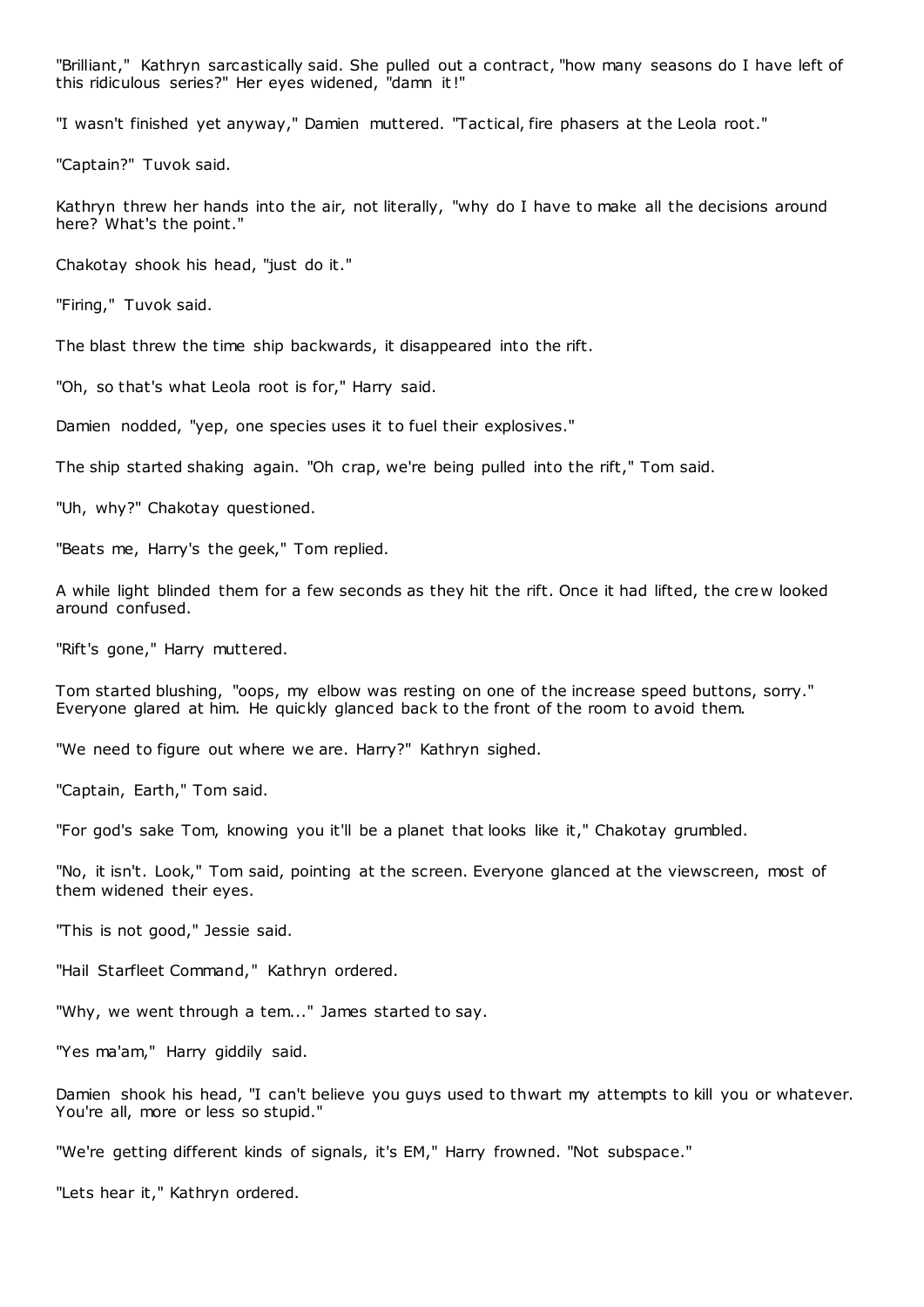The room was overwhelmed by the sound of mixed radio stations, people talking and modems connecting. Faintly in the background you could hear some guy mumbling about a candy shop, or something to some repetitive 'music'. Harry quickly fiddled with the controls to switch it off.

"I think the question is not where are we, but when," Kathryn said.

"Really?" Tom sarcastically said.

"Well Harry?" Kathryn said, eyeing Tom.

"Um, we're in the twenty first century ma'am," Harry replied nervously.

"Oh god, please tell me it isn't First Contact, again," Chakotay groaned.

"No, 2005," Harry said.

"Ooh, does this mean we can get a better copy of the dubbed Pokémon specials? The computer only has crappy ones," Jessie asked. Everyone stared at her funny. "No, it hasn't been dubbed yet. Oh well."

"There was only two good ones anyway," James said quietly to her.

Kathryn shook it off, "ookay, think people. We're stuck in 2005, that time ship got pulled through so is that here?"

"Can I just point out that Earth has satellites in orbit in this century, we need to stay clear of them," Tom said.

"Noted, you sort that out," Kathryn muttered. "Well?"

"Yes ma'am. There's a subspace signature in San Francisco, America," Harry replied. "It's scattered throughout though."

Chakotay sighed, "if we want to avoid being noticed by the locals, I wouldn't advice one small team looking around the whole area for hours."

"Smaller teams, less time, good idea," Kathryn said. "Four teams of three or four should do it."

Damien cleared his throat, "can I be in one?"

Kathryn laughed, "ha yeah right. A good chance to pick up more celebrities, Damien?"

"Hey, I asked didn't I?" Damien said. "And no, I've got enough losers already. Hmm, maybe I can send them back."

"Don't even dare, you could tamper with the timeline," Kathryn snapped.

"Right, and about twelve of you guys wandering around with tricorders wouldn't," Damien muttered.

"You're not going and that's final. Remember who's side you're on now," Chakotay said.

Damien rolled his eyes, "that doesn't mean I take orders from the psycho woman."

"Yeah, nobody takes orders from Jessie," Tom sniggered.

Jessie glanced over at him, "what, huh?"

Tom smiled sweetly, "oh nothing."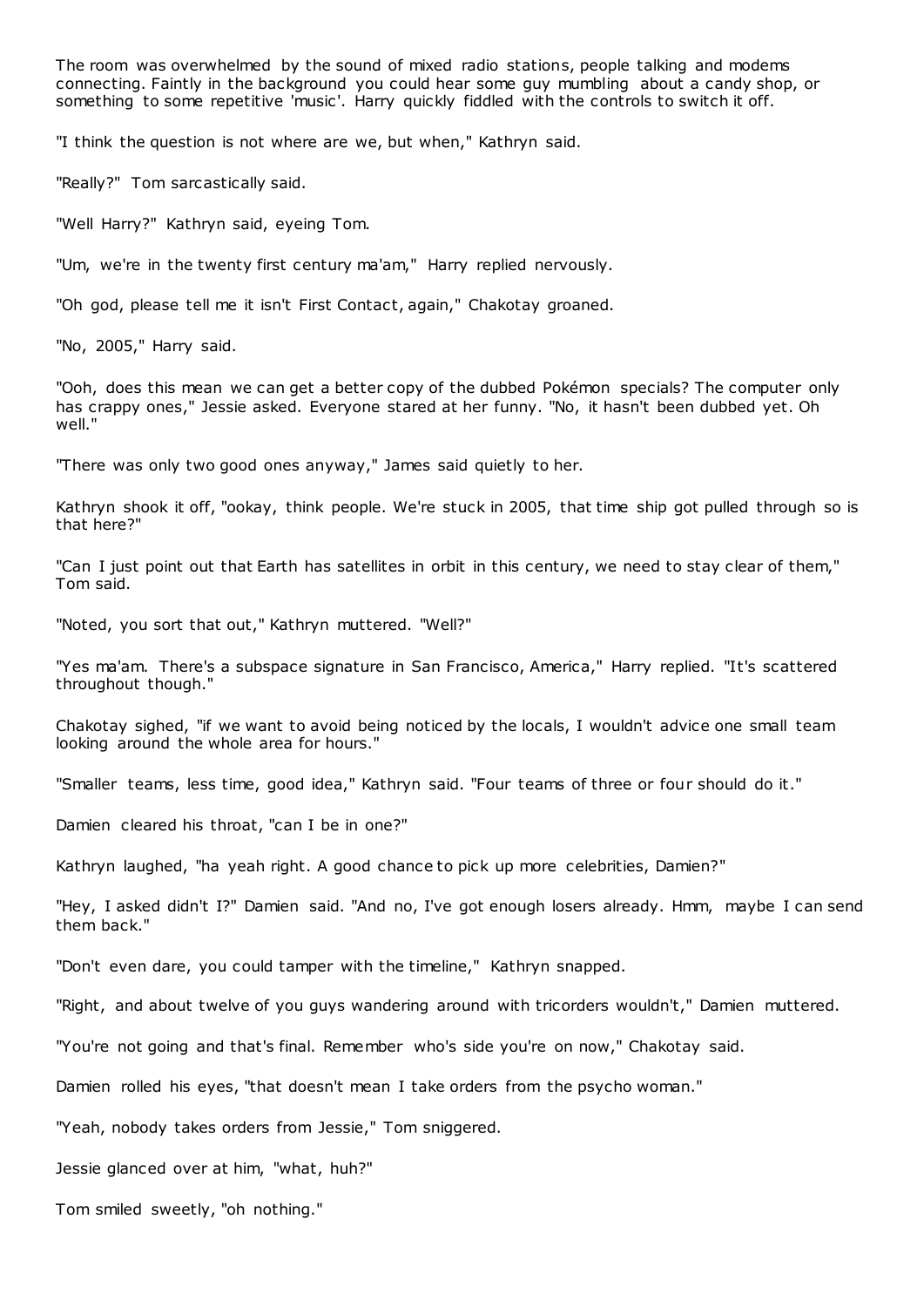"Ok that's enough. Tuvok, you're in command. Chakotay, Tom, James and I uh..." Kathryn said. She glanced around the room, Harry smiled eagerly and pointed at himself. Then she spotted Jessie fiddling with James' sleeve. "Jessie, as long as her and James are apart."

Jessie pouted, "but why?"

"Yeah why? She calmed down when he came in," Tom questioned.

"Convenience," Kathryn quickly replied. She tapped her commbadge, "Janeway to Torres, report to transporter room one."

"We still need six more," Chakotay pointed out.

"Oh fine, Harry you're in command, Tuvok join us," Kathryn said.

"Is that wise, he's only an ensign," Tom muttered.

"I think we all know who has the most command experience on this ship once you guys are gone," Damien smugly said.

"Fine, you and Harry work together, but remember Harry is still in charge," Kathryn said.

Chakotay sighed, "five more."

"Then you pick the rest, god," Kathryn grumbled. She headed towards the turbolift. Everyone picked, excluding Chakotay followed her.

"First, I need to get more known people to the bridge," he sighed.

#### **Transporter Room One:**

B'Elanna strolled in and joined the rest of the awayteam. She eyed Tom funny, "why is he coming?"

"Expert on the century we're in," Kathryn shrugged.

"Actually that's twentieth century," Tom said.

Kathryn glared in his direction, "first you bring us here, now this!"

Tom cowered, "it's only five years into the twenty first, we'll be fine."

Chakotay walked in. Claire, Lee, Faye, Lisa and Craig followed him. "There, twelve."

"Finally, lets make this quicker. Two teams go to the second room, two others will stay here," Kathryn said.

"We haven't even picked team leaders," Chakotay commented.

Kathryn groaned, "easy, that's me, you, Tuvok and..." She looked around, "oh great, Tom's the highest rank."

"Actually," both Craig and B'Elanna cut in.

"He's a bridge officer, Craig you're too young and... when did you get promoted?" Kathryn asked.

Chakotay groaned, "Claire, Jessie, you're with me. B'Elanna and Craig are with Tuvok, if that helps with the seniority problem. Faye and Lisa with the Captain."

"What, that leaves me with James," Tom moaned.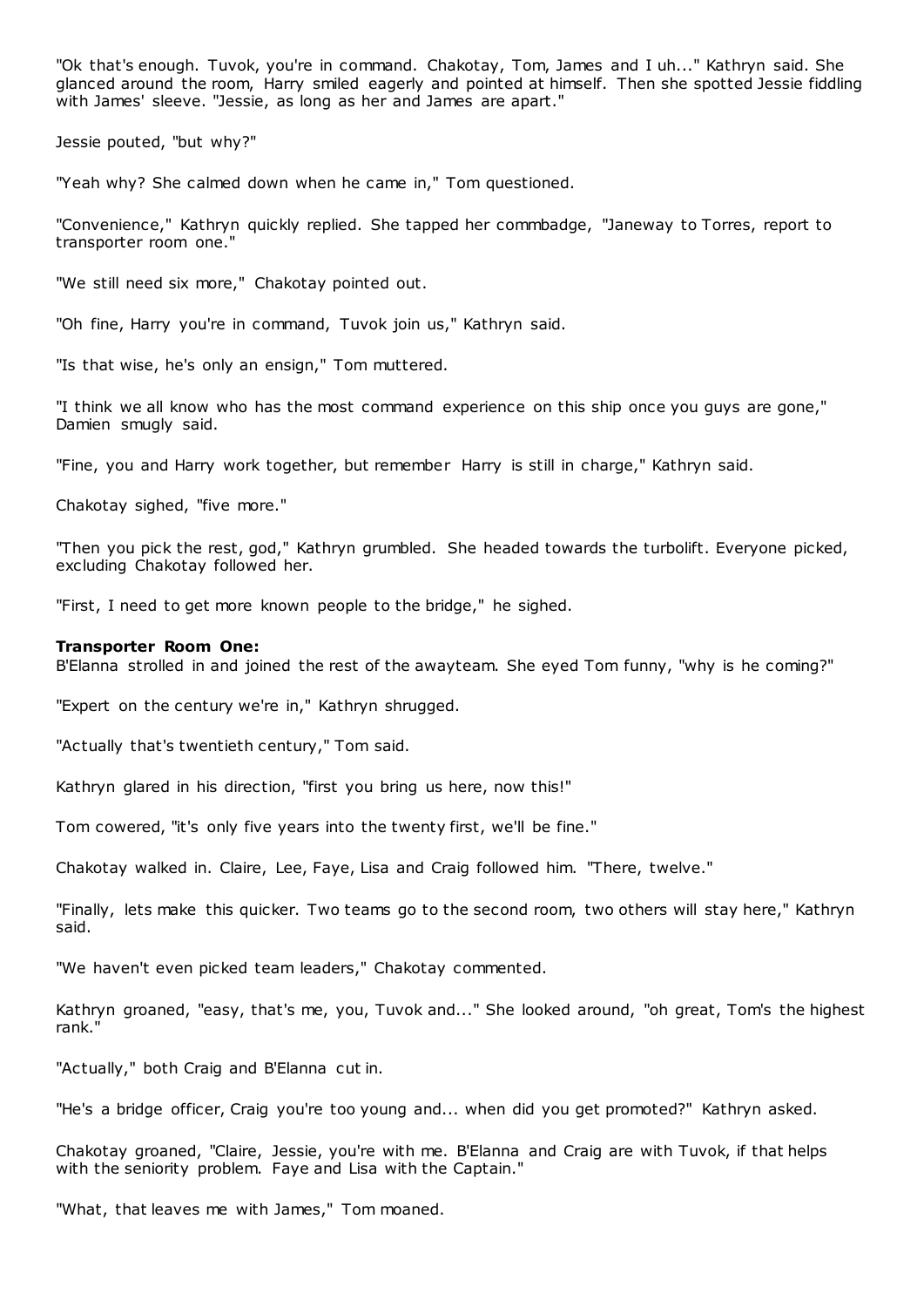"And me," Lee said.

"I can already tell this'll be a lot of fun," James said.

### **Earth, San Francisco:**

Chakotay, Jessie and Claire stepped out of an alley, they were quickly blinded by the sunlight.

"Great, do you know what this looks like?" Jessie said.

"No, what?" Chakotay questioned.

"Guy, two girls, alley," Jessie replied. She walked away looking disgusted. Claire quickly followed her.

Chakotay groaned, "this should be interesting."

## **Meanwhile:**

Kathryn, Faye and Lisa stepped out of a more rundown alley, and into an even more run down old looking street. It was creepily quiet, nobody was around and the whole place looked like everyone had left in a hurry.

"This isn't San Francisco," Kathryn stuttered. She pulled out a tricorder.

"Well at least we don't have to worry about fitting in," Faye cheerfully said. She took off a jacket she had on, "boy it's hot here though."

Lisa did the same, "oh yeah, where on earth are we?"

Kathryn was turning a little paler, "on the island of Cyprus."

"What's the problem? We can have a mini holiday," Faye said.

"We're in the early twenty first century, in the Turk side of Nicosia," Kathryn stuttered.

"And?" Lisa muttered.

"Nobody is allowed in the Turk controlled area, trespassers are usually shot," Kathryn replied. Faye turned pale too.

"Well we might get lucky, I'm sure sometime in this century they give the land back," Lisa said. They jumped at the sound of yelling. A gun shot was heard, a small hole appeared in front of them at the same time.

"Us lucky, never," Kathryn said.

A few Turkish guys surrounded them, pointing guns at them. They spoke, but the girls could not understand them.

"Um, translators are not working," Kathryn whispered.

"Then why are you whispering?" Lisa asked.

"They might know English, we don't know their language," Kathryn replied.

The guys continued yelling in their direction.

"Um, we're screwed, I hoped I wouldn't die like this," Faye stuttered.

Another guy pushed passed two of the others, he stopped in front of them. He yelled something at the others, they all lowered their rifles. Instead they all went forward to grab the team.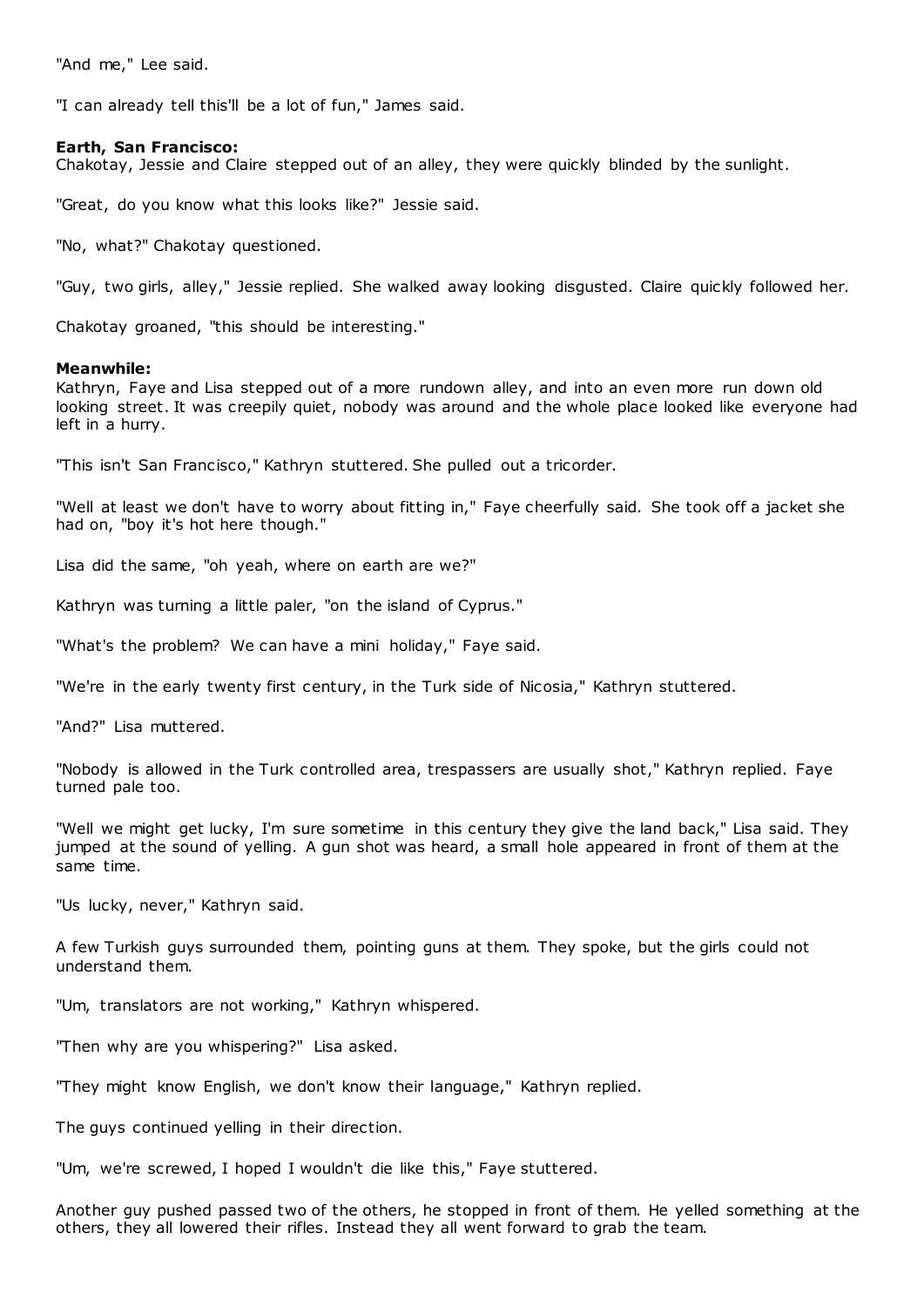"Uh, suggestions?" Faye stuttered.

"Let them, it's better than being shot," Kathryn replied. "Hopefully Voyager will get us out when we're alone."

"If..." Faye muttered.

### **Meanwhile again:**

B'Elanna, Tuvok and Craig also stepped out of an alley. They entered a busy street, nearby one of many stone bridges crossing a river. They looked around all confused. B'Elanna quickly lowered the cap she had on a little to hide her forehead ridges.

"Well, America's nice," Craig commented.

"No, I don't think this is," B'Elanna said as she eyed a building on the other side of the river. Tuvok and Craig looked around to look at what she was looking at. Just across the river was Notre Dame.

"Well, maybe Tom should've swapped with you anyway. We're in Paris," Craig said.

"Hmm yeah," B'Elanna sighed.

Tuvok turned back to the alley, he tapped his commbadge, "Tuvok to Voyager." No answer.

B'Elanna turned back too, "Tuvok?"

He turned back, "we appear to have lost communication with Voyager."

Craig's eyes lit up, "do you know what this means?"

Tuvok and B'Elanna glanced at him. "No," B'Elanna replied.

"Well we replicated money, we're a little drive away from Disney Land," Craig said.

"Oh good god," B'Elanna groaned while Tuvok raised an eyebrow.

#### **Last meanwhile for a.. um, while:**

A few girl's screams echoed around a long corridor, startling everyone walking through it. A few girls ran out of one of the doors, two were just laughing while the others looked freaked out.

"What, what's wrong?" one guy asked a girl.

"These guys stepped out of the stalls," she replied.

"In the girls toilets?" the guy said with a smirk.

Tom stuck his head out of the door, he blushed madly as he went back in. He tried to close the door but struggled to move it just an inch. Suddenly it slammed closed. Tom glanced at James nearby, "uh thanks."

"Whatever, but I don't know why I did it. The longer we're in here..." he said.

Lee started fidgeting, "yeah I'm with you, and I think there's girls still in the other stalls."

James smiled, "I've got an idea."

Tom looked nervous, "I don't like that smile, what are you planning?"

James pulled the door back open and grabbed a hold of Tom's arm, "just go with the flow." He pushed him out of the room, he fell to the floor. "Tom, that wasn't funny!" he yelled as he stepped out.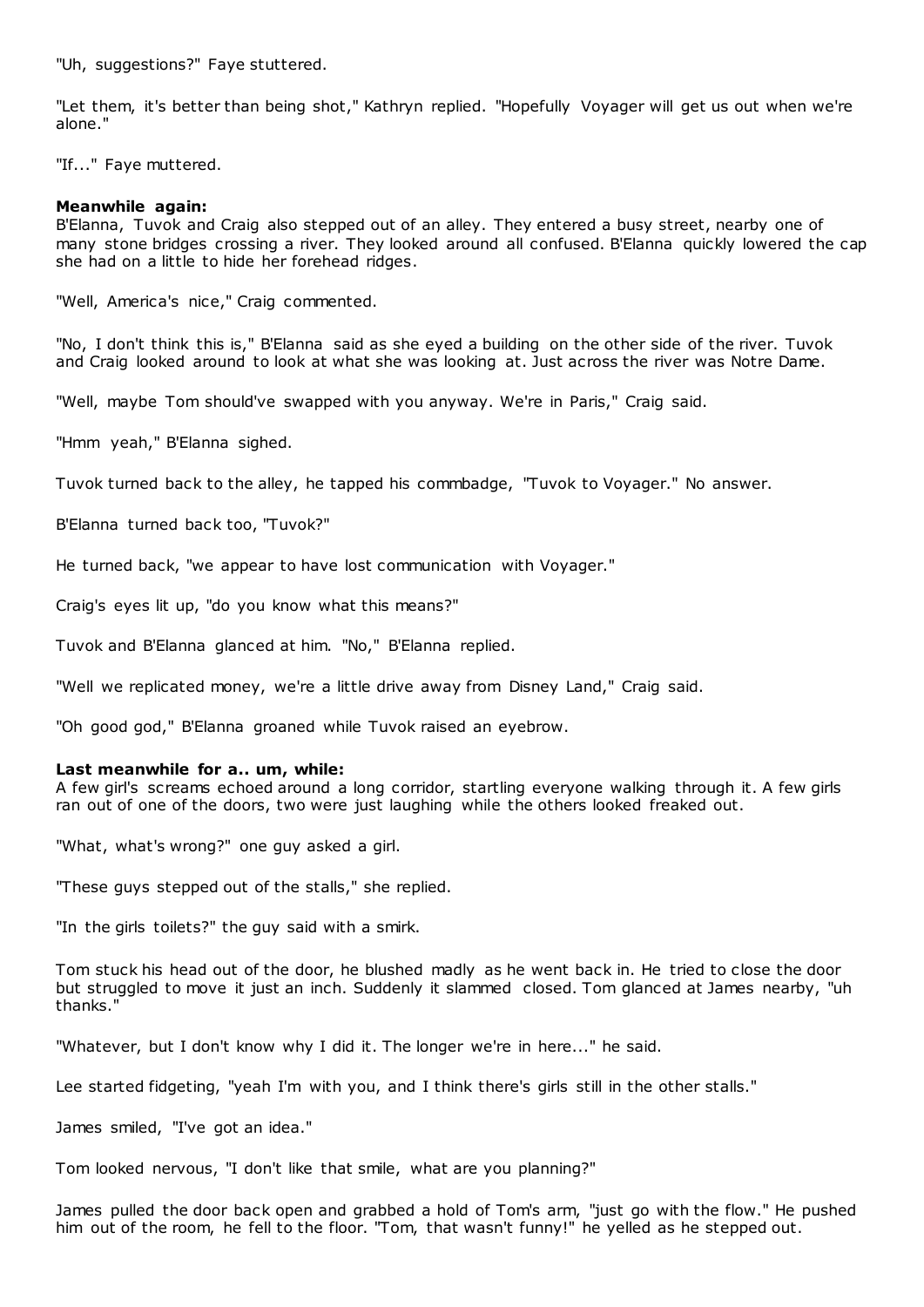Lee shrugged, he slowly did the same. "Yeah, that was..." He noticed a lot of people smirking at them.

Tom looked confused, "I didn't do anything."

"What was it, did you put vodka in again or did you just..." James said.

Tom caught on, he quickly got back up, "guys lighten up, this is a stag night right?"

Lee glanced at his watch, "isn't it suppose to be day here?"

"It's the only way I could get you to see girls," Tom said nervously as he glanced around at the audience.

James groaned, "how we managed to get in there without the girls noticing is beyond me."

"An artist doesn't uh... give away his secrets, wait is that a chef?" Tom muttered. Lee and James stared blankly at him. "Come on you pansies, you can get your own back later." He rushed down the corridor.

"Ookay, sorry about that," James muttered as he started to follow. Lee did the same. "Sorry, that was the best I could come up with."

"It was ok, I guess," Lee stuttered. "Very embarrassing."

"Look on the bright side, all of these people will be dead when we get back, so we'll never see them again," James said quietly. They both bumped into Tom who had stopped at the doorway at the end of the corridor. "Tom, what are you doing?"

"Well one, we're indoors and two, I don't recognise the building," Tom replied.

"Well duh, it probably was pulled down long before we c ame about," Lee commented.

James looked around with wide eyes, "oh I recognise it." The others glanced at him. "This is the old Metro Centre."

"A shopping centre obviously," Tom muttered, eyeing the stores Game and Burger King. "I still don't recognise it."

"That's probably cos we're not in San Francisco," James said.

Tom frowned, "well, where are we?"

"Welcome to my neighbourhood, well more or less," James replied.

Two girls walked passed them, giggling between them. Lee glanced at his companions, "can we leave this uh spot?"

"We really should, we need a quiet place to contact Voyager," James said.

"Well tell me wise one, where is a quiet place?" Tom asked.

#### **Voyager:**

"I don't understand it," Harry muttered.

"Come on science boy. What do you think you've been eating the last few years?" Damien said.

"Well it would explain my stomach bugs," Harry sheepishly said.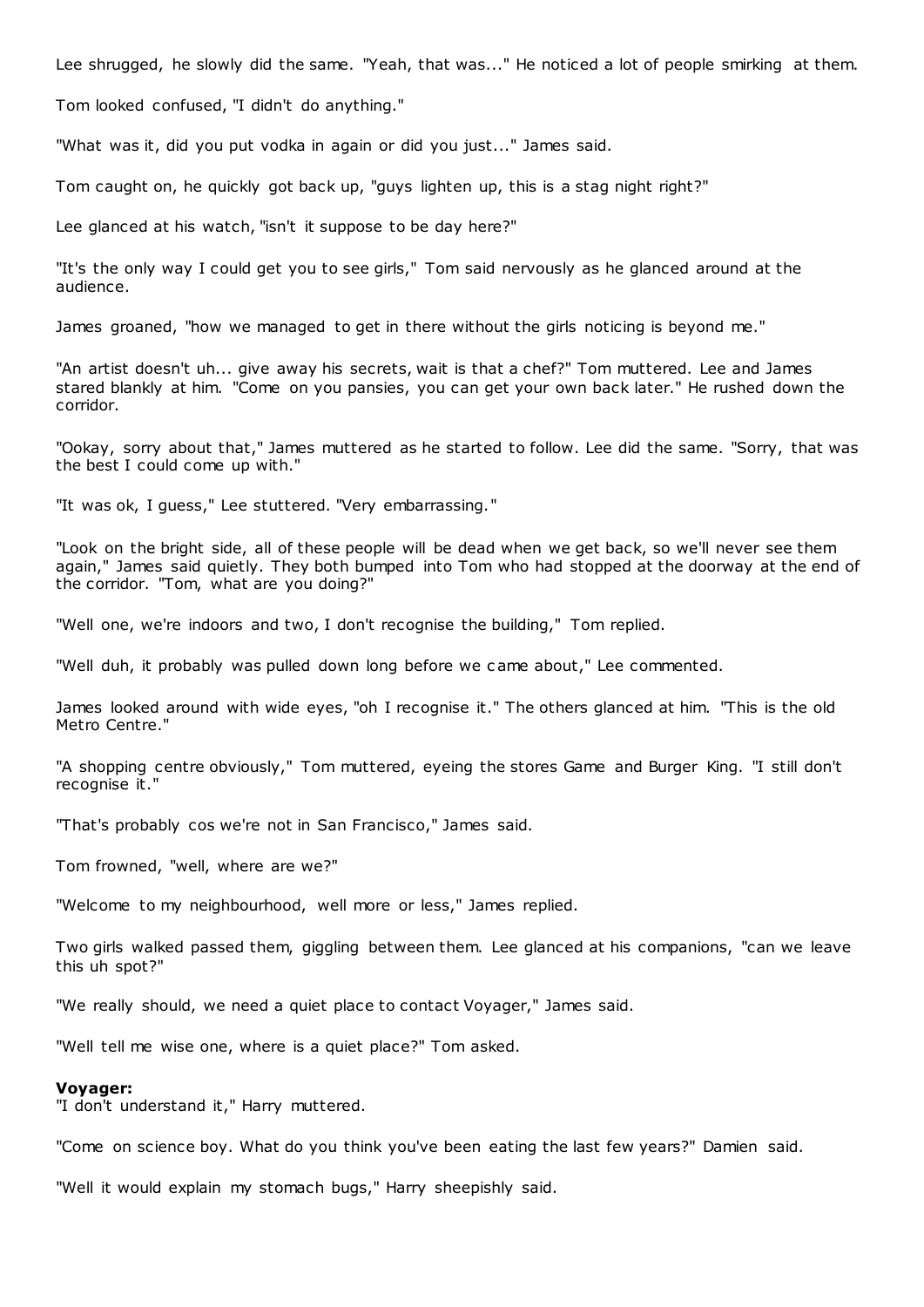Danny and Ian stepped out of the turbolift. "Reporting for duty," Danny said. She eyed Harry, then Damien. "Ok, where's the bosses?"

"You're looking at him," both Harry and Damien replied, they glared at each other.

"Great, we're so screwed," Ian muttered.

In: "Transporter room to Bridge."

Harry tapped his commbadge, "Bridge here."

"As I'm stuck on this ship, don't I get one of those?" Damien asked.

"Shush," Harry muttered. "What is it?"

In: "The strangest thing happened. I thought it was just an error on my part, but it happened to the other transporter officer too."

Harry frowned as he moved away from his station, "what did?"

In: "Well Janeway's team got sent to one of the Greek islands instead of America."

"How funny, I doubt they'd have a Costa Coffee place in sight in this day and age," Damien sneered.

In: "Not in the Turkish side of Cyprus no, I know my history."

Harry looked rather pale, "oh god, get them back."

In: "Don't you think we tried? Something's blocking the signal, and guess what?"

"What, another team joined them?" Danny said.

In: "Not exactly, the other two teams got sent elsewhere. Paris' team was sent to the UK, and Tuvok's to Paris."

"Shouldn't it have been the other way round, that would have been funny to say," Danny giggled.

In: "Again something blocked the signals."

"Well at the moment I think the Captain's team is our top priority," Harry said.

Damien nodded, "agreed, I want to get down there to watch Janeway get shot by Turks, oh fun."

Harry stared blankly at him, "you're sick."

"Well duh, ex villain, I'm evil," Damien muttered.

"So remind me again why Janeway told you to help me command?" Harry grumbled.

"Can we transport down to help her?" Ian asked.

"I doubt it, we'll just end up elsewhere too," Harry replied.

"I find it weird that something blocked a transporter signal, and instead of destroying it, they sent it to another destination. It doesn't sound random to me," Damien said.

"You think Braxton is trying to stop us interfering?" Harry questioned.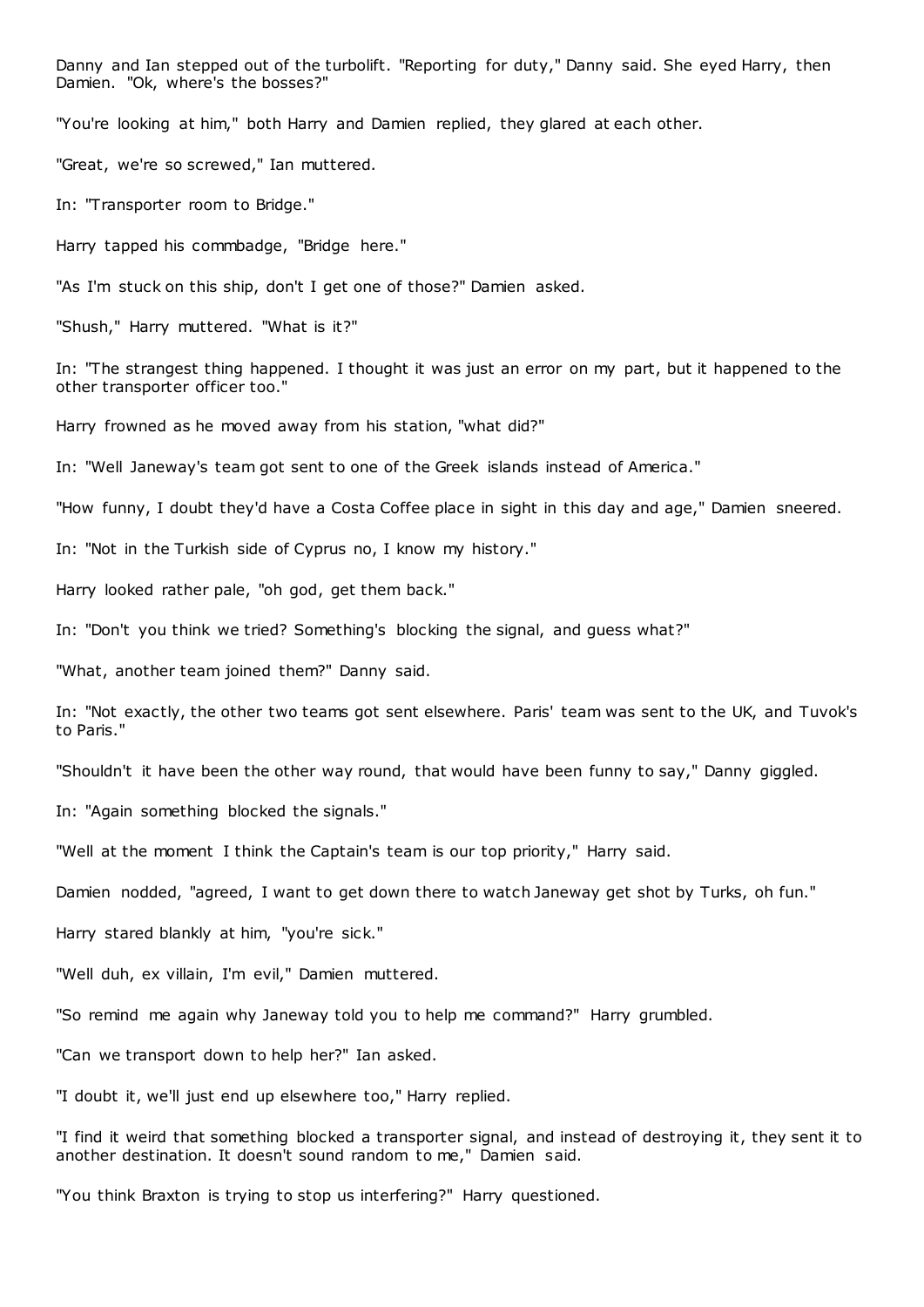"It's a good idea. But what I don't get either is why send Tuvok and Tom to neutral countries, and Janeway to a ghost town guarded by people named after a bird you eat at Christmas," Damien replied.

Danny sniggered, "I always wondered why they called the country Turkey."

"We're in the twenty first century remember, the other teams could be in danger too. They could have sent Tom's team to a gang's hideout, uh the prime ministers office or in a jail cell. Tuvok's, well same," Harry said.

"So, what do we do?" Danny asked.

Harry keyed in a few commands, "they haven't contacted us about this yet, so this is a long shot." He shook his head, "nope, same signal is blocking communications."

"Here's a thought, scan for lifesigns in the supposed ghost town. Then we'll know if the team are ok," Ian said.

Harry nodded, "right, but for all we know they could be Turkish."

Damien fiddled with the station, "there are more than three in the empty half of Nicosia, the other place is empty."

"That could mean..." Harry stuttered.

"A lot. One, they appeared in the other city and got shot. Two, they're in the other half and are getting ambushed, or already have," Danny said. "Or they were shot there already."

"There is one thing we can do," Damien said.

Harry glanced at him, "as long as it doesn't involve violence, or anything that'll..."

"Or effect the timeline, whatever Kim," Damien groaned. "Something's obviously happened to Janeway, or going to, so we already have big time. The Turks might think of this as an act of aggression and declare war. Or they might just find commbadges and tricorders, that's enough to screw things up."

"That's why we can't do anything more," Harry muttered. "What is the plan anyway?"

#### **Cyprus, inside a small prison:**

Kathryn, Faye and Lisa were all in two cells, Kathryn on her own and the other two sharing one.

"You don't think they'll execute us, do you?" Lisa asked.

Faye shuddered, "I dunno, we're in the twenty first century but these guys. Maybe they still believe in the death penalty."

"America even still do it, but only for extreme cases," Kathryn said.

"It was an accident, can't we just tell them that. Surely one person knows English," Lisa said.

"Oh yeah, how would you tell them Lis? Hey mister, we accidentally beamed here from our ship from the future. We just wanted to find a ship that can go back and forth in time," Faye sarcastically said. "Actually that's kinda good, you won't be executed, you'll be thrown in a loony bin."

"I'm sure we still could have gotten in here accidentally," Lisa muttered.

"Not really, it's not easy for common people to get in," Kathryn said.

"Oh I got it," Lisa said. "I flirt with a guard, sneakily get the keys out, and when's he gone. Well you know the rest."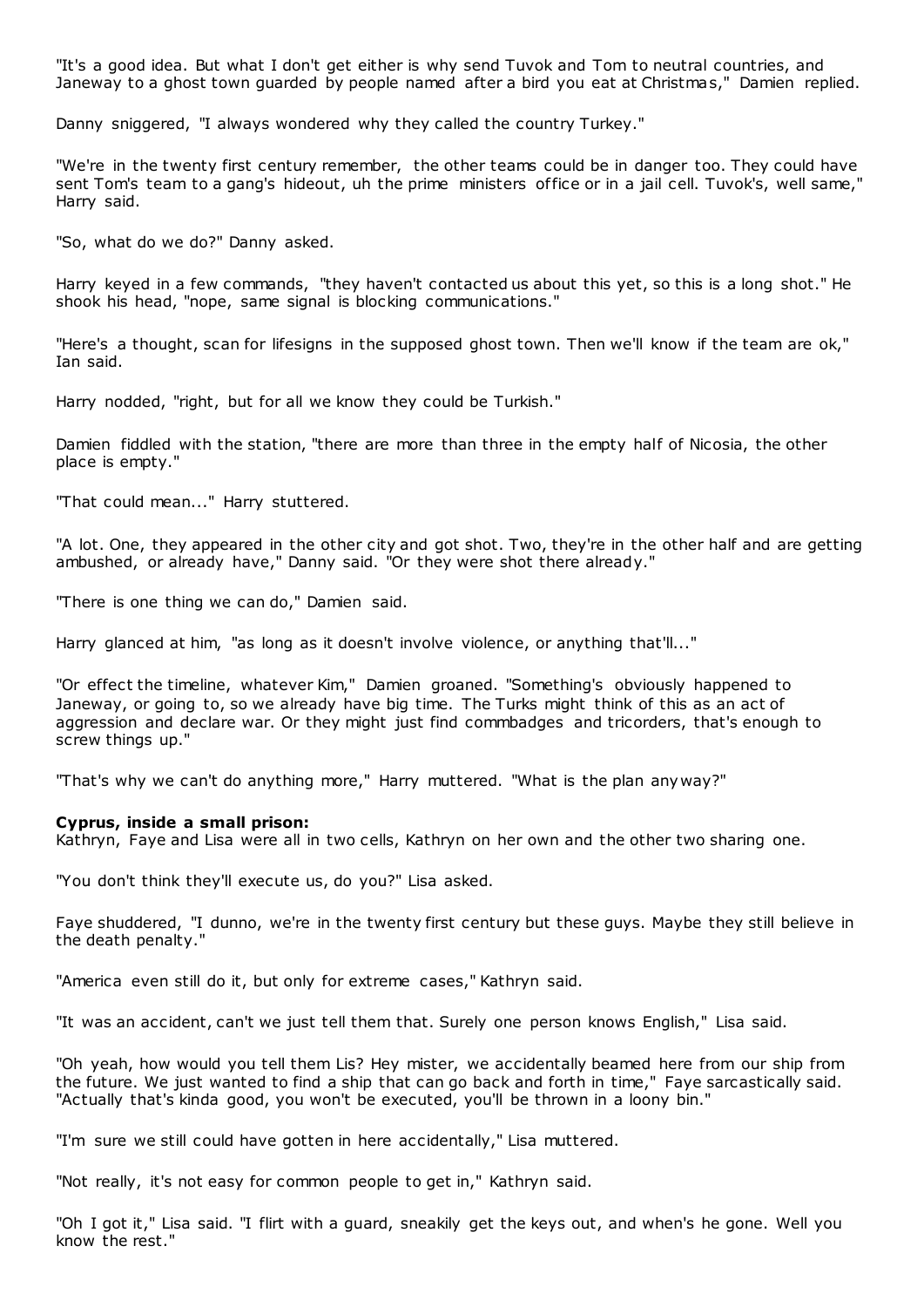Kathryn frowned, "I doubt that's a good idea."

"It's brilliant," Lisa said. She walked over to the bars, she cleared her throat to get the guard's attention. He glanced briefly at her. "Hey um, come here handsome," she said, beckoning her finger.

"Oh god," Faye groaned. "Slut alert."

Lisa glanced back at her with a glare, "you're lucky you have me here at all, be thankful." She glanced back to find the guy really close to the bars. She jumped a little, "oh, that works. Anyway, are these the ones who are pervs and everything?"

"I don't know, but I think that their women are suppose to be all shy, sweet and have hidden faces," Kathryn said, folding her arms.

"What does that mean?" Lisa said while smiling sweetly at the guy.

"It means that sluts in their country probably get burned at the stake," Faye said, sniggering a little.

Lisa's eyes widened, "ok screw that plan." She backed away.

"I think that's an exaggeration," Kathryn muttered.

Faye shrugged, "you never know."

#### **San Francisco:**

"Anything?" Chakotay questioned as Claire made her way over to him.

"Yeah, I got half of that beach in my shoes," she moaned. She took off one of her shoes.

"No, I meant..." Chakotay muttered.

"I know," Claire groaned. She emptied the sand from the shoe, then put it back on. "I didn't find anything."

"No need to worry," a familiar voice said. Chakotay and Claire glanced at the source. "I found it, I think."

"You think?" Chakotay said.

Jessie shrugged, "just wait and see, you won't believe it until you see it."

#### **Meanwhile, the UK:**

James, Tom and Lee were sitting at a table in Burger King, a rather empty one as well.

"I don't get it, something's blocking communication," Tom muttered. He took off his commbadge.

"It's probably the same thing that dragged us here," James said.

Lee glanced around at the only occupied table, his eyes lit up as he eyed a girl's bag. "Oh there's a Debenhams here?"

"Yes, I'm sure that they're the ones responsible," James said.

"Really," Lee said as he glanced back. "Then I'll be rather bold and check it out."

"You mean you'll be a little gay," James muttered.

"What, Debenhams is not gay," Lee grumbled.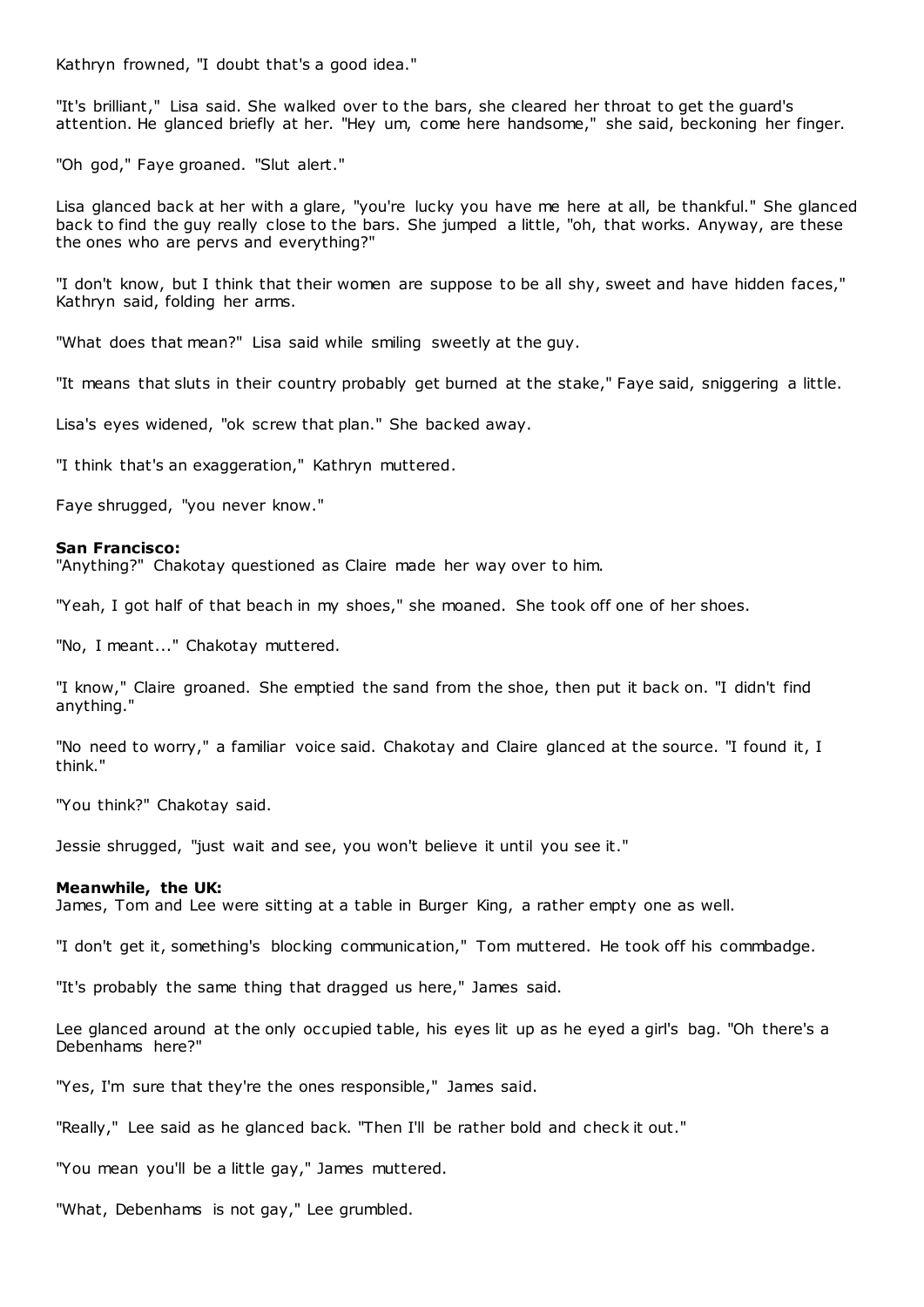"No, but the urge to shop for clothes right now is," James said.

Tom developed a smirk on his face, "I quite agree."

"Somebody must have brought us here though. I'm sure of it," James said.

Tom frowned, "how can you be so sure?"

"Well we're dealing with a guy from the twenty ninth century, right? We don't know what he's capable of," James replied.

Tom sighed, "fine, so he's probably sent us here to get us out of the way, and blocked our commbadges. If you're right, we should find an alternate means of communications."

"Where? The mobile store?" James muttered.

Tom's eyebrows both raised, "hmm, interesting. Tell me." He tried to do an English accent, "mob-eyel what?"

James rolled his eyes, "uh typical Americans, they always make us all sound like posh gits."

Tom shrugged, "oh come on, tell me."

"Doesn't matter, it's just technology that's outdated like everything else," James said. "Ok, what I suggested, sarcastically might I add, was a mob-ill phone store," he said.

"Don't mock me, I do the mocking," Tom muttered. "You British make it sound stupid, kinda like the word futile."

"Just remember where your language came from, get it right someday soon," James snapped. He shook it off, "just remember, as soon as we're in a quieter place I'll do what I usually do after you mock me."

Tom shrugged. "Fine. Mobile phone," he said, mobile was pronounced the way James did the second time. "Is that British for cell phone?"

"Great, we're getting somewhere. Next lets sort out the alphabet, the letter Z does not sound like the letter C, it rhymes with said," James said.

Tom frowned at him, "that's stupid, it's like a word, not a letter."

James shook his head, "oh forget it, we're getting nowhere."

"Not really, we could re-configure the cell. Braxton might think it's just a normal phone signal," Tom said.

"All right fine, I hope one of us replicated some money before leaving," James said.

Tom smiled as he pulled out a wallet, "I sure did."

"Just remember, you're in England so you can't say cell. And you can't insult the people who work in the store," James muttered.

Tom rolled his eyes, again he spoke in a posh English accent, "I will try."

"And please don't do that," James groaned as he covered his face with his hand. "I don't talk like that."

"Ok ok, sorry, I'd try Geordie but my main English sounds better," Tom said. He frowned, "wait, hasn't Lee been a little quiet?" He and James both glanced at Lee's seat, which was now empty.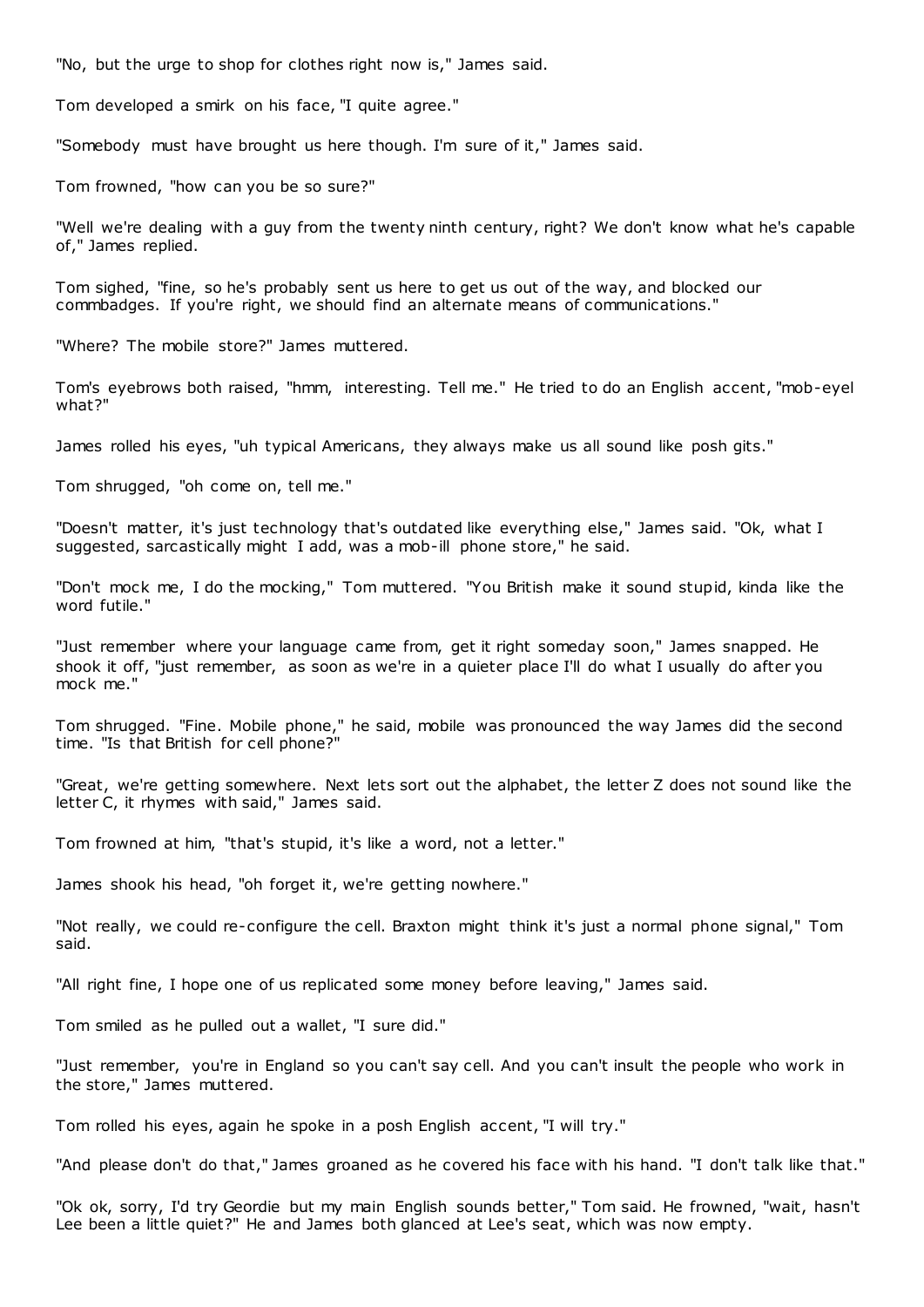"Oh great, he must have gone shopping after all," James said. "Oh and before I forget, you're near Newcastle so avoid insulting everybody."

"Uh why?" Tom frowned.

"Back in this century Newcastle people were known to be, how can I put it, a little rough," James said.

"We don't know that for sure," Tom said as he put his wallet back. He glanced at him, "but we do know people like you can come from it at the very least."

"I didn't come from Newcastle, I lived in a town further south from it," James said.

Tom turned a little pale, "ok, so there's rougher people than you then. No insults then."

Another table nearby got taken up by three men, Tom and James failed to notice. The men watched them for a short while. "Well?" one said quietly.

"Yes, that's him," another one replied.

The third one nodded, "when they're alone."

Tom and James got up off their chairs. "Well lets go do some, uh more manly shopping," Tom said with a smirk. He walked towards the exit.

"You do realise that girls love their means of communication, don't you?" James said as he followed him.

"All right, we'll go to a bar afterwards. Happy?" Tom muttered. They started heading back the way they came, making their way through the heaving crowds. Neither of them noticed the three men were not far behind them.

## **San Francisco:**

Jessie stopped next to a table outside a café, Claire and Chakotay stopped behind her. "There's one bit of the signal," she said, pointing towards an old homeless man.

"What, him?" Claire questioned.

"Oh yeah, I followed him around for a bit to make sure. The tricorder seemed insistent it was him," Jessie replied.

Chakotay shrugged, "fine, lets talk to him shall we." He continued walking towards the direction of the homeless man, who had a shopping trolley with him. He began pushing it away. The girls glanced at each other before following them both.

Chakotay stayed about five metres behind the homeless guy with the trolley, as he headed down an alley way. The man turned the corner and went out of sight. Chakotay stopped to allow the girls to catch up with him.

"Great, we do look like nimphos," Claire said with a smirk, glancing at Jessie.

"Told you. In and out of alley's with the pervy older man," she said with a smirk.

Chakotay stopped and turned around with an insulted look on his face. "I'm not pervy, and second I doubt people would have noticed us going and coming from alleys."

"Just kidding," Claire said.

"Yeah," Jessie said, she pointed ahead of her, "we're losing our old man."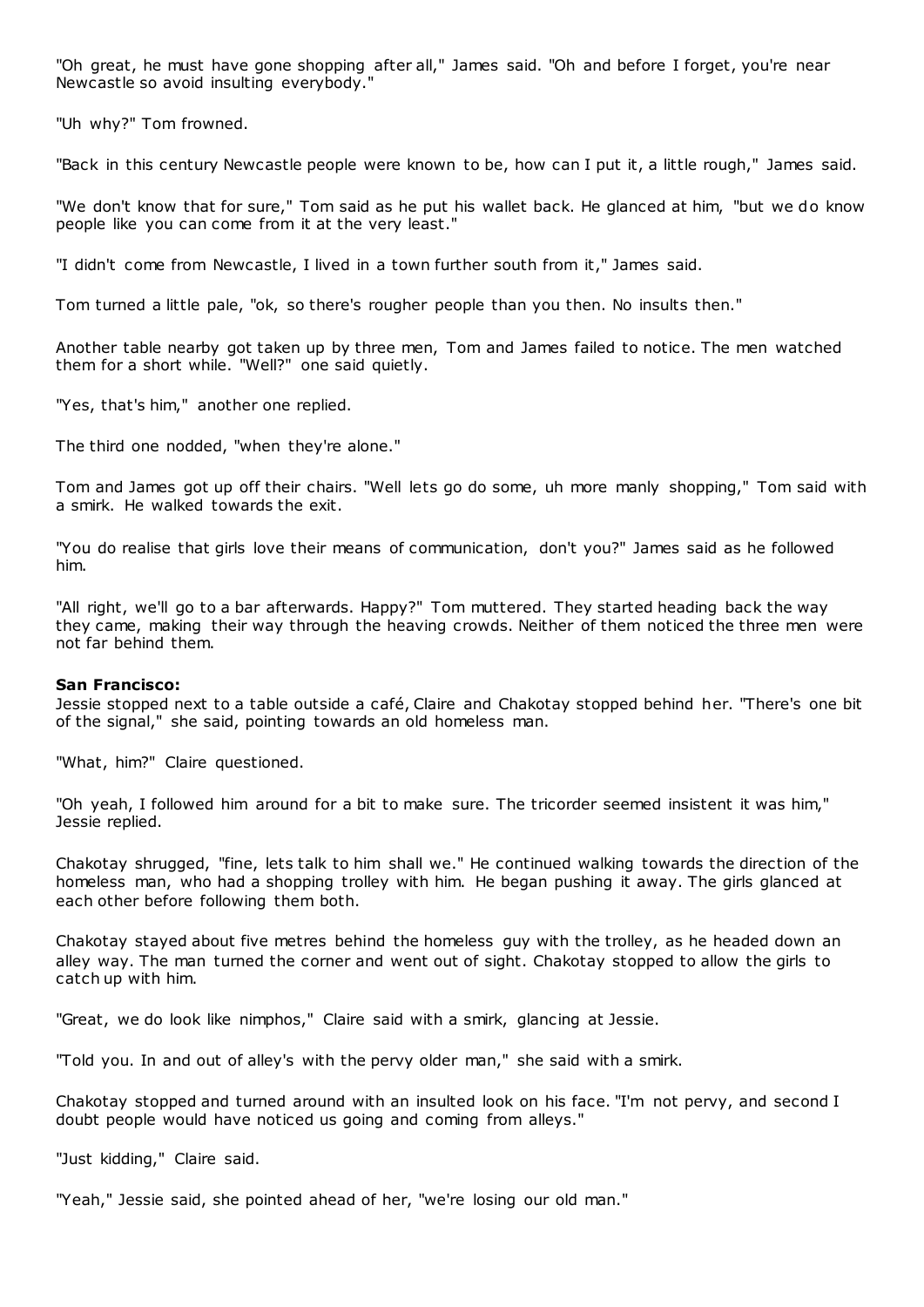Chakotay shook his head as he turned back around. He turned the corner, the girls picked up speed to catch up with him. The homeless man stopped dead in his tracks, he turned around. "Who the hell are you?" He grabbed a hold of the trolley, "no, it's my stuff."

"What kind of loser would want that crap?" Jessie commented.

Chakotay sighed, stepping forward. "It's all right, we just want to ask you some questions."

"No no, no more questions!" the homeless man snapped. He abandoned his trolley as he started wandering aimlessly around the area. "No more surveys. Damn social workers coming around all the time," he muttered as he headed back over to them.

"For a homeless guy he sure is, you know fat," Jessie whispered to Chakotay. He shook his head.

The homeless man pointed a finger at them, "you, you've insulted me like that before."

"I doubt that, maybe a lookalike relative did," Jessie said.

The guy's eyes widened as he stepped closer to the team. "Oh, you're that abusive girl from Voyager," he snarled.

"Abusive, that's a first," Jessie said.

"This is all your fault," the homeless guy grumbled. Chakotay quickly took something out of his jacket, it looked like a commbadge. "What are you doing!"

"Captain Braxton," Chakotay said.

"I told you to turn off that deflector pulse but you wouldn't listen to me. Voyager, fools," the homeless guy snapped.

"What happened to you, does razors not exist in this century?" Jessie asked.

Chakotay ignored her, "the last time we saw you..."

Braxton snatched the commbadge back off him, "I was a younger man, confident in my mission." He marched off towards an old car with graffiti on it. The team slowly followed him. "You wouldn't listen to me, no you were too concerned about yourselves."

"Well you were trying to re-write five hundred years of history, that's if we actually got back," Claire commented.

"I was trying to save billions of lives. A chain reaction that started with Voyager!" Braxton snapped, slamming his fist on the roof of the car.

"How long have you been here?" Chakotay asked.

"Too long, thirty years too long," Braxton replied.

"We just got here though, why?" Jessie asked.

Braxton shrugged, "pure chance. When you knoc ked my navigation system off course, who knows where we would have ended up." He stuck his head through the window muttering to himself. "Who's been in here, who's took my pencils?"

Jessie and Claire glanced at each other, trying not to laugh. Chakotay raised an eyebrow as he made his way over to the car.

"Ugh, there's always something missing," Braxton muttered. "Greedy people!"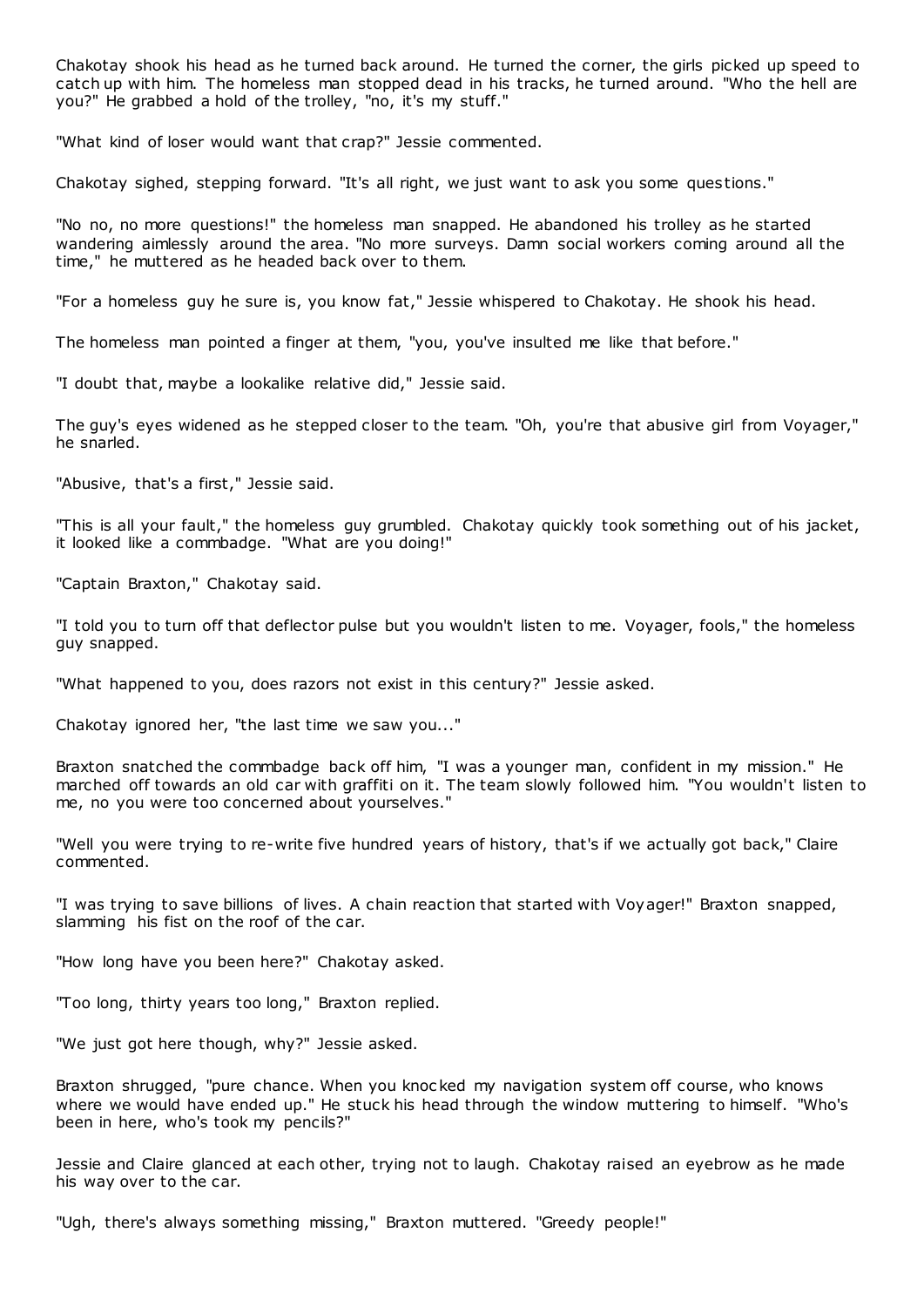Chakotay leaned on the opposite window, "Captain, we want to help you. You'll have to give us more information though. You said that Voyager causes the explosion."

Braxton stared at him, "no. Yes, no." He pulled himself out of the car. "That's paradoxes you see. A leads to C, then C leads to A."

"Told you he was stupid," Jessie commented.

Braxton shook his head, "juvenile minds." He grabbed a piece of chalk from the car then walked over to the wall. "How can I make you understand, huh?" He drew an A on the wall, "A, there's an explosion in the twenty ninth century. A piece of Voyager's hull is found, I go back in time to destroy you."

"And the 'brilliantly stupid idea' award goes to," Jessie commented.

Braxton ignored her as he drew a B next to the A, "B, you try to stop me. You destabilise my equipment and I end up back in the late twentieth century."

Next he drew a C, "C, somebody in this century steals my ship and launches it. They go into my time, and once there they make one critical mistake. This takes us all the way back to A." He drew a line connecting C to A. "Boom, there's an explosion in the twenty ninth century. The cycle of causality is complete."

"How do you even know that your ship was even around, let alone cause it?" Claire asked.

"Ah, I've been spending thirty years trying to answer that very question," Braxton said. He picked up some old folded up light brown paper, he unfolded them and placed them on top of the trolley. "When the explosion first happened, my sensors picked up a whole variety of chronometric data."

Everyone gathered around. "The pulse was highly chaotic , at first I thought it was a warp core implosion. Then I find the debris from Voyager and my theory seemed to be confirmed, it was you."

"Yeah but how could we do that kind of damage, and what's your ship got to do with this?" Chakotay questioned.

"It's really obvious, if lame brain here hadn't of came back to zap us, we wouldn't have a problem," Jessie replied.

Braxton stared at her, "is she always so..."

"Yes," Chakotay and Claire replied in unison.

"Hey, you don't even know what he was going to say," Jessie grumbled.

"Anyway somebody here stole my timeship. Then it started to dawn on me, if my timeship was flown into the twenty ninth century without collaborating the temporal matrix correctly, it could cause the kind of explosion I witnessed," Braxton said.

"So it wasn't Voyager?" Claire questioned.

"No," Braxton shook his head. "No no, my ship causes the catastrophe."

"I have a question," Jessie said. Braxton folded his arms with a sigh. "No insults this time, promise. Starfleet have always been strict with rules and their prime directive, so why would they have developed time travel, and make ships designed just for it? Everyone knows that stuff only happens when some nameless idiot jumps right into something before actually thinking about it."

"She has a point," Chakotay muttered.

"I mean, they make a big deal out of cloaking devices and quadrant expanding in our century. Who's great idea was to have timeships?" Jessie said.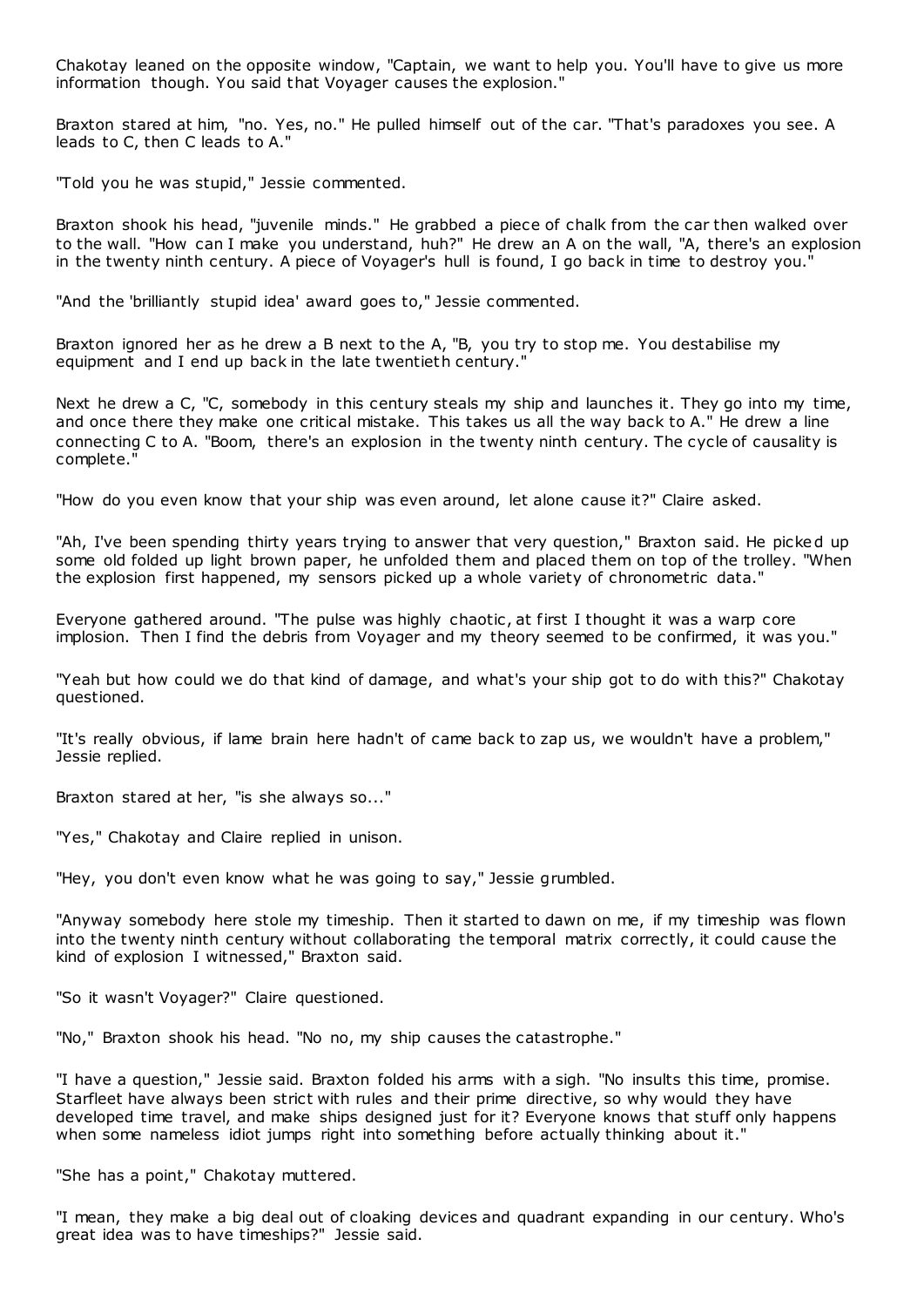"That would take too long to get into," Braxton said.

"What I want to know is who was crafty enough to steal a timeship under it's pilot's nose," Claire said.

Braxton growled, "Silverman. Anthoney Silverman, he used to manage a computer company named Pirix."

He turned around to pick up an old newspaper, he opened it up and put it on top of the other lot of paper. "When I crash landed in 1975 I made an emergency beam out," Braxton said, pointing at a small picture of a dark haired man. "But he found my ship before I did. I've been following this corrupt little man ever since, tracking his movements. But he's become too powerful, I can't get close to him."

"Pirix, that sounds familiar," Chakotay muttered to himself.

"Of course you can't achieve anything in this wretched century or the last. Nobody here listens," Braxton grumbled. "Did you know that once they put me into a mental institution, and filled me with primitive pharmaceuticals."

"You didn't tell them about starships and time paradoxes did you," Jessie asked with a frown on her face.

Chakotay shook his head, "maybe we can find Silverman and your ship, and get us back to where we belong."

"Oh I wouldn't do that if I were you," Braxton said.

"Well it's better than asking people around here to help us," Jessie muttered.

"Haven't you been listening, A leads to B..." Braxton said.

"Yes we heard you. Why can't we at least try?" Chakotay asked.

"Because somehow you're involved in the disaster, that's why I found a piece of your hull in the disaster. You will be destroyed as well," Braxton replied.

"So, you don't know why that happens. Maybe we listened to you last time," Claire said.

Jessie rolled her eyes, "yeah, as if. Tell me Brax, did you steal that ship? Cos if you didn't, how old was the guy or girl who employed you to pilot a timeship? One, two?" Braxton burst out crying again.

Claire tried not to laugh, "is this what you were talking about ?" Chakotay nodded his head with a smirk.

"I mean what kind of moron would tell everyone that he's from the future, and expect to be taken seriously. Come on, you'd think that the first thing they'd teach you is to blend in, un-noticed so you won't contaminate anything. God," Jessie muttered.

"Jessie, I think he's already learned his lesson," Chakotay calmly said.

"Yeah I'm sure, he could at least get a job. He stinks, and that look is so..." Jessie said. The sound of a police siren stopped her. Everyone glanced behind them and saw a police car pulling in. A guy climbed out of it.

"Careful, don't insult the cop, we don't have time to break you out of jail," Claire whispered. Jessie pulled a confused face.

"What are you talking about?" she asked calmly.

Chakotay sighed, "finally."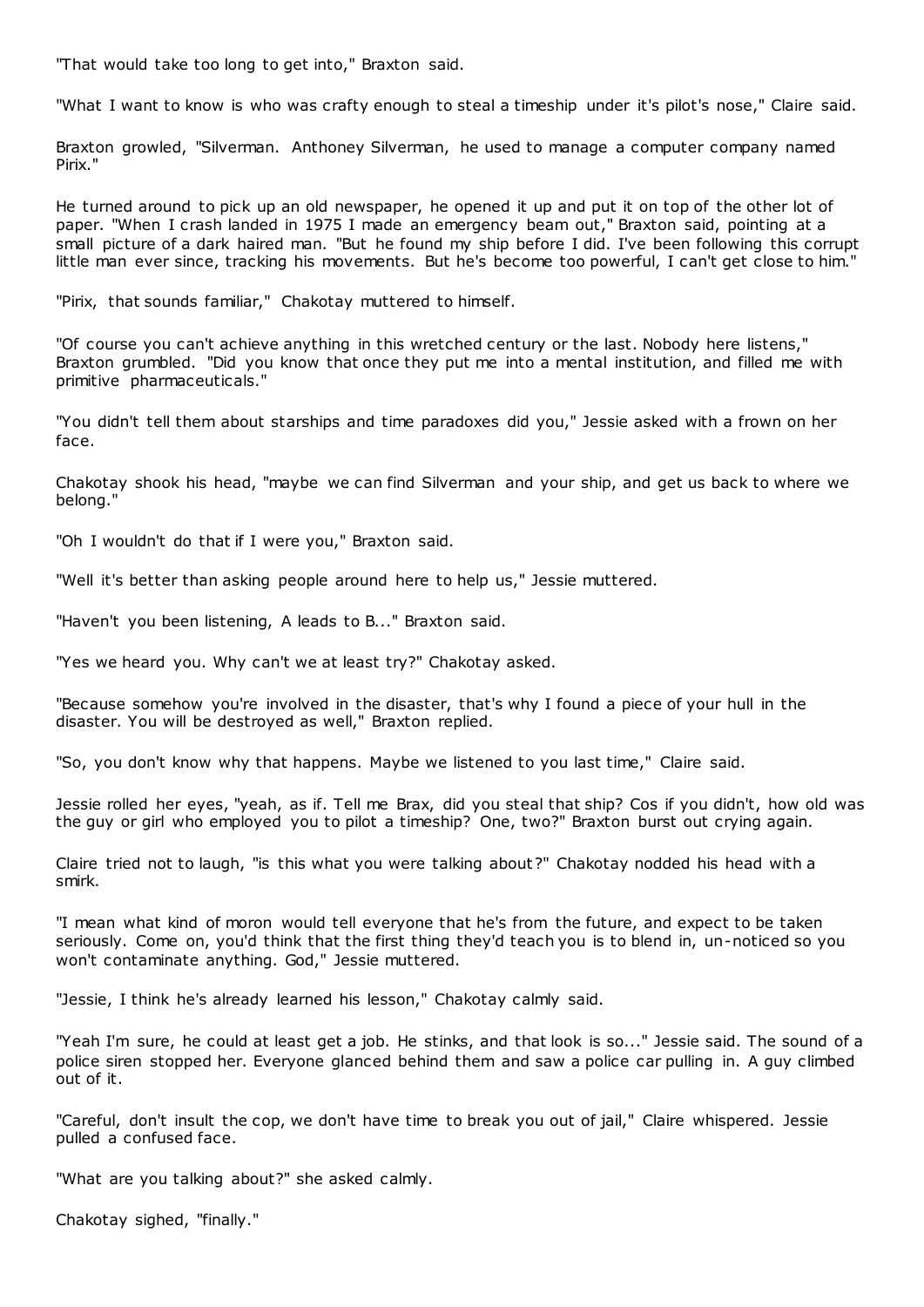"Hey Captain," the cop said.

Braxton tried to stop sniffling, and wipe away the tears. He folded his arms.

"I heard you've been putting up signs everywhere again," the cop said.

"Me, oh no, I'd never do that," Braxton muttered.

"Well why don't you come down to the station and we'll talk about it," the cop said.

"Stay right where you are!" Braxton snapped. "Quasi-Cardassian totalitarians."

"What?" Jessie whispered to the others. Claire shrugged.

"Now calm down, we're not here to hurt you or anything. We just want to talk about those signs," the cop said.

"Tell them," Braxton said to the team. "Tell them I'm from the future." Chakotay sighed, he glanced at the two girls. "They came from the future too."

"Um right?" the cop said.

"Yes, they came from a starship," Braxton said.

Jessie rolled her eyes. "Told you, he's a thief or was promoted by a baby," she whispered.

"Tell them," Braxton said.

Claire looked worried, "um dad, I don't like it here."

Chakotay frowned at her, then glanced at Jessie who was trying not to laugh. "Yes daddy, this isn't the way to that cafe."

"Oh you're lost?" the cop questioned.

Braxton was now fuming, "traitors!" He ran off, pushing the cop out of the way as he ran out of the alleyway. The cop ran after him while the driver of the car put the car into reverse.

"Ok Claire maybe, but Jessie?" Chakotay muttered.

"Oh come on, I'm a twenty two year old who looks nineteen so I'm told, and you're forty odd. It works," Jessie said.

"It's better than the cops thinking you were some pimp," Claire said.

Chakotay groaned, "fine." He picked up the newspaper, "we've got a ship thief to find, and I'm not talking about Braxton."

## *Operations Officer Log Supplemental: Our four teams are still on the surface, and we've been unable to reach them. Right now our only advantage to the situation here on Voyager, is the subspace signatures on the surface.*

#### **The Bridge:**

"Well?" Harry questioned, heading over to opps.

Damien just responded by rolling his eyes.

"Oh come on, we're all trapped here. I thought you were suppose to be on our side," Harry muttered.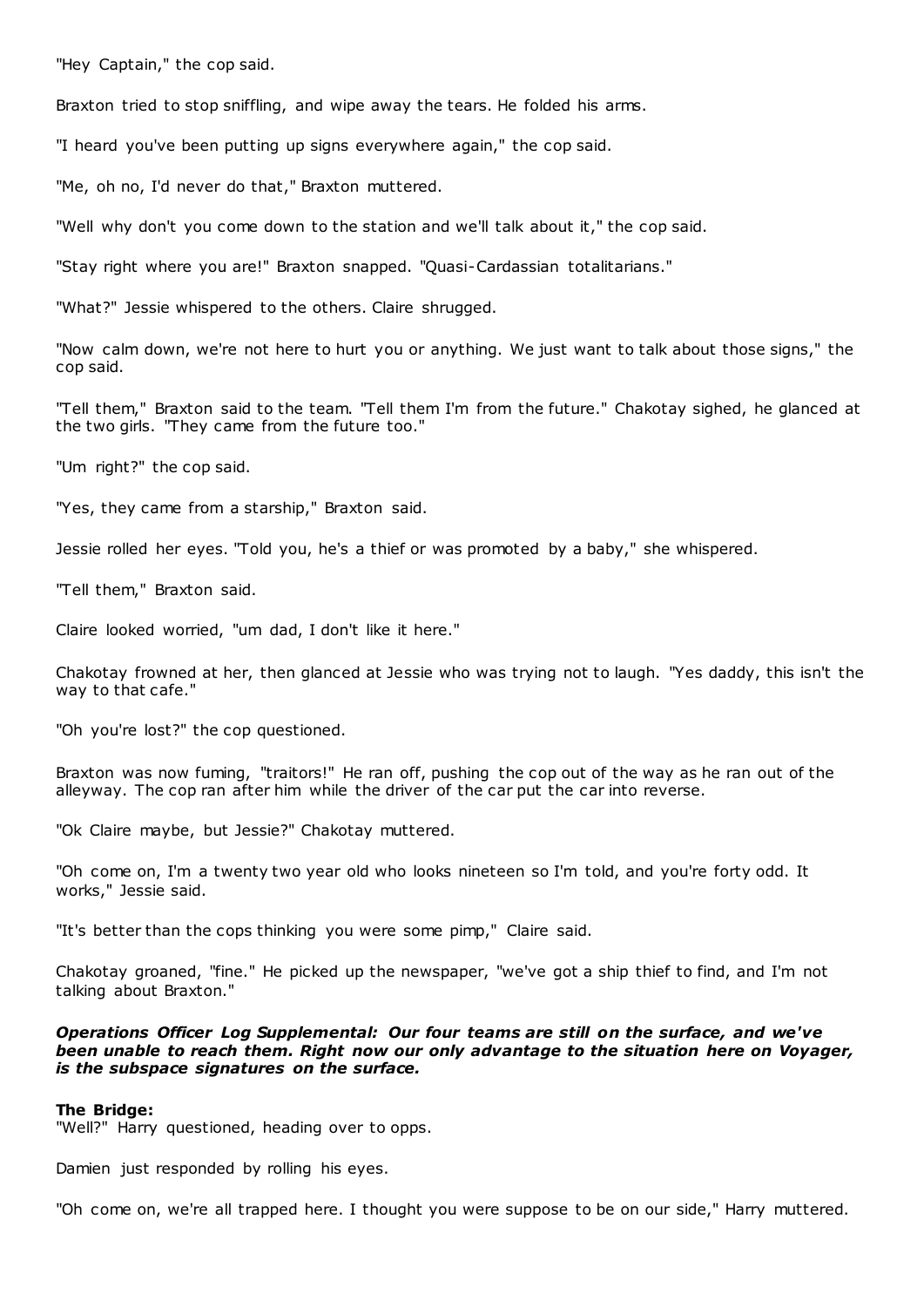"You said in your log that you're the Operations officer. I'm a feared moron celebrity leader," Damien said. He cringed, "I mean a feared evil leader, we're in the wrong positions."

Harry tried to keep a straight face, "this isn't your ship though. Just tell me..."

"No, there are no more subspace signatures. Something is obviously blocking the awayteam's commbadges," Damien said. He shook his head, "did I mention the word obviously."

"Yes you did," Harry replied.

"Good, moron," Damien muttered.

"I wanted you to try and find out the exact locations," Harry said.

"And then what, write a message, drop the PADD out of an airlock, and just hope it lands in the right place?" Damien said.

"Maybe a bit of paper would be safer, but harder to control," Ian said from the Engineering Station.

"Brilliant, it would burn up in the atmosphere," Damien said smugly, folding his arms.

"So would the PADD," Harry said in an even smugger tone of voice.

"Oh your god," Damien groaned with another roll of the eyes. "That suggestion was sarcastic . My point was that there's no point in us looking as the teams down there won't get the message."

"But if we find the exact co-ordinates of them we'll be able to do something. The teams were sent down to get those co-ordinates," Harry said.

Damien groaned, "fine, whatever. I'll humour you." He continued working at the station, he raised an eyebrow. "Huh."

"Huh? What's that?" Harry asked.

"There's only one in San Francisco. Do you even know how to work this thing?" Damien replied.

Harry frowned, "yes I do, they were all there before. Where are they now?"

"What do you know, I was right," Damien smugly said.

Harry started tapping his foot impatiently, "what?"

"Of course that's not a surprise," Damien said to himself with a smile.

"You know we could write the message on you and drop you out of the airlock," Harry said.

"I'd like to see you try, you pansy," Damien muttered. "About 50% of the signal that's not in San Francisco is now in England. 30% France. 20% Cyprus."

"There was only one on that ship, so what's going after the teams?" Harry questioned as he glanced around. "Are you sure that's just not their commbadges?"

"Very, unless you beamed more people to join Tom and co," Damien replied.

"Here's a theory, you know they could be pieces of the timeship like we originally thought," Danny said from the helm.

Harry sighed, "yes but how did the pieces get to the other places so quickly?"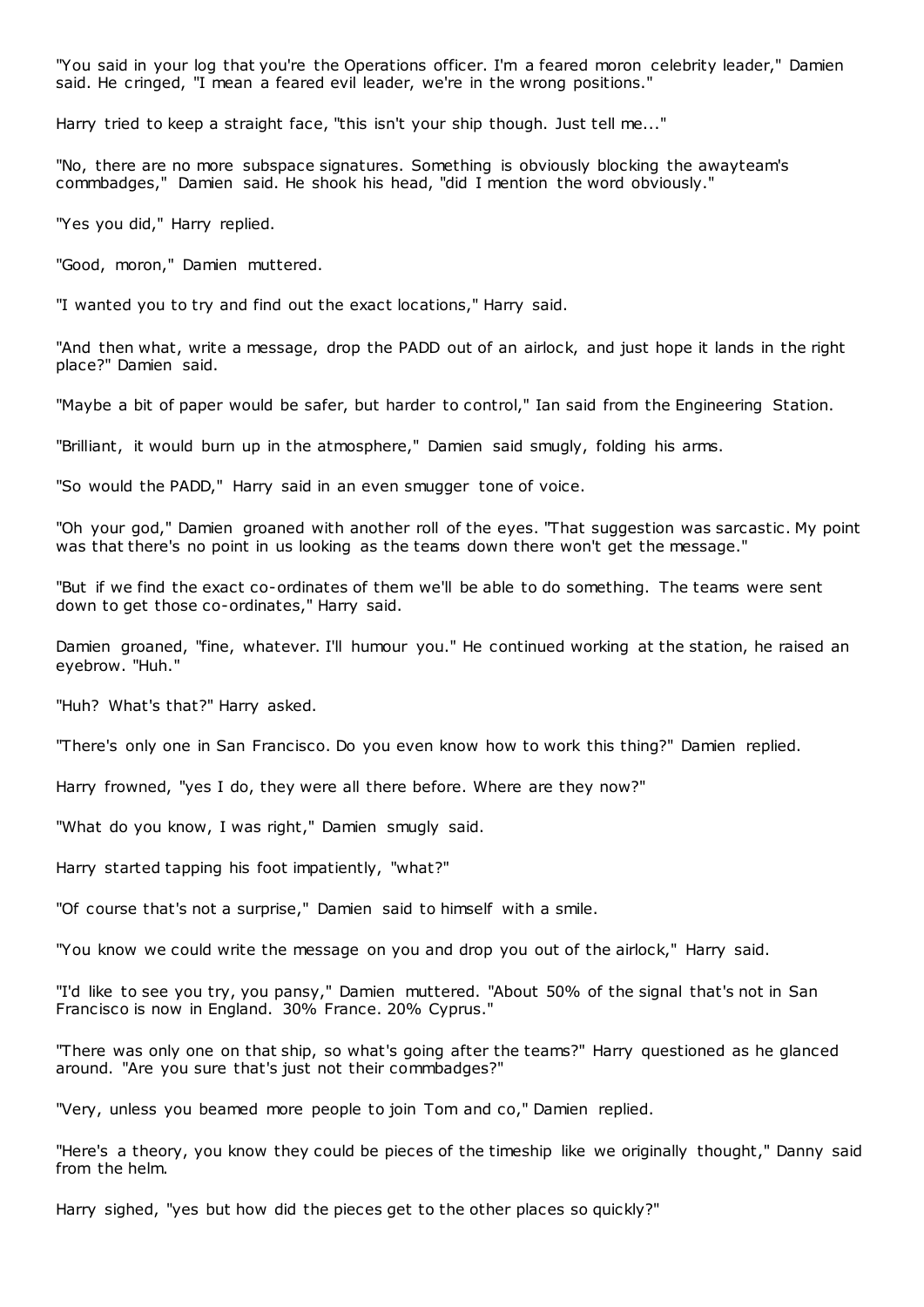"Well duh, we have transporters so you'd figure they'd have some in the twenty ninth century," Damien replied. "Nim rod."

"Nim rod? What's that?" Harry asked with wide eyes.

"Sorry Dan but why would the pieces follow the teams?" Ian asked.

"Perhaps it's just a coincidence. We know Tuvok's team went to Paris in France, but where about's in the UK is Tom's?" Harry said.

"Obviously a place that isn't written in big bold writing on the map of it's country," Damien muttered. "Paris would be right, London would be and the dumb ass transporter guy or girl would only be able to remember that from Geography. So there probably no where near there."

"That narrows it down," Danny muttered.

Ian tried to keep a straight face, "or the capitals of Scotland, Wales or Ireland, right Damien? Maybe Birmingham too."

"I wasn't going to be lame and name all of them, it was an example," Damien said, rolling his eyes again.

"Get the transporter officers to send their data to opps, we need to know where they are," Harry said. "If they are anywhere near the subspace signatures, we'll need to find a way to contact them as well."

"Well subspace number three is in the Nicosia city, but in the lively part. Subspace number two is in Paris," Damien said. "And subspace one is somewhere near Newcastle."

"Would that be in big bold writing too? I'm sure it would be," Ian said.

Harry shook his head, "just leave it Ian. We need a way to contact all of the teams and fast, it's our top priority."

"Whatever happened to localising the signals from here?" Damien asked.

"Three out of four teams are local, one maybe preoccupied though. Just get Tom's team's location," Harry replied. "If you're as smart as you think you are, you'll help us think of a way to contact them."

## **England:**

The crowds had finally started to die down in the centre. James was working at one of the computers on the centre information stands. "According to this we're not far from four stores," he said. He pointed a finger towards one of three walkways that was nearby. "We'll probably find Lee further down too, Debenhams is there. Oh, an HMV." He glanced to his side to find a couple next to him, looking at the map that wasn't on the computer. "Uh Tom?"

He walked away from the information point, and looked around. He finally spotted Tom talking to a guy manning one of the cart things.

"So you only sell cell phone parts here huh," he was saying. "Oh sorry, mobile."

"Yes, there are many stores that'll sell you a phone," the guy said. He pointed in the same direction James was before, "there are three that way, two upstairs and one on this level."

"Really?" James said as he appeared at Tom's side.

"Thanks a lot," Tom said.

The guy nodded, he glanced at James, "what can I do for you then?"

"You don't happen to sell anything heavyish I can hit this guy with, do you?" he asked.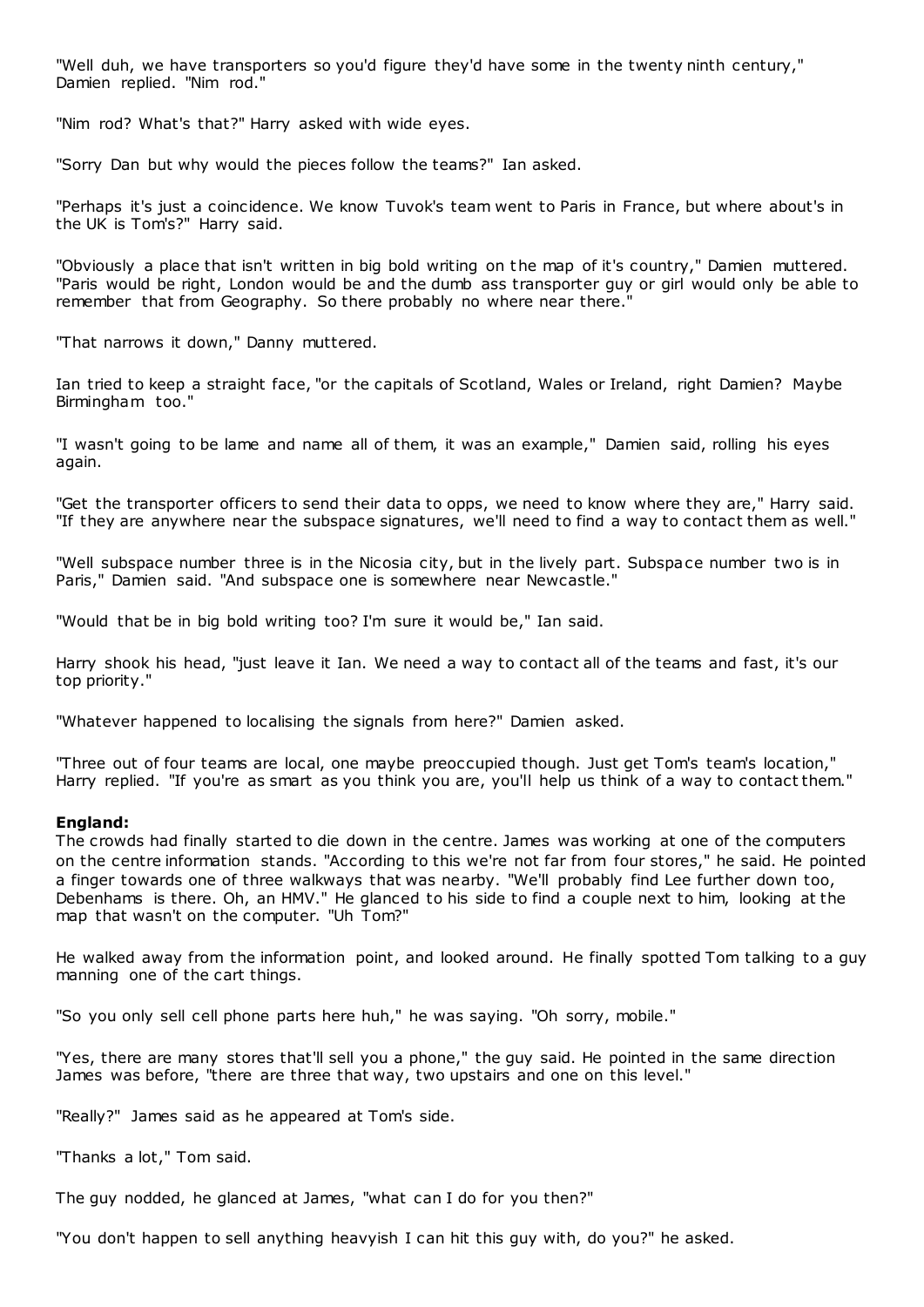Tom laughed nervously as he took a hold of his arm, "oh he's just kidding, we're best friends really." He walked away, James pulled his arm away and followed him. "What's that all about?"

"I told you I'd be able to find out using one of those machines," James muttered in response. "You never listen to me, do you?"

"Oh, you found out too then," Tom said meekly. "We may as well go to the one on this level." The pair started to make their way down one of the walkways, this one was crowded, it was hard to see where they were going.

"Can you see it?" James asked as someone nearly walked into him with a pram. Tom got further ahead, he stopped and turned in his direction.

"Um, what was that?" he asked.

James walked around the girl with the pram, "I said, do you see it?"

"No, what was it called again?" Tom meekly asked. A few people pushed passed him.

"This is ridiculous, we're not going to get anywhere like this," James muttered.

Tom sighed as he looked around, in between a few people he saw mirror coated doors with the words 'fire exit' written on them. "Why don't we go somewhere quieter."

He pushed his way towards them, James followed him. Tom quickly pushed the door open and they both slid inside. They then found themselves in a cold wide corridor.

"Great, you know what that looked like," James muttered. He glanced back at Tom, he had his hands on the door while it closed slowly. "Is that you?"

"Yes it's me," Tom groaned as the door shut.

James glanced back, he sighed, "that's not what I meant, and it wasn't you anyway."

"I wonder why the doors had mirrors on them," Tom said.

"Tom," James grumbled. "Guess what."

"Ooh, I'm good at that game," Tom said. He took a few steps backwards, then turned around just to get a gun in his face. "Oh right. I never would have guessed that."

James turned to him, "do you have an annoying ancestor I should know about?"

"Silence," a man snapped. James looked back at him to get the gun he was holding in his face. Several other men slowly came closer, all holding guns too. The man who spoke used his other hand to get out a small mobile phone. "Awaiting orders sir."

"This is weird," Tom commented.

"Really?" James muttered sarcastically.

"Yeah ok, I know getting guns in our faces isn't something we expected right now sarcy, that's not what I meant. I'm sure guns are illegal in this country," Tom said.

The first man lowered his phone, "all right boys, let's move." He beckoned his head down the corridor, some of the group turned around and headed down. The remaining guys either walked backwards, still holding guns, or stayed where they were. "That means you too," the man growled in Tom and James' direction.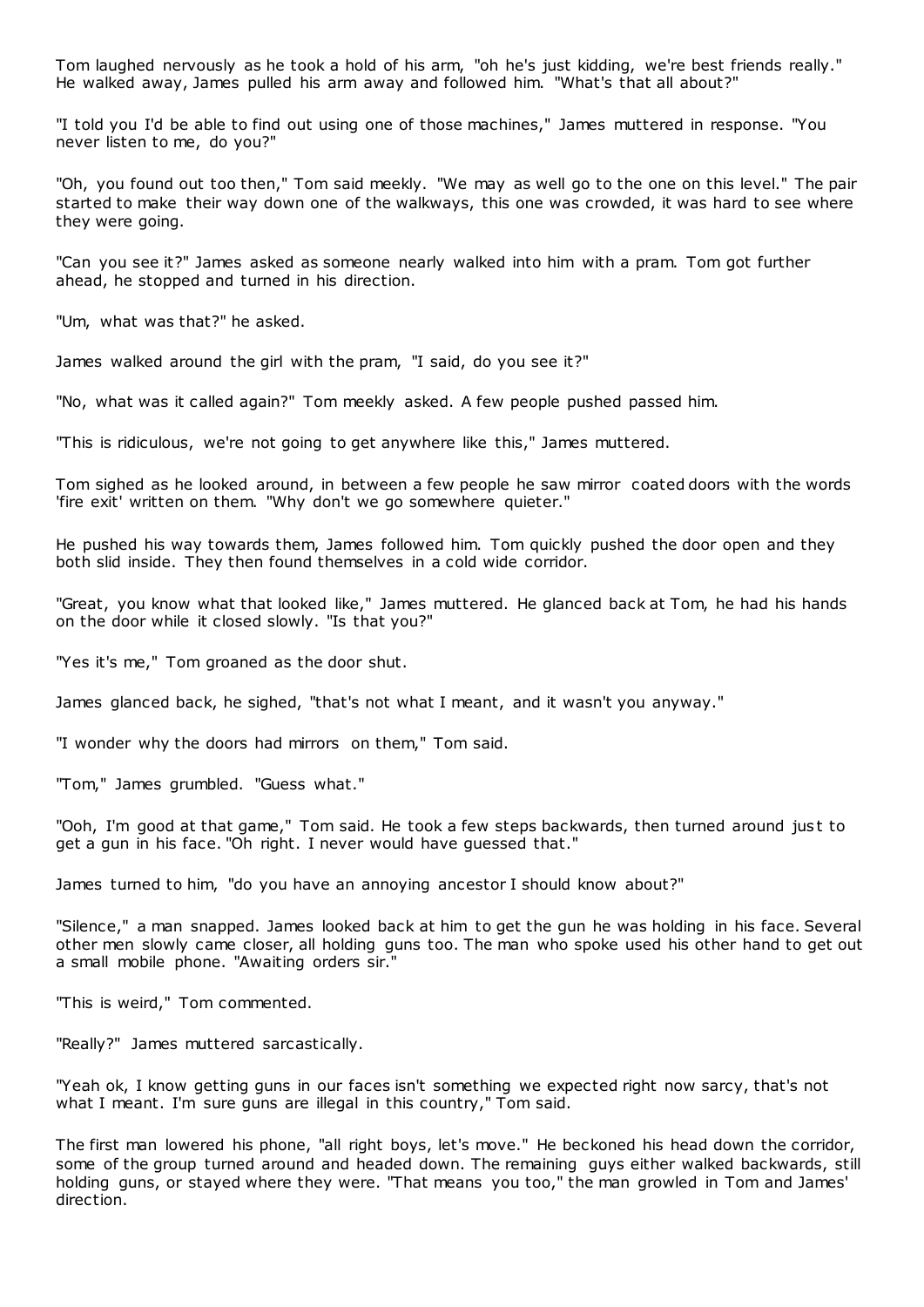Tom stepped forward, "listen, this is all one big misunderstanding. We've just arrived, visiting our old um, high school buddies and..."

James shook his head, "it's not called high school here."

"Stop nitpicking," Tom muttered. "Anyway point is, you've got the wrong guys."

"Move, or you get lead in your head," another man snapped.

"Oh, that rhymes," Tom quietly said. He slowly started to follow the others, James grabbed his arm. "Ok, you want bullets in your head, that's fine."

"We were just leaving, right Tom," James said as he pulled Tom back where he was.

Tom rubbed his arm, "ow."

"We've got nothing to do with your gang, or whatever you guys do so if I were you, I'd leave while you still have unbroken bones," James said.

One of the guys shook his head as he raised a gun into the air, he fired it at the ceiling and then pointing it back at the pair.

"Look James, I wouldn't. Unlike phasers, you can't avoid gun shots," Tom whispered.

"All right, fine," James groaned. He and Tom made their way slowly down the corridor, while most of the guys kept on guard and did the same. Two locked up the fire exit doors.

"Where's the other one?" one guy asked.

"Other one?" Tom muttered. "Oh you mean Lee, yeah he's probably girling it up in a clothes shop."

"It's secure," one of the guys near the doors called out. They both quickly caught up with the others, but everyone stopped just as they did.

"So, who have you mixed us up with then?" James asked.

One of the guys rolled his eyes, "oh we haven't mixed you up."

"Are you sure? Eugene and I haven't done anything, and we have no idea who you are. And frankly, we're not even from around here," James said.

Tom started fuming, "don't call me Eugene!"

"I see, and you're supposed to be who now?" the first guy asked.

"Um," James muttered, glancing at Tom who was still peeved. "Stuart."

"Yes we know," the first guy said. "You're not very good at making up false names, are you?" His phone started ringing, he took it out and put it by his ear. "Yes?"

"Ok, maybe they've mistaken you for a guy called Stuart," Tom whispered. "Oh maybe you look like an annoying celebrity."

"Great," James muttered.

"Yes, I'll escort them now," the first guy said. He nodded at a few of his men, they stepped closer to Tom and James.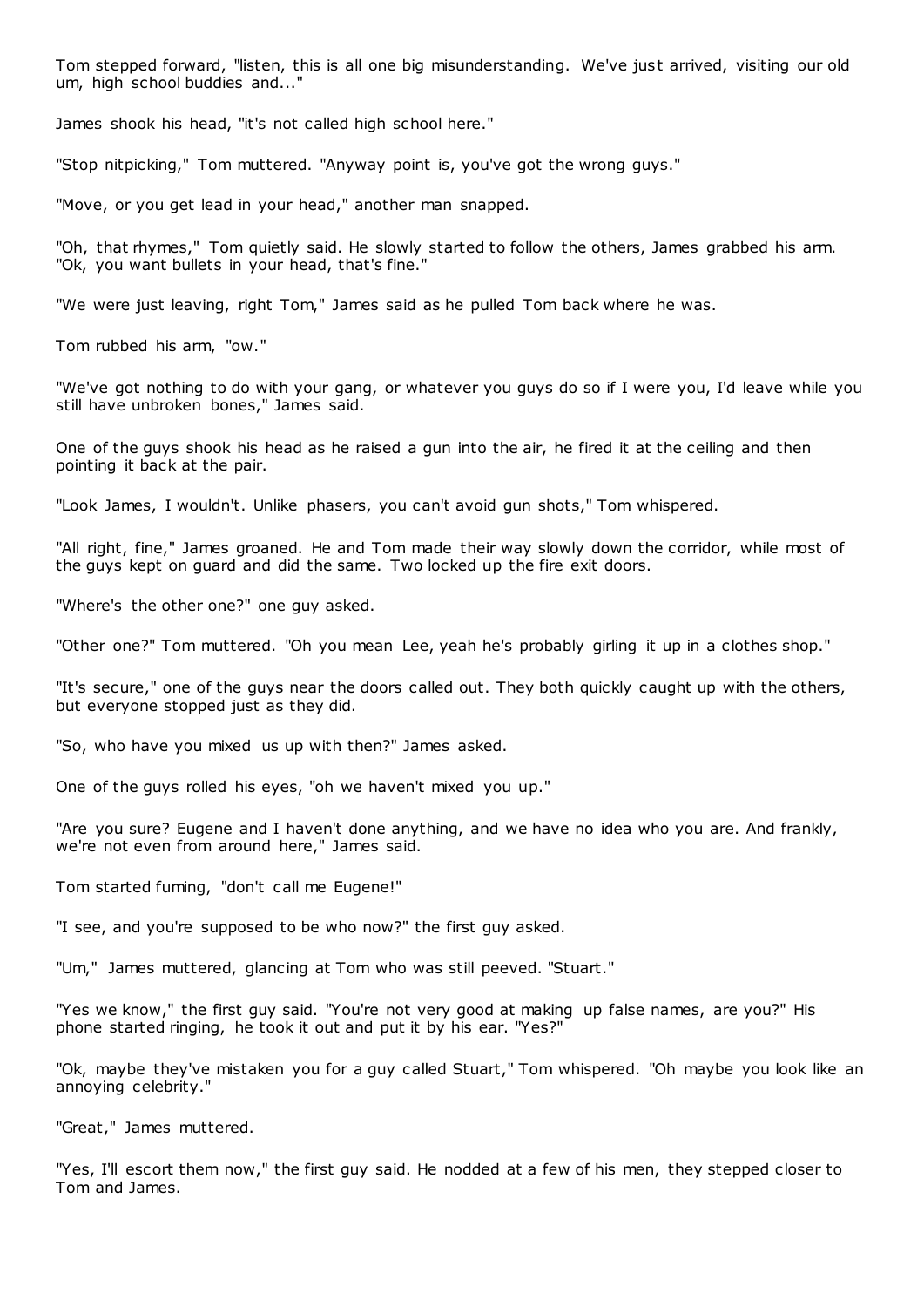James sighed, "you know I'm getting tired of this." He elbowed one guy, and hit one with his other arm at the same time. Tom widened his eyes, he quickly ducked just in case. James quickly ducked as well just as somebody shot at them, he picked up a dropped gun and quickly pointed it at the supposed leader.

The leader just sighed, "sorry boss, its got a gun now." He put away his gun, "now you don't think you're getting away, do you?"

"It? Ok that's the last time I get called that," James grumbled.

"I told you, it's the hair do," Tom whispered to him.

The leader shook his head, "we're not letting you go that easily."

Tom looked around, everybody else were still aiming their guns at them. "Ok, we could be here all day."

"Tell me what's going on. Why do you want us for?" James asked.

"Oh no, we don't really have any use for Eugene here or the other guy," the leader said.

Tom pouted, "that's not my name."

"All right, so why me then? I didn't think I was known at all around here," James questioned. The leader just smiled and shrugged his shoulders.

"How should I know, we just follow our boss orders. We cannot fail him in this matter," he replied. "Which is why, you're not leaving without us."

"Fine," James said, he moved around to point the gun at another guy.

"Lets just talk sensibly for a second. You won't kill anyone, and we cannot kill you. Even if you did get away, we'd hunt you down again. Wouldn't it be easier if you just gave up now," the leader said.

"Not until I know what this is about," James said.

"Yeah, I'm kinda curious too," Tom said.

"Oh, you'll find out if you come with us, won't you," the leader said. "Now put the gun down, you're not a killer."

"Hmm, what do you know, they don't know me after all," James said. Tom started to look uncomfortable. James reached out to grab one guy, he brought him over and pointed the gun at his neck. "Let us go, or I shoot him. Is that sensible enough for you?"

"Uh, wouldn't killing someone um, er... how do I put this, break the rules?" Tom said quietly.

The leader put his own gun away, he shook his head at the others then folded his arms. "Go ahead, shoot him if you can."

James glanced over at Tom, then back at the guy he was holding. Tom watched him with a worried expression on his face. He backed off a little. Once he was right in front of the guys blocking the way to the exit, he pushed the guy he was holding away into a few of the others. The two in the way got easily knocked to the ground, Tom quickly ran after him. A gun shot startled them, and stopped them both dead in their tracks just as they got to the doors.

"Ok, that didn't work," Tom stuttered.

"I told you, you couldn't kill anyone, now let's..." the leader said.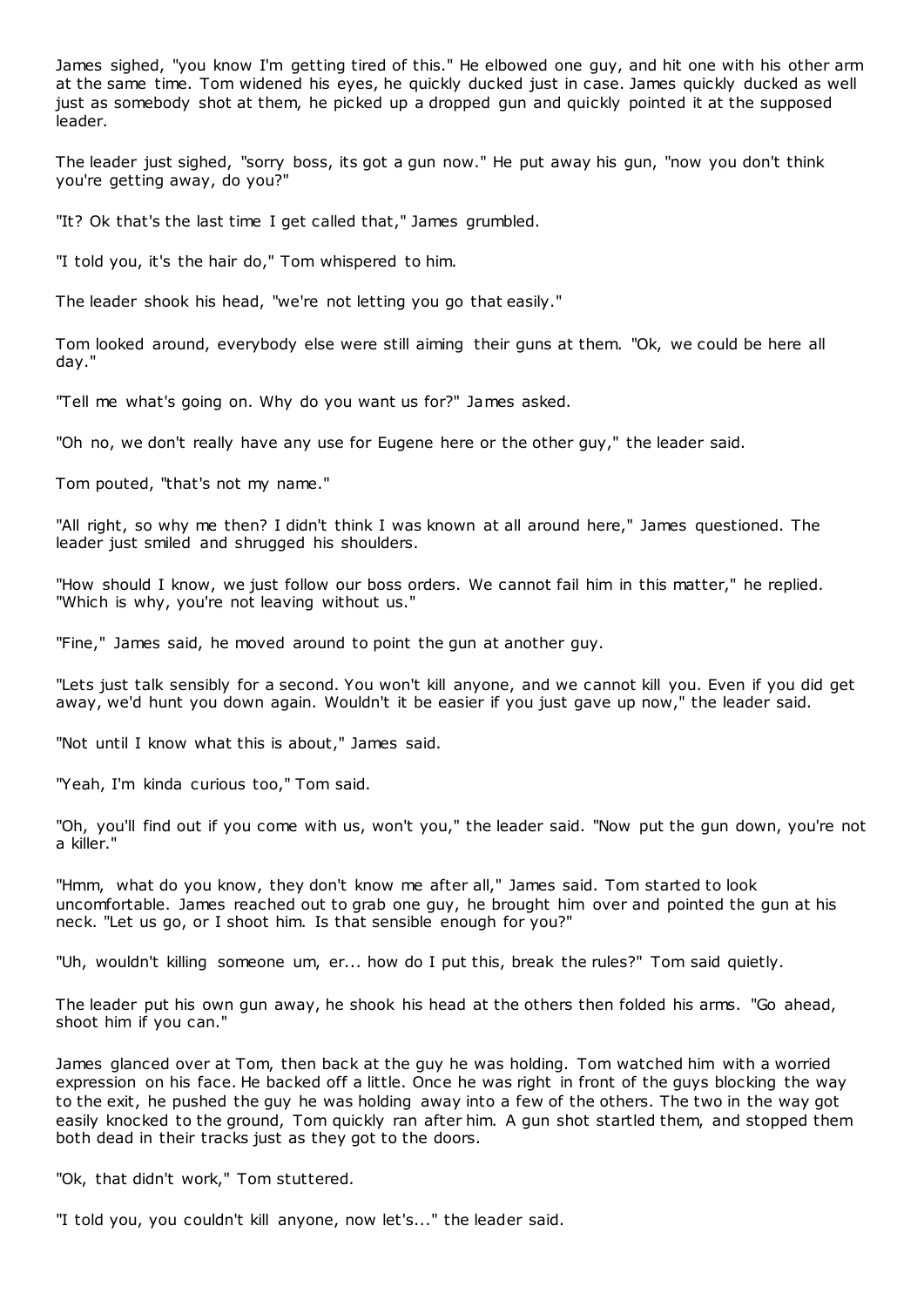"Let's not," Tom quickly butted in. He looked over at James briefly, "great plan, now what?" He glanced back again and spotted him fiddling with the lock out of sight from the guys. He handed the gun to Tom, "yeah that'll do." Tom quickly pointed it at them, "ok, nobody move any closer or I'll..."

"The boss told you to be careful," one of the guys snapped at another.

"I didn't hit him," he muttered.

"Enough," the leader snapped.

"Ahem, as I was saying," Tom muttered. "You stay right where you are." He glanced to the side and noticed James wasn't beside him anymore, however the door was unlocked again. "Hey did he..." he grumbled before looking down at the ground. He was kneeling beside him, he grabbed a hold of Tom's arm to pull himself back onto his feet.

"Fire at anything," he said quietly.

"All right, are you..." Tom said quietly. He shrugged, then quickly fired a few warning shots at them. James quickly went through the doors, Tom followed after slipping the gun in his jacket.

The area was now quieter, some people were standing nearby as well as some security people. "Great, let's go.." James muttered. He and Tom quickly ran off down the corridor. Moments later some of the other guys stepped out, one security guy came over to them. One of them groaned, and took a small device out of his pocket.

Tom stopped running, he turned around to find James wasn't with him again. "Ok, where did he go?"

"Hey Tom," James' voice quietly hissed at him. He looked around frantically for the source. He eventually spotted him standing inside a café, behind a large woman. He quickly headed over to him.

"Would you stop doing that," Tom grumbled.

James shook his head as he made his way over to the furthest away table. Tom followed him not looking too sure.

"I don't think this is the time for a coffee break," he said.

James sat down, "will you stand next to me so no one sees me?"

"Ok," Tom shrugged, he did as he was told. "We really need to contact Voyager some time, this is really weird."

"Yeah I know, I'm 100% with you on that," James muttered as he took off his jacket. He put his hand over his shoulder, which was bleeding. "One of them didn't miss."

Tom turned a little pale, "oh, we're in the twenty first century so no quick treatment for that."

"I can't go around a busy shopping centre bleeding, and with blood on everything. You're an expert on this time, suggestions please," James said.

"Well for starters," Tom said as he took off his own jacket, he placed it on the table. "You wear that when I stop the bleeding. I'll buy a new one. Second there should be somewhere I can buy bandages, you know it should stop after a lot of pressure. Then I get a mobile to contact Voyager."

"Great, how am I going to get around without being noticed?" James muttered.

Tom picked up James' jacket, "it's not so bad, just put it on and hold your shoulder to block the bullet hole in it. Come on."

"And what if our stalkers spot us?" James said as he stood back up. He took the jacket off of him.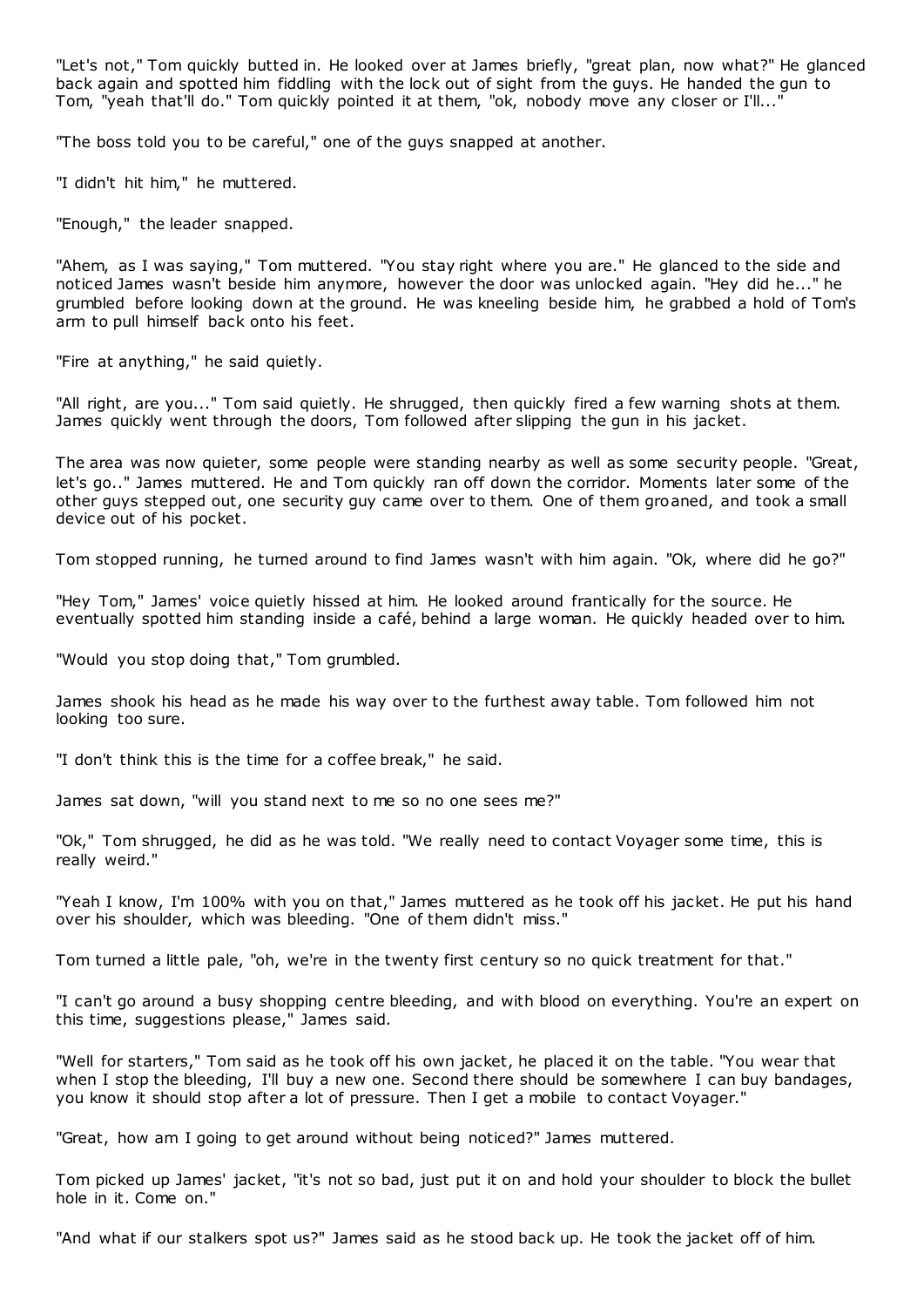"As long as we don't go anywhere quiet, we should be fine," Tom replied. He put his own jacket around his waist, and tied the sleeves.

They headed back to the entrance, and waited for a group of people to come passed. They joined the group at the back, but separated once the group went into the lift. Tom led the way down the corridor, he stopped outside of Greggs. "Hmm, is that egg sandwiches?" James dragged him away with his good arm. "Ow hey! Ok later."

They kept walking until they started passing a place called Superdrug, James stopped, making Tom bump into him. "Oh sure, if I want to stop for food it's wrong, but if it's you it's fine. "

James elbowed him gently, "Tom, shut up for one second."

Tom groaned, "what?" He glanced towards the store, "oh right, they'll probably sell bandages."

"No really? I just wanted to stock up on hair gel," James muttered.

"Actually that's a good idea, Harry's birthday will be all sorted out then," Tom said, grinning cheekily.

"Yes, give him more," James said, shaking his head. He walked into the store, Tom shrugged and followed him. They searched the aisles, Tom grabbed a box.

"Ok, now we need to find out where we pay for it," he said. He continued going up the aisle, they got to what looked like a counter that was manned by a young woman.

Tom placed the box on the counter, she scanned it. "Five fifty please," she said.

Tom pulled out his wallet, "and don't say I never do anything for you." He opened it up and took out a note.

"Uh Tom," James said, eyeing the note.

"Yeah yeah, you're welcome," Tom said. He handed the note to the woman. She frowned at it.

"Uh sir, we don't take dollars," she said.

"I tried to tell you," James muttered. "You replicated money to be used in the US," he whispered.

"Oh, not good," Tom said. He smiled nervously, "oh you know what, it's a crazy long story how it happened so I won't bore you." He leaned on the counter while trying to laugh in a convincing way, but just sounded nervous. "But we ended up in the wrong country."

"Uh huh," the girl said uneasily.

"Listen my *friend* here needs these, can't you take them just this once?" Tom said.

"Sorry," the girl said. "There is a travel agent just upstairs, they'll exchange it."

"Right that's great, James you stay," Tom said. James raised his eyebrow. "Oh come on, we can't both walk out. You should stay."

"Fine," he sighed.

"Ok, where is it?" Tom asked.

"Upstairs. Go up the escalator, make a left then it will be straight ahead of you," the girl replied.

"Ok, thanks a lot," Tom said. He turned to walk away. Half way down the aisle he turned around and rushed back over. "What's the name of the currency?"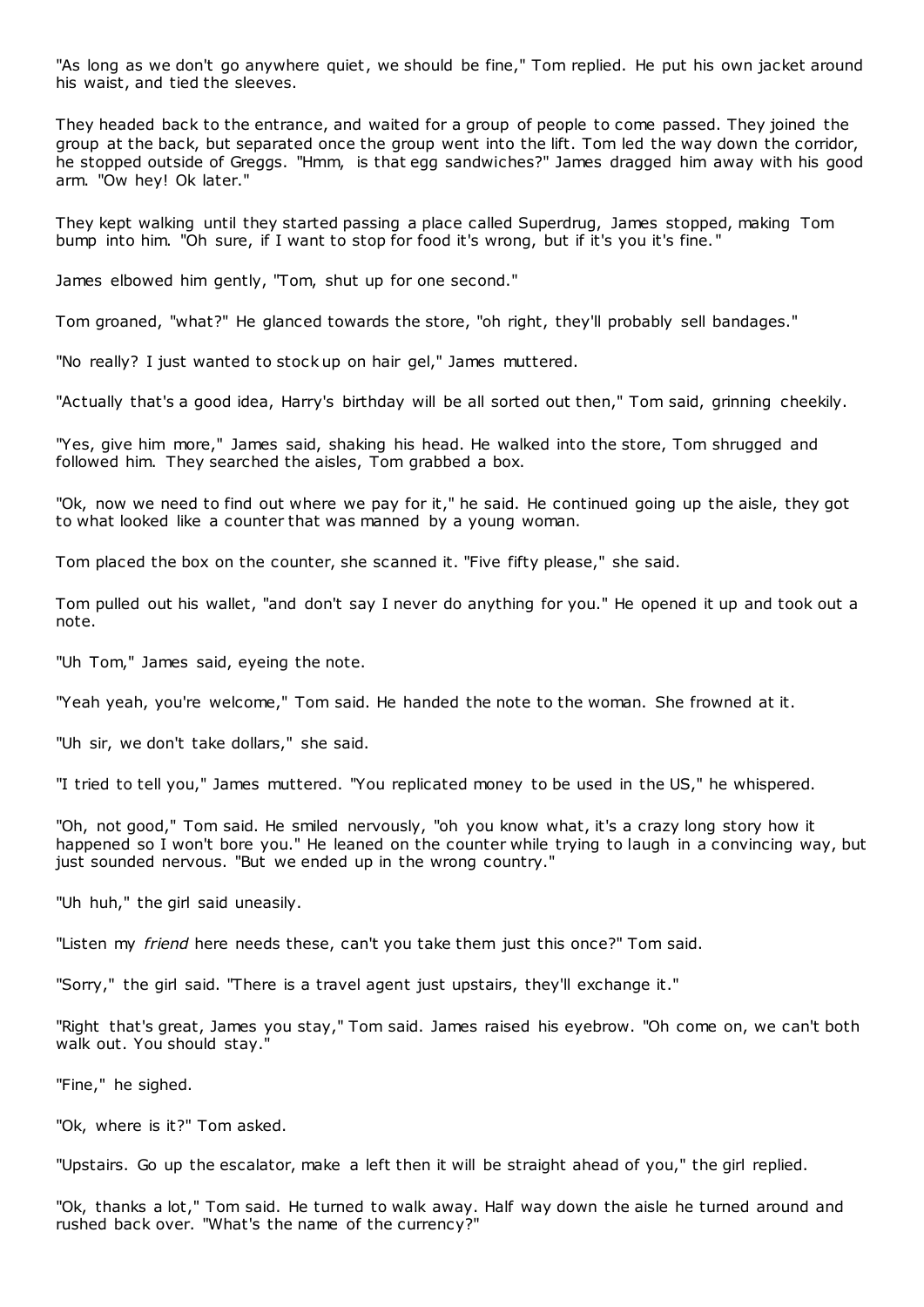"Pound or Euro right," James replied.

Tom pulled a face, "ok smarty pants, you could have mentioned that sooner." He stormed off. A little while later he had gotten to the top of the escalator, he stopped nearby to look at it. "Hmm, that was fun."

"Oh, sorry. Excuse me," a familiar voice laughed.

Tom rolled his eyes, he turned around towards the source, "Lee, get over here now."

Nearby Lee stopped in his tracks, somebody behind him accidentally walked into him. "Oh Tom, hey."

Tom marched over to him, "where have you been?" He looked down and caught sight of the many carrier bags Lee was holding. "Debenhams, New Look? My god."

"I'm sorry, I just thought you two were more experienced with crisis' than I was, and left you to it," Lee said uneasily. He pulled a Greggs back out of one bag, "I bought too many sausage rolls, want one?"

"We could have used your help you know, you won't believe what happened to us. A couple of guys started pointing gun... Wait sausage roll did you say?" Tom said. He snatched the bag off of him. He quickly scoffed the sausage roll inside.

"Nice huh. Isn't it nice to eat food that isn't replicated or cooked by Neelix?" Lee said.

Tom wiped the crumbs away from his mouth, "mmm oh yes, that was..." He frowned, "ok no more distractions, I need to get rid of these dollars."

Lee pointed towards a Travel agents, "I got rid of mine there."

"That's a point, how did you afford Debenhams? I heard that place was expensive," Tom said.

Lee shrugged, "is it, didn't really notice. I'm not used to money so I just bought whatever was nice. I don't have much left though."

"No surprise there," Tom muttered.

#### **Later:**

James, Tom and Lee were sitting in the middle of a small crowded McDonalds, Lee was busy eating one of those baguettes and had some fries still to eat in front of him. James and Tom just had a drink.

"Well?" Tom said questioningly. He quickly snatched a chip off of Lee, he moaned in disappointment as it went into Tom's mouth.

"I love this place. First a Greggs, now McDonalds and I even heard there was a Pizza Hut," Lee said.

"God, I thought I ate too much," James commented. Tom nodded in agreement.

Lee pulled an innocent face, while he still had mayonnaise and a bit of lettuce around his mouth. "What? There's nothing wrong with eating."

Tom sighed, "ok, again I ask."

"It's fine," James replied.

"Good, I was surprised that you could fit into my jacket," Tom said with a smirk on his face.

"You're just taller than me, no small jokes," James muttered.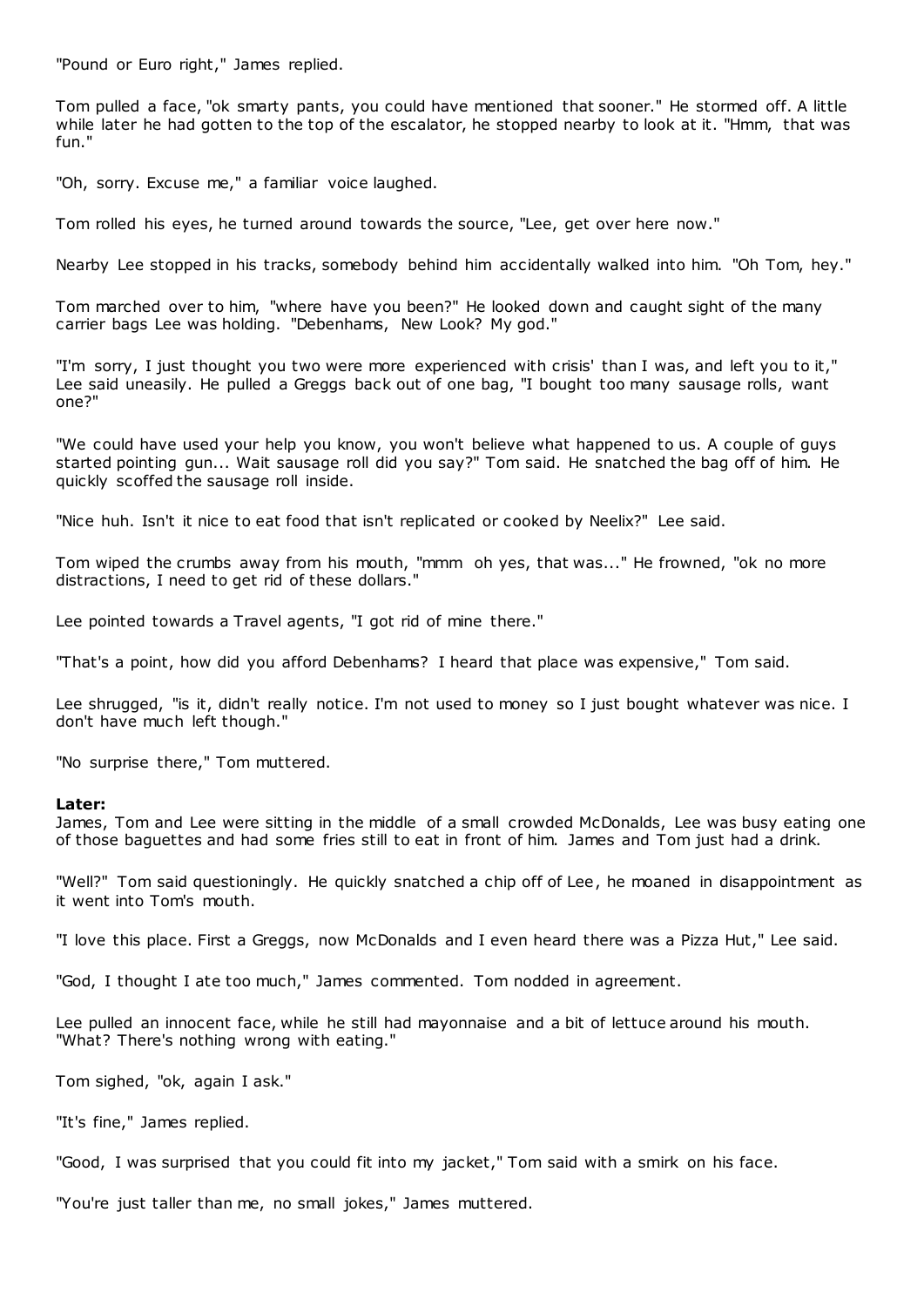"No, the joke was about you being fatter," Tom said.

"I'm not fat," James said.

Lee tried not to laugh, "now girls, no fighting." Tom and James glared in his direction, he just shook his head as he turned back to his sandwich.

"How come he's got enough money still?" Tom asked. "I just bought bandages and a new cell... mobile, a few cheap tools. I still need to get a jacket, after that all I could afford was these coffee's."

"Well you did get the most expensive phone in the store," James muttered.

"Not the most expensive, no," Tom pouted. "Hey, we need the most advanced just in case."

"If I understand the plan right, the phone just has to generate a signal. All of them do that," James said.

"Obviously you don't, we can't just phone any random person and hope Voyager will hear it. There are probably millions of signals," Tom said. He took out a small box out of a carrier bag beside him, then put it into the table. "Now you two, just move around a little. I don't want people watching."

James and Lee shifted their seats around the table, Lee still managed to stuff his face with his chips at the same time. Tom took out the mobile phone that was inside the box, a few seconds later it was in three pieces.

"This won't take long. A few modifications and it should be able to contact Voyager," he said.

"How exactly?" Lee asked with his mouth full of chips.

"It would take longer to explain it, and we are kinda in a hurry for it," Tom replied.

"Oh, does that mean we don't have time for Pizza Hut?" Lee asked with a pout.

James shook his head then turned it briefly to the left. "Uh guys..."

The two guys who had followed Tom and James out of the fire exit corridor were looking around nearby the counter.

"It's a wonder that you're not twice as fat as the both of us put together," Tom muttered.

"What are you talking about, I'm not that bad," Lee said.

"Just wait until about 21 to 25, then it'll happen," Tom said.

James covered his face with his hand, "guys, red alert."

"Huh?" Lee said.

Tom glanced towards the exit, and quickly back again. "Great, it's our stalkers."

Lee looked confused, "stalkers?"

"Oh yeah, forget to mention that didn't I?" Tom said.

"Just put the phone away and let's go," James muttered. Tom did as he was told, for once, he and James climbed out of their chairs slowly. Lee did the same after popping the last of his chips into his mouth. He mumbled something.

"What?" Tom asked.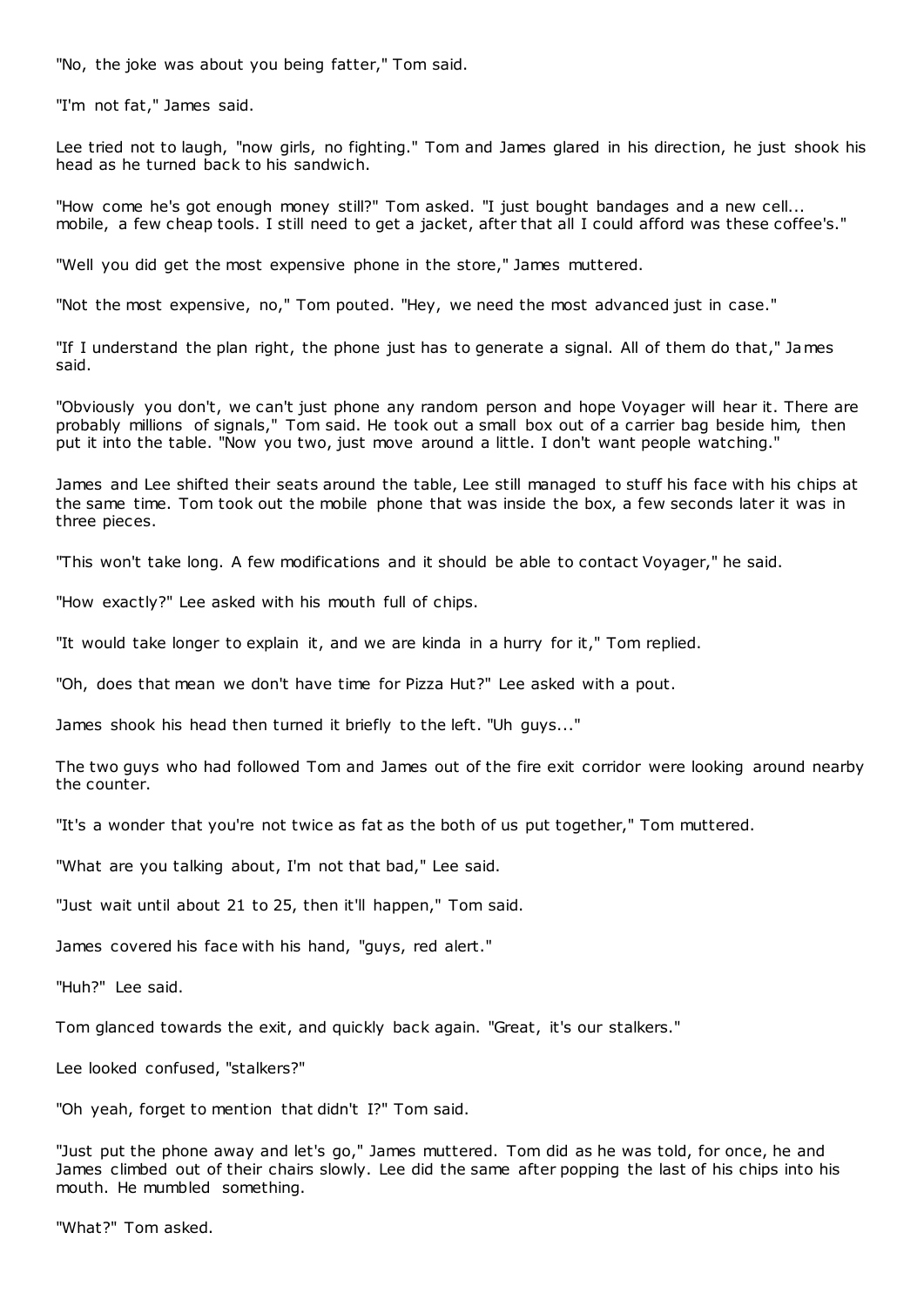Lee pointed behind him, still mumbling. Both James and Tom started to get annoyed with him. He finally swallowed, "there's another exit." He headed towards a door, the other two quickly followed him.

"They were here," one of the guys said quietly. He sneakily slipped something into his pocket.

The other guy spotted the group going down the corridor. "There was another exit, come on." They both left and started following them.

"Just try not to look suspicious," Lee said.

"They already know what we look like. We could have signs on us and be pointing a gun everywhere, it wouldn't make a difference," Tom said.

"Walk faster, they're following," James said.

"You have a gun?" Lee asked, eyes lighting up. The other two groaned.

"I have it now, it's still in Tom's jacket," James said. Tom pouted and clicked his fingers, muttering something.

They reached two parallel escalators from behind, quickly they went around them and made their way up to the next floor. Right in front of them was a large seating area that was partially surrounding several cafés.

"Where to now?" Tom asked.

James eyed the area to the left of the seating area. "There, it should be really difficult to find us in there." He ran towards where he was looking, the other two guys shrugged their shoulders before following him.

"Woah," Tom gasped as they reached their destination. Right in front of them was the entrance to a mini indoor theme park.

"Oh oh, do we have time to ride the roller coaster?" Lee asked, clapping his hands.

Tom smiled deviously, "actually that's an excellent idea, they'll never see us."

James turned to him, "you're going to make a height joke aren't you?"

"Damn it, you ruined it," Tom moaned. "It's still a good idea. Lee, get your money out."

"Hey, shouldn't the older ones be paying," Lee said, pouting. He reached into his pocket while Tom made his way over to the ticket booth.

"Hi, three tickets for the roller coaster. Actually what's the restriction for it?" he said.

James rolled his eyes as he glanced around him. There was no sign of the guys who were following them, but four suspicious looking men were heading directly their way from another direction. "Guys."

"Lee, give me your money and hide. It's best they don't see you," Tom quickly said, he covered his own face with a hand. Lee just stared at him with an *are you crazy* look on his face.

"Crap," James muttered while glancing between the ticket booth and the guys coming for them. "Meet you guys later."

"What, why?" Tom stuttered.

James looked at him. "Remember they said they didn't have a use for you two," he said quietly. The guys picked up speed and were only a few metres away. Two of them had their hands by their pockets.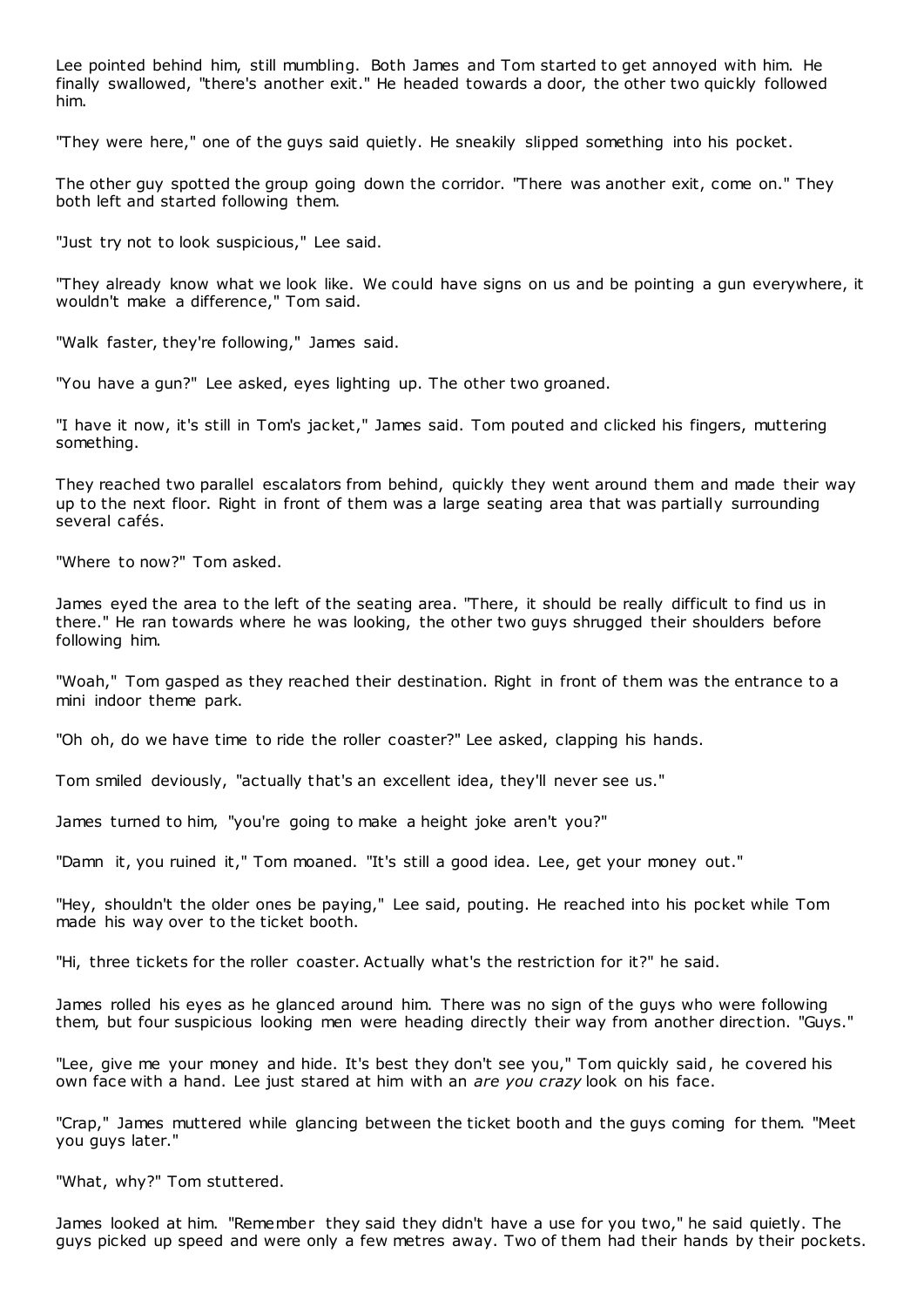"But..." Tom said. The ticket guy handed him the tickets. James took a step back, then jumped up to grab the top of the booth and pulled himself on top of it. He jumped up again to grab something else, he threw himself towards the next floor. He just managed to get over the barrier, and avoid crashing into anyone. A lot of people stared right at him, but he ran off as fast as he could.

"Woah, I want to be able to do that," Lee said.

Tom grabbed a hold of his arm and pulled him away, "scramble!" They both ran off into the crowds.

"Great, he's going to draw attention to us," one of the men muttered. "Split now." He went one way with one guy, the other two went another way.

Meanwhile a lift opened up its doors, a few people emerged from it. James was amongst them. They all headed towards a huge arcade area. He stopped nearby one of the machines and moved around to stand behind it.

"Great, I didn't think this through, I need a mobile to contact someone so..." he muttered. "How the hell am I going to afford one, idiot." He looked around, his attention focused on one of those machines that have lots of ten or two pence coins in them.

One kid put in a coin but nothing happened, he tried shaking the machine, again nothing happened. The kid walked away, he dropped a 10p coin on the ground but didn't notice. James smiled.

## **Voyager**

## **The Bridge:**

"You can't do that!" Ian snapped.

"I so can," Damien grumbled as he sat down on the Captains chair. "I have to, it's my destiny."

Danny giggled, "destiny, that's so geeky."

"I meant it's my prerogative, or some word I don't actually know the meaning of," Damien said.

"Tough, I want to watch Friends on E4," Ian said.

"Kim left me in command so I get to choose what to watch," Damien said. "Now Danny, have you finished tapping into that satellite, or whatever it's called?"

Danny sighed, "yeah, they've got all episodes of Watership Down."

"Oh baby, I missed the third episode of Season One," Damien said gleefully.

Ian glanced over at Danny, "I wish we could just destroy that damn thing."

"This maybe the answer," Danny said with a smile. "Damien uh, sir," she said with a snigger.

"You may call me Evil Overlord," Damien said as he stood up. "Or maybe Evil One. Never mind, what is it?"

"We're getting a EM transmission from the surface," Danny replied.

"I'll take that," Harry said as he stepped out of the Conference Room.

Damien rolled his eyes, "damn."

Harry stared at him, "move it or lose it."

"He's already lost it," Ian commented.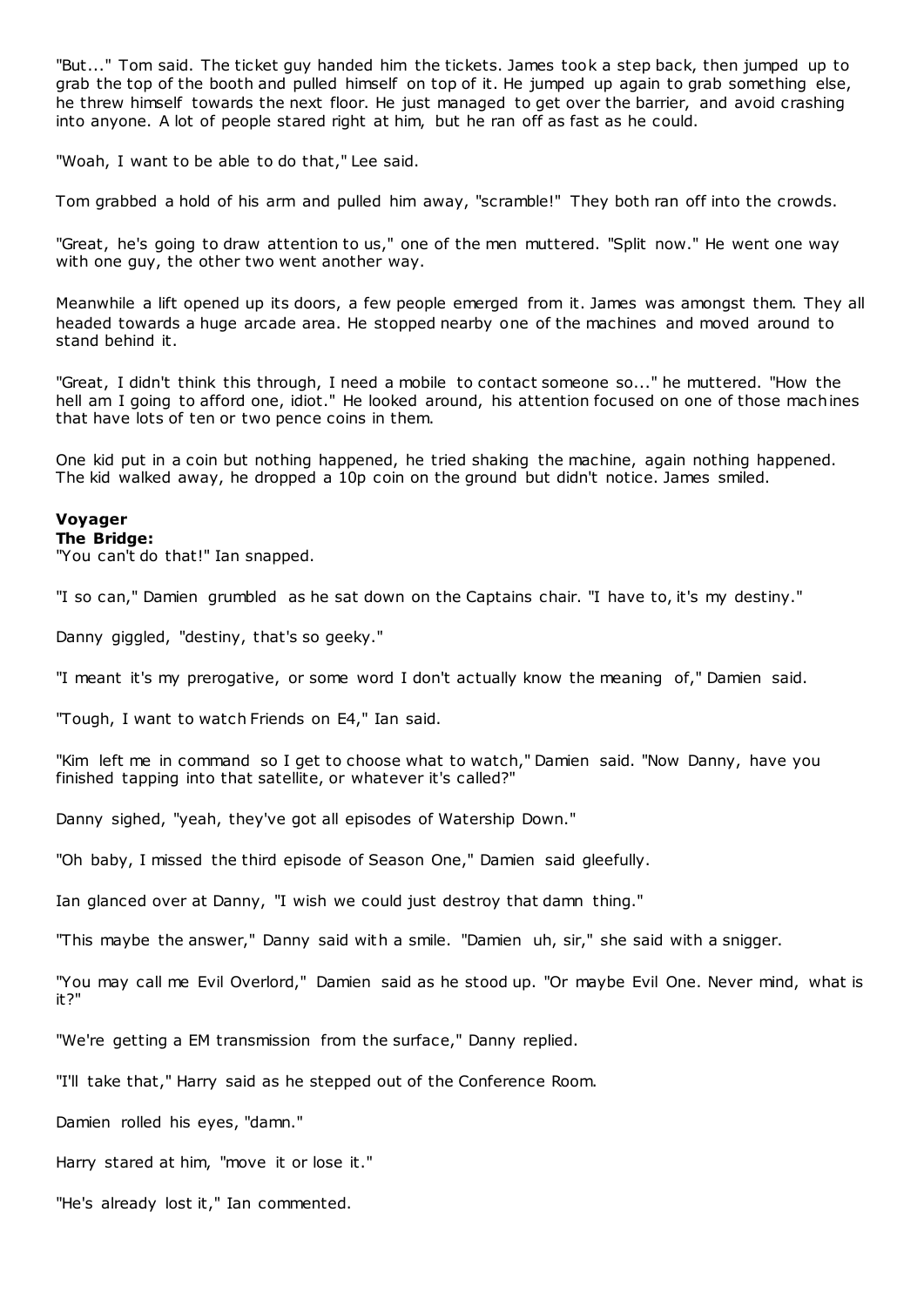Harry sighed, "fine. Danny, let's hear it." Danny nodded her head, she pressed one button.

In: "Hello, this is Tom."

"Tom it's about time, where are you and how did you..." Harry questioned.

In: "We're in a place called the Metro Centre, James' native land supposedly."

"Oh damn it," Danny groaned. Ian glanced back at her with a raised eyebrow.

In: "I managed to get a cell phone and re-configure it."

"Great, now we just have to figure out how to get you back," Harry said.

#### **The Metro Centre:**

"I wish it were simple but it's not," Tom said into the phone. Lee stood nearby fidgeting.

In: "What, what is it?"

"We lost James a few minutes ago," Tom said, he eyed Lee funny. "And I think Lee would rather look around more shops, or ride that roller coaster."

"Well we got tickets," he moaned. "It's not that anyway, I need the toilet."

In: "Roller coaster? Never mind, how did you lose him?"

"For some reason these guys are after him. He nicked off in the most *hey look at me* way possible," Tom replied.

"That was cool," Lee nodded his head.

Tom passed him an annoyed glance.

In: "Why, what did he do?"

"That doesn't matter, we just need to find him before the men with guns do," Tom replied.

In: "We're having trouble with the transporters. The subspace readings you were sent down to find has scattered to the teams locations, and is blocking everything."

"Irony, gotta love it," Lee commented.

#### **Voyager:**

Harry started pacing in circles around the centre of the bridge, Damien watched him and started to get a little dizzy.

"Do you have any idea why these guys want him?" Harry asked.

In: "No. They referred to him as it, and seemed to think they knew him. He didn't recognise them, obviously."

"Surely only Braxton could fit on that tiny shuttle," Danny said.

Harry stopped and turned to her. "Why do you say that?"

"Well think about it. The subspace signatures spread out to the areas the awayteams ended up, something's blocking transporters and communication, and James is being stalked by guys who somehow know who he is," Danny replied. "But like I said, there was only room for one on that thing."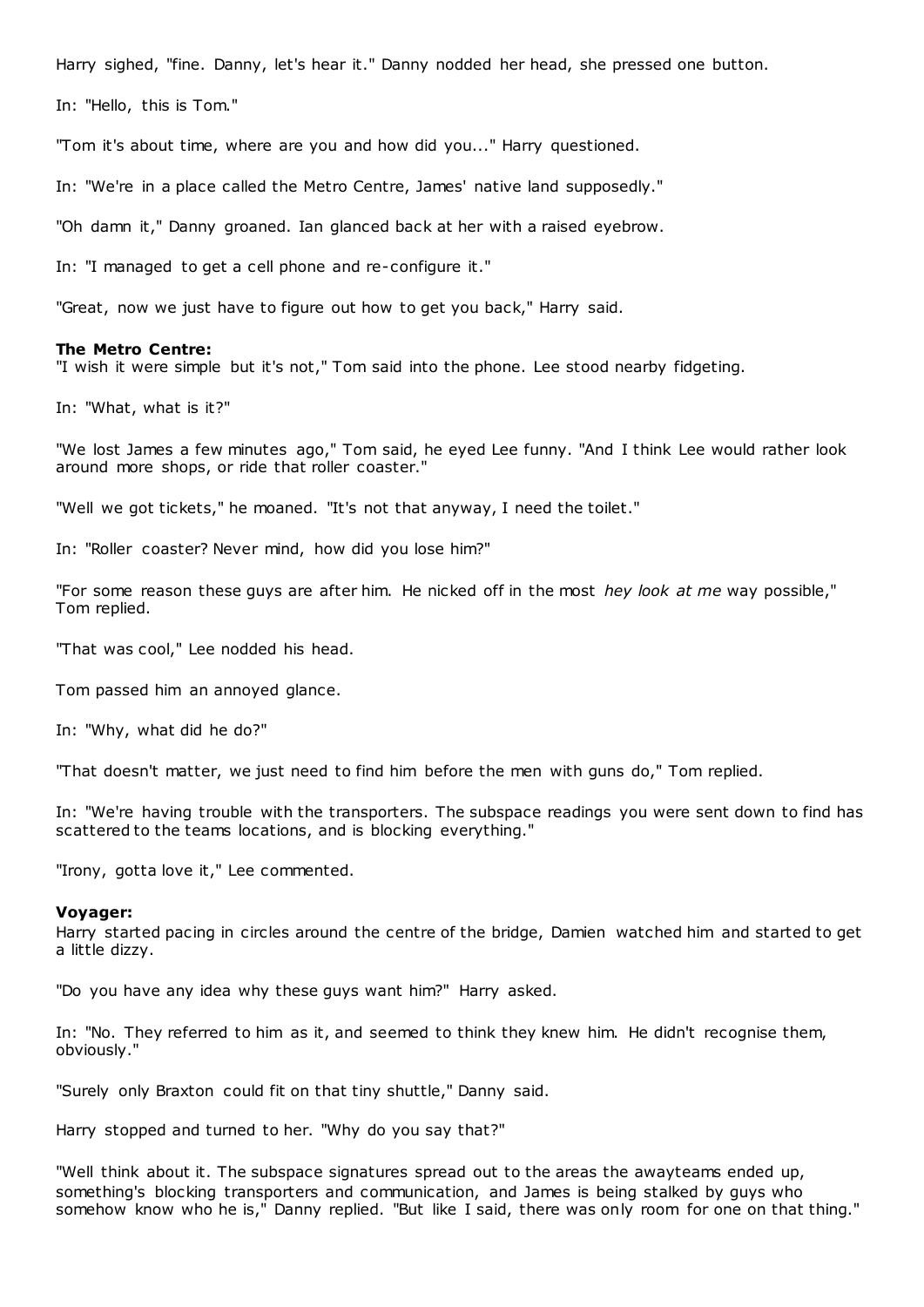In: "Neelix to Bridge."

Harry tapped his commbadge, "go ahead Neelix."

In: "There's a program on the television you should see. It's a regional current events program in the UK."

In: "Oh boy, that's not good."

"Tom call back, this'll probably still cost you money," Harry said.

In: "Will do in five minutes, Paris out."

"Put it on the main viewer," Harry ordered.

An elderly news reporter appeared on the screen. "They reported what heard like a few gun shots in the Red Quadrant. Security failed to find anyone at the source. We go now to our reporter Lauren Taylor that's there now." A screen behind him changed to show a woman in the Metro Centre, that shot took over the full screen.

"Lauren, has there been anymore information released?" the man asked.

"Yes but not much. A few onlookers reported two men in their twenties walk out of the fire exit and run off. The police are already in the process of tracking down these men for further information," the woman, Lauren replied.

Harry shook his head, "this is just great."

"The onlookers described one of the men to be about six foot, and have blonde hair. He was wearing light blue jeans and grey jacket, one person claims he hid something in his jacket as he left the exit. The younger man was about five foot nine or ten, he also had blonde hair. He was wearing a black jacket, and dark blue jeans. He apparently looked injured too. The police are urging anyone that has seen them to report it," Lauren said.

"Is there anymore information about the other incident?" the man's voice asked.

"Not as yet, the description of the second man fits the one on the video footage however," Lauren replied.

The screen changed back to the man. "Thank you Lauren," he said, turning back to face the s creen.

"Turn it off," Harry muttered. "Neelix, did you catch the video footage she spoke of?"

In: "Sorry sir I didn't."

Harry sighed, "double check Neelix and keep an eye on the English channels just in case."

In: "Aye sir. Neelix out."

"This isn't good, if they got anything on video then..." Danny said.

"It could be just him amongst a crowd and that won't do anything," Ian said.

Harry shook his head, "no but that news report wouldn't have took place originally. It would be nice to know who these other men are and what they want."

"Well there's a chance that the other teams would have encountered them, they could still contact us in the same way as Tom did," Ian said.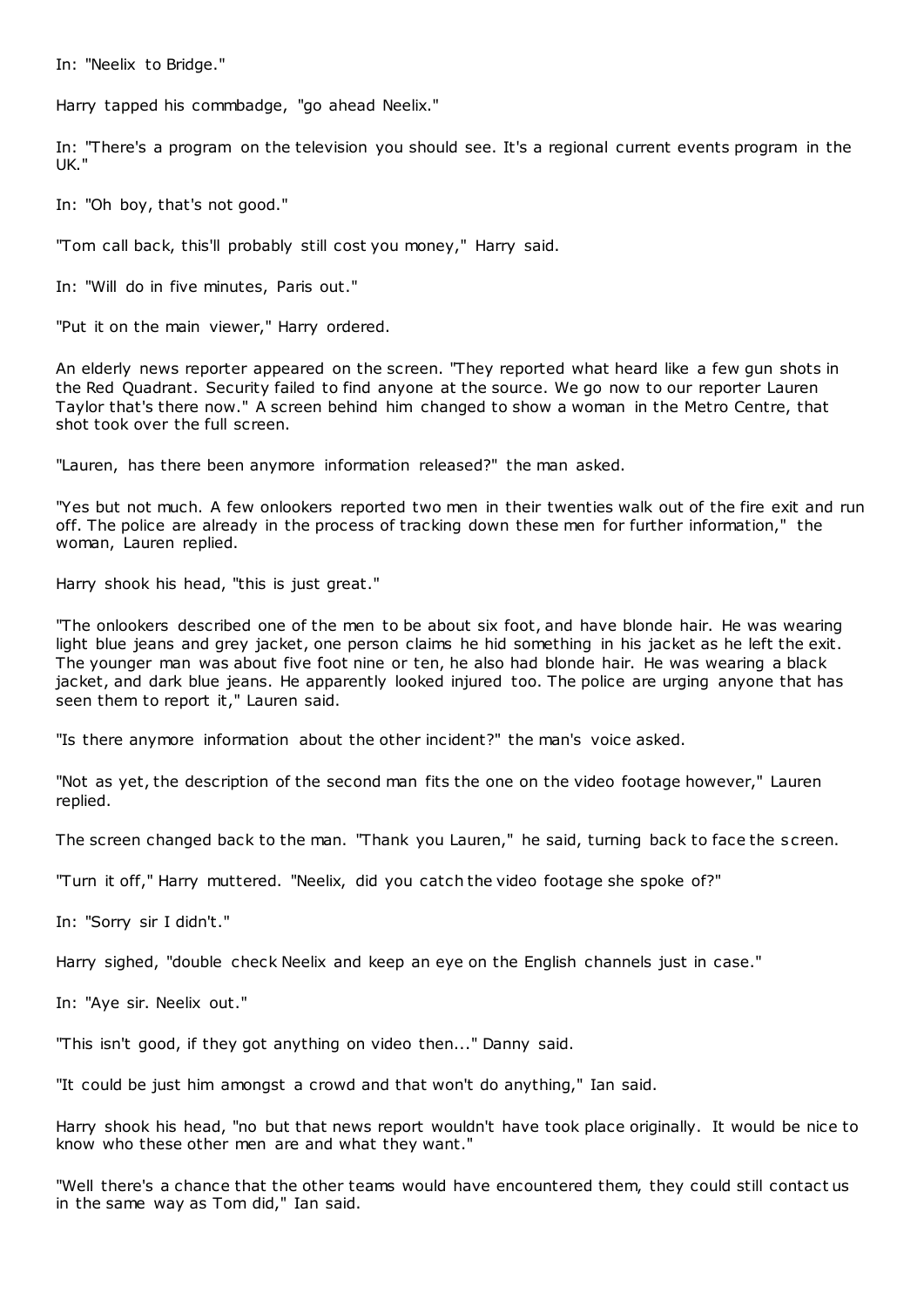"True, I guess all we can do is wait then," Harry said.

## **San Francisco:**

Chakotay, Jessie and Claire stopped outside a tall worn down building with the word 'Pirix' on the front.

"Looks abandoned," Claire muttered. "Are you sure this is a good place to start? Silverman used to work here and he doesn't now."

"Look Braxton himself told us that so it's got to be wrong," Jessie said.

Chakotay smiled as he glanced back at her. "We're going in, stay behind me." He headed towards the entrance.

## **Later:**

The three were going down a corridor that was well lit, Chakotay had his tricorder out and was scanning around. "Hmm, for an abandoned building it seems to keep up with its electricity bill."

"Huh, that's weird," Jessie said.

Chakotay glanced back at her, "I agree. There are a few lifesigns in the building as well." The group reached some stairs. "I'd imagine Silverman's office will be on a higher floor." He started to climb them, the girls followed him.

"No offense intended but somebody could have bought the building to start another company," Claire said.

"Really, so why is one of the subspace signatures coming from upstairs?" Chakotay questioned.

They eventually reached the top of the stairs. One of the first doors they came to had 'Anthoney Silverman' written on it. The handle seemed to be attached to a security system.

"This'll take a minute or so," Chakotay said while pointing the tricorder at it.

"What if somebody spots us in the mean time or if Silverman is in there?" Jessie asked.

"Then we'll just annoy you and set you onto them," Claire replied.

"What's that supposed to mean you little brat?" Jessie snapped.

Claire looked nervous, "you're the toughest of the three of us, that's what."

"Oh, well that's true," Jessie said, sounding calmer.

The door clicked open, Chakotay gently pushed it further open. He slid inside, the girls slowly followed him. They all split up to look around the large office. Claire picked up a computer magazine on one of the tables and started reading it. Chakotay started scanning the left wall by the window.

"Wait, is this the company that ended up selling out about ten years ago?" Claire asked, looking up from the magazine.

Chakotay briefly glanced at her. "If I remember right most computer companies did, Pirix probably was one of them."

"Yeah that's going to help us," Jessie commented with a roll of her eyes. She sat down in front of a black computer. "For a company that hasn't been around in ten years, they sure have a new looking computer."

"I dunno, maybe it looks new cos it's not been used," Claire said.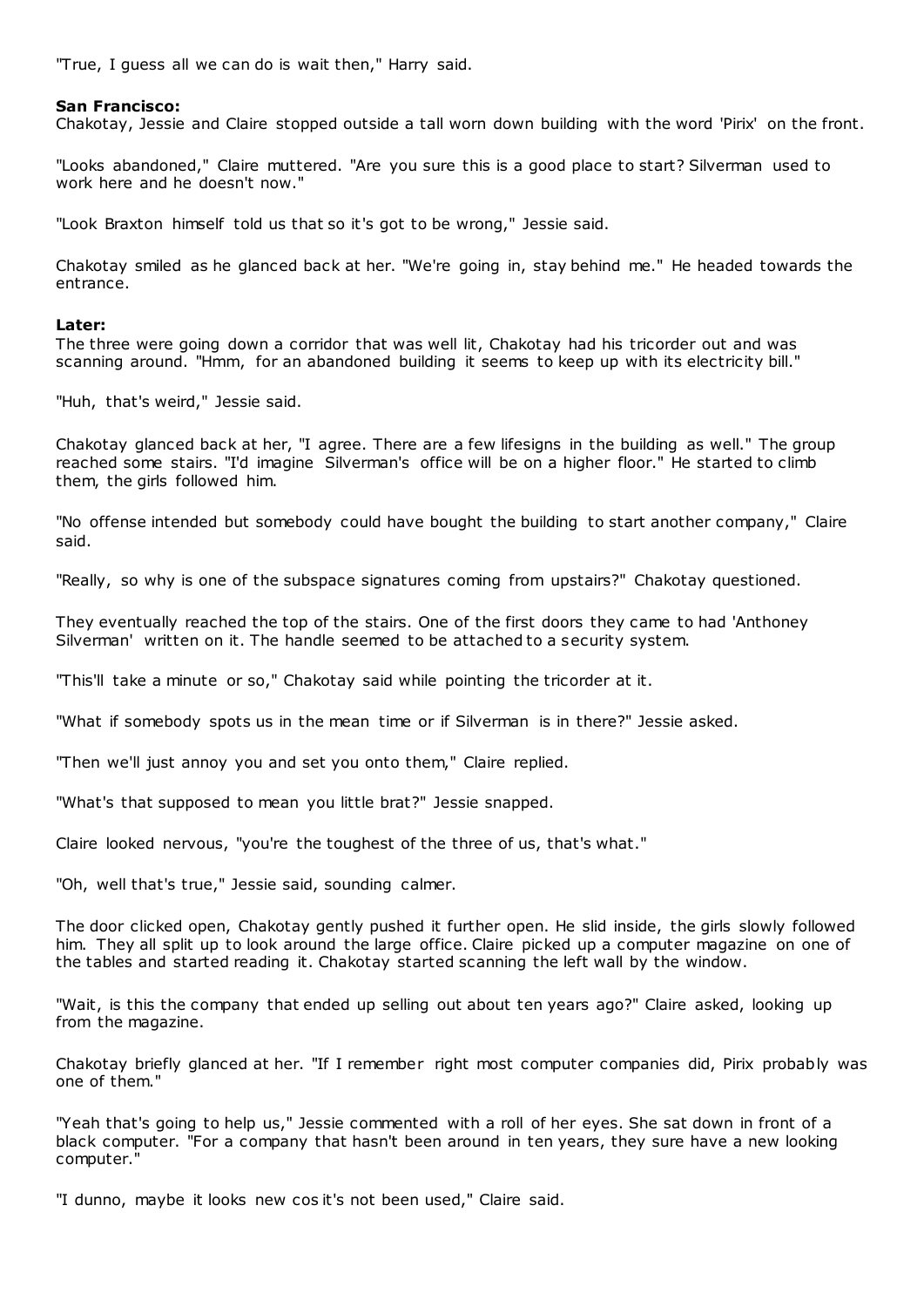Jessie swiveled the chair around, "why would they leave it though?" She turned it back around and turned it on. It loaded up to the password screen in only a few seconds. "Crap, I need a password."

"Hmm, maybe I should have brought James instead of you," Chakotay commented. "At least then Braxton and the taxi driver would have had their feelings unhurt."

Jessie pulled a face as she got a tricorder out of the handbag she had. "He's taught me a few little things anyway," she said, placing the tricorder next to the mouse. The password box filled in. "Now what?" She spotted one of the buttons underneath the log in box.

Claire made her way over, still holding the mag, "try that thing next to the tricorder."

"All right, give me a break. These things are primitive," Jessie muttered. She got a hold of the mouse, after moving it around for a little while she then noticed what it was for. "Oh, neat idea," she pressed one of the buttons on the mouse. The log in screen disappeared. It was replaced by a bright picture of a field, with a blue sky behind it.

"Eugh, cheesy," Claire said.

Chakotay walked over to them. "The subspace signature is behind that wall, but as you remember this was the first door we came to via the stairs."

"So how do you get in there?" Claire questioned.

"I don't know. Jessie, see if there's any databases in there," Chakotay replied.

"Easier said than done. There's 'My Computer', 'Recycle Bin'. This may take a while," Jessie said. Claire pointed at the bar at the bottom of the screen. "Oh there's some more icons on there."

"Let me know when you find it," Chakotay said. He turned around to have a better look around.

## **England**

#### **Metro Centre, Arcade area:**

Two teenagers walked up to those coin machines. They stared at them with wide eyes. "That's weird, where's all the coins?" one asked. Sure enough, the machines only had a few coins left in them.

A worker was busy putting more coins into another one of the machines, muttering to himself. Another worker came up to him. "My god, most of the coins are gone."

"I know, looks like a big group of teens pushed it at the same time. They don't usually get this much," the first worker grumbled. He pointed at the new dent on the metal part of it. The second guy's eyes widened a little.

Meanwhile James was in the 18+ area where all the proper slot machines were, hidden away at the back. A lot of coins were sitting in a messy pile inside the jacket he had on before, in front of him. He was leaning against the wall in a way so anybody walking over wouldn't see the bullet wound in his shoulder.

A young woman walked over holding some pound coins. "Sir, here's the change you gave me," she said, handing it all to him.

"Thanks," James said.

The woman walked off looking worried. "Wow, what a gambler."

James waited until she was out of sight before counting the new coins. He slipped them into his pocket, and quickly scanned the change in the jacket. "Great, two more games should do it." He slipped another coin into the machine, pressed a few of the buttons. His other hand fiddled with a tricorder. The machine made noises and money started dropping out of the slot.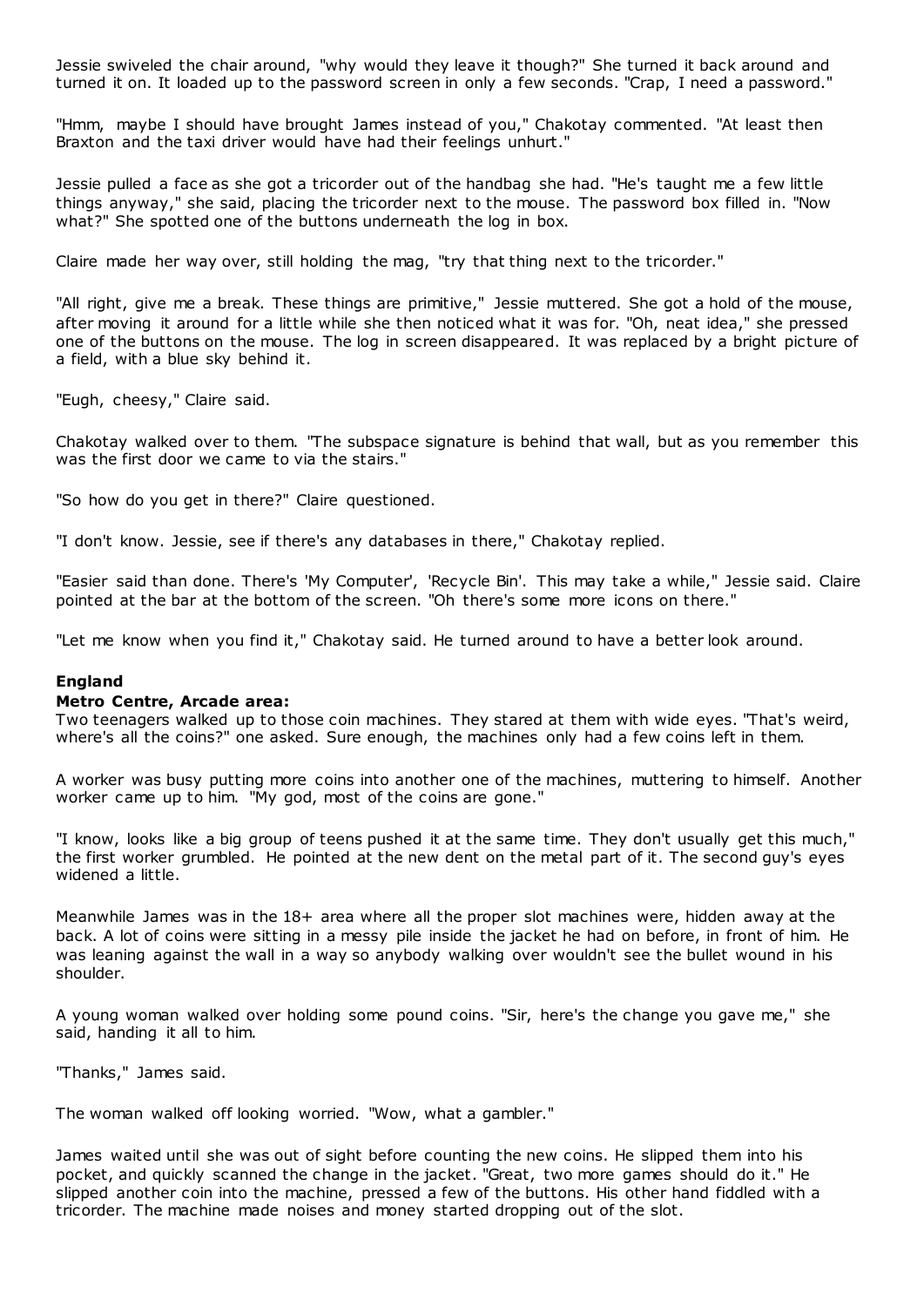A few minutes later he emerged from the area, made a quick glance around and then went over to the counter. The woman who gave him the money was there. "Hi, last lot I promise."

"Sure, no problem," she muttered.

#### **Meanwhile:**

Tom was standing at one of the information points nearby a McDonalds. Lee was standing a metre away, dividing his attention between the McDonalds, the Pizza Hut and then the KFC he had recently spotted on the upper floor.

"Well now we wait and see if he's smart enough to come by here," Tom said.

Lee turned to him, "what?"

Tom rolled his eyes, "we're right next to a transport interchange. Hopefully James'll have the sense to come here."

Lee looked confused, "why would he do that?"

"Cos let's face it, the longer we stay the here, the more chance we have of getting exposed on TV. You do remember right?" Tom replied. He got out the mobile phone he had, he tapped in a few numbers and put it by his ear.

"Yeah I get it, but he doesn't know about that," Lee said.

Tom sighed, "I know." He moved away to a quieter spot. "Hey it's Tom again. How's it going?"

In: "Not good. Some people saw you and James leaving a gun incident area, also there was another incident and James got caught on video. Do you have any idea..."

"That probably would have been his daring escape," Tom muttered.

"So, it's too late to worry about TV exposure," Lee c ommented.

In: "So far it's only regional news for the area. I take it you haven't found him."

"No, we're waiting nearby the transport area. We're hoping he'll be smart enough to drop by," Tom replied.

#### **Voyager:**

"We're receiving another transmission," Danny said.

"Ok Tom, stand by," Harry said. He nodded at Danny. "Voyager here."

#### **England:**

James stopped next to the centre on the first floor, holding a black phone by his ear and had his other hand across his other ear. "Hey Harry, how are you still in charge of the bridge?"

In: "Because the teams haven't got back yet. How did you contact us?"

"Long story short, I started with ten pence and ended up with over a hundred pounds," James replied.

In: "Hehe, how did you do that?"

James pulled a face, "yeah right, like I would do that." Some really loud, horrible music and singing started playing from the centre. "Hang on, there's a book store nearby, that'll be quiet right." He walked into Waterstones but then his phone went dead.

#### **Voyager:**

"Crap we lost the transmission," Danny said.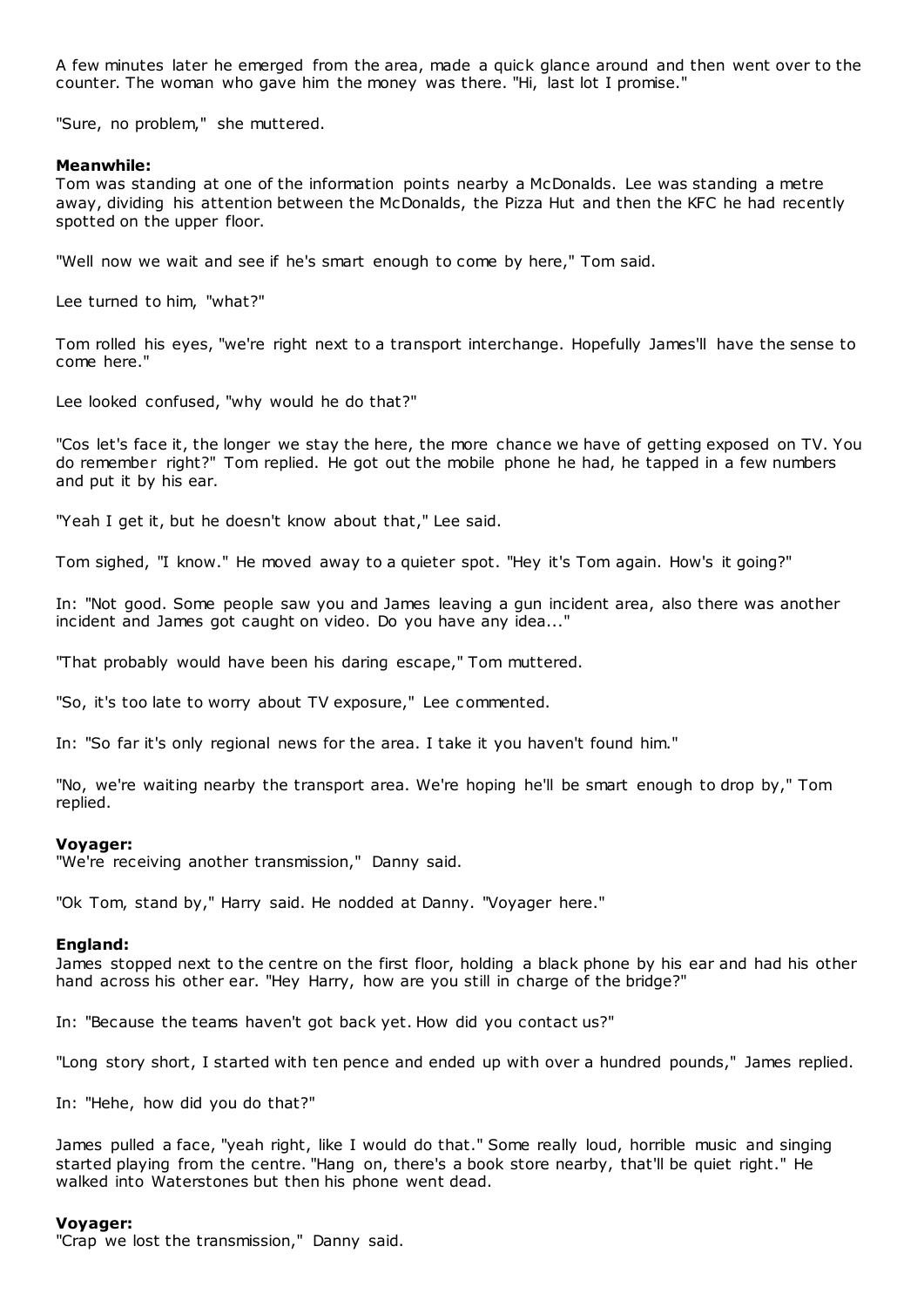"See if you can get it back," Harry said.

## **England:**

James stepped back out of Waterstones, "damn, bad signal." He stared at the phone's screen.

Two people walked passed him, one of girl's phone was playing the annoying Crazy Frog ringtone. She got it out and just let it play for a while, all of them started giggling like crazies.

"What the?" he muttered. He shook his head as he turned back around. The girl's phone continued to make that dreadfully annoying sound. He marched over and snatched it out of her hands, pressed the button to answer it. By the time he'd done that the phone had been crushed. The girls all looked pretty freaked.

"Next time, answer the thing," James grumbled. He shoved it back into her hands, not noticing that he broke it. His own phone started ringing. "Hey guys. The signal is terrible here, and so is the tast e."

Conveniently a Security guard was walking by, like they never do when something's actually happening. One of the girls stopped him, "excuse me, that guy just stole my friends phone and broke it." She then pointed at James.

"Transport area? Where's that? Oh great," he said.

The Security guard walked over to him. "Excuse me."

James lowered the phone a little, "yeah, um do you know where the transport inter... thingy is?"

The guard narrowed his eyes, "you're one of the guys who left the gunshot scene. Trying to get away now are we?"

James stared blankly at him. "Uh ookay," he raised the phone again. "I'll call you back."

"Also a few workers at the arcade noticed you near the coin machines just before they were found empty," the guard said.

"He also broke my phone," one girl said.

"I didn't, I just took it to stop that noise," James muttered. He glanced at the phone in her hands, "oh, must have been more annoying than I thought. Look, I can explain everything."

"Really, you can do that at the station. The police are looking for you," the guard said.

"All right fine," James sighed. He was about to step forward, but then turned around quickly and ran away as fast as he could.

"Damn it," the guard muttered. He raised one of those radio phones as he started to follow.

## **The Pirix building:**

"Hey look at this," Jessie said. Claire and Chakotay crowded around behind her.

"Hmm nifty," Claire commented.

"All of the computer systems Pirix released were inspired by technology from that time ship," Jessie said.

Chakotay leaned on her chair, "Silverman introduced the first isograted circuit in 1977."

"Two years after Braxton's ship crash landed," Claire muttered.

"It looks like every two years there was an equally revolutionary advance in computers, all from Pirix, based on Silverman's crude understanding of twenty ninth century technology," Chakotay said.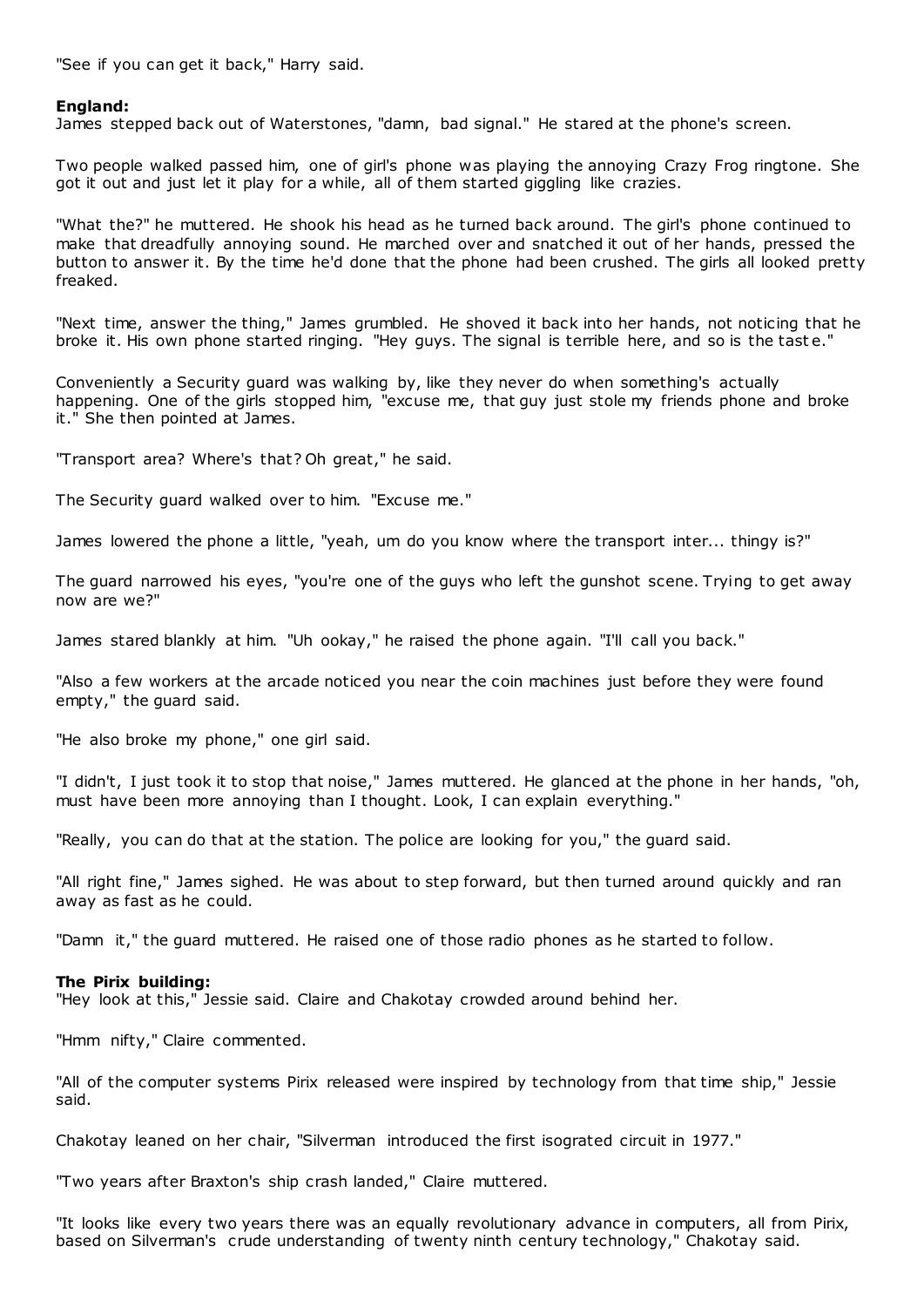"Until he sold out ten years ago," Claire said.

"Oh god, is anyone thinking what I'm thinking?" Jessie questioned.

"The computer age of the twentieth century shouldn't have happened," Chakotay nodded his head in agreement.

"No but now I am," Jessie sighed. "When he sold the company to Microsoft, did he sell the ship too?"

Chakotay shook his head, "I doubt Silverman would sell something as valuable as that. Without his company he could still use that ship to help with other things."

"I dunno, I'll continue looking," Jessie said as she continued to type on they keyboard, and click the mouse a few times. "Oh look, Silverman has an EM communication system, maybe we can use it to contact Voyager."

"Activate it," Chakotay ordered.

Jessie rolled her eyes, "I was going to anyway." A program appeared over the top of the other windows on the desktop. Jessie fiddled with the tricorder she had, then nodded at him. "It's linked up."

Chakotay took out a commbadge and tapped it. "Chakotay to Voyager."

In: "Commander, it's good to hear from you."

"Harry it appears that somebody from this century stole the timeship, and that leads to the disaster. We've got access to his computer database, try and download everything," Chakotay said.

In: "Acknowledged, but we'll need a few minutes to re-configure to their binary system."

"Ok, interface with the tricorder we're using to communicate, keep us informed," Chakotay said. He tapped the commbadge again.

Claire frowned, "hold on, that looked interesting." She pointed at a window on the screen, "try *time ship security portal*."

Jessie put up two windows that were mainly text, one scrolled down to show a launch bay draft image. "Looks like he's preparing for a launch."

"Braxton was right," Chakotay sighed.

"Maybe this one will give us a proper image of it, then we might be able to figure out where the ship is now," Jessie said.

Chakotay nodded his head as she worked. A window then appeared out of nowhere on the wall that Chakotay scanned. They all turned their heads to look at it.

"Ookay, that was where the sub space signal was right?" Claire muttered. She, Jessie and Chakotay headed over to look through the window. On the other side stood the time ship inside a small launch bay.

The lights in the room intensified, the main door opened and two men stepped inside.

"You were right, we do have some guests," one man said.

#### **England:**

Lee and Tom were playing tug of war with Lee's arm, Lee seemed to be winning and was getting closer to the Pizza Hut entrance.

"Come on, we have time!" he moaned.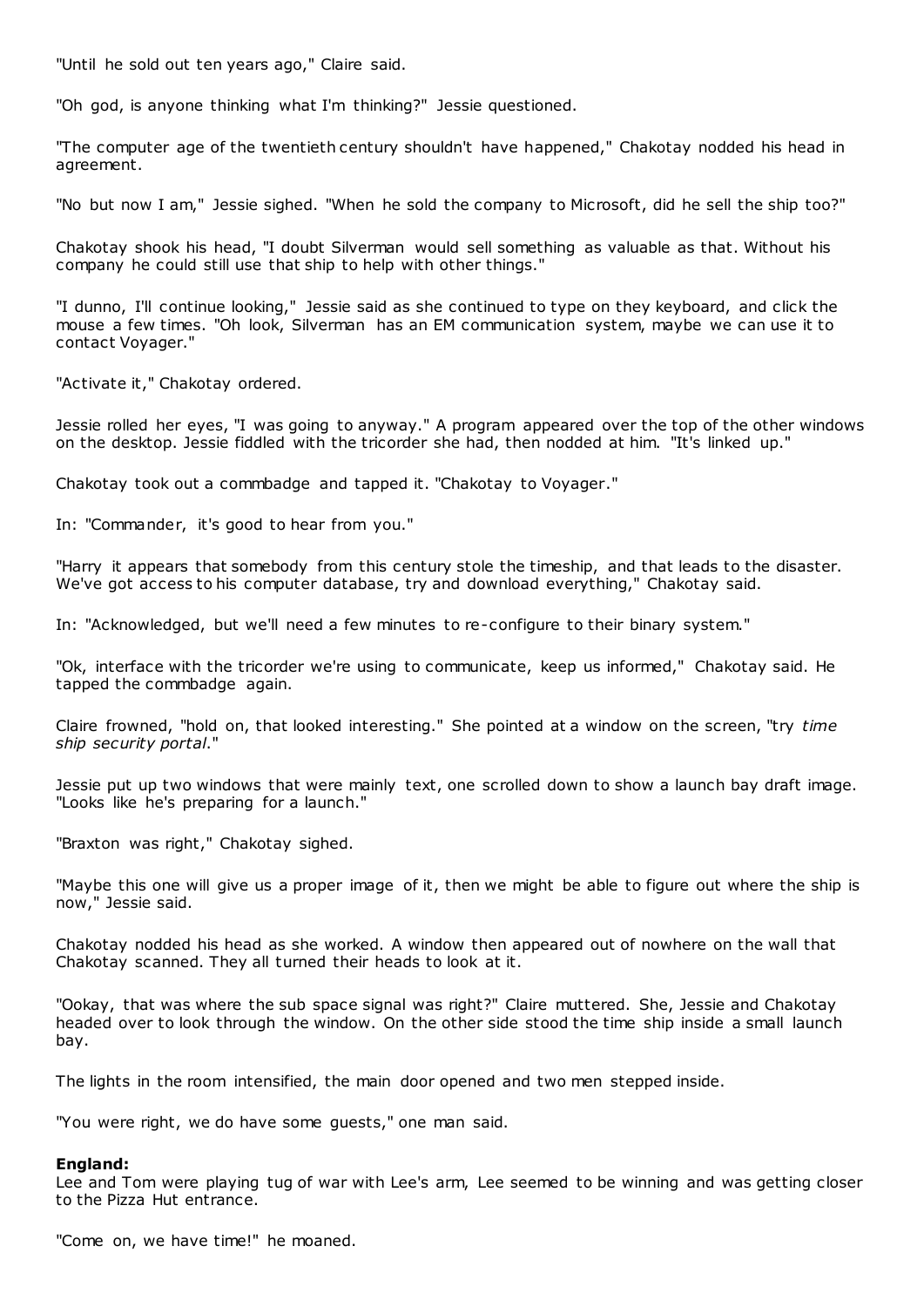"Oh no we don't," Tom groaned as Lee continued to pull him closer. "Damn you for being a tiny bit stronger!"

"James'll find us if we sit by the window, or I can get a take out or something," Lee grumbled.

The two were just close enough to join the small queue in front of the door, then suddenly they were pulled away roughly like they were nothing.

"Tom, where on earth did you acquire one muscle let alone a whole load," Lee moaned.

"Wasn't me," Tom moaned. The two turned their heads to their left to find James holding onto Tom's left arm. "Oh, thanks."

"Don't thank me, let's get out of here," James said.

Lee moaned in disappointment. Tom sighed in relief, "ok, just up that escalator is the interchange."

"Yeah um, they'll be expecting me to go there," James said awkwardly.

Tom raised an eyebrow, "you told the guys after you where you were going?"

James glanced in the direction of the escalators to his left, two security guards were walking down one. "No, I asked for directions. There has to be a less obvious exit to this place nearby." He ran off to his right, towards another pair of escalators Tom and Lee followed him.

"Oh, let's stop by KFC. They'll never look for us in there," Lee said as they got onto the escalator

"This is going to be worth it," Tom muttered. He snatched the Debenhams bag out of Lee's hands and ran as fast as he could to the next floor. James got there just after him.

"What will be worth it?" he asked.

Tom raised the bag into the air in front of him, and started waving it from side to side. "Come and get it."

Lee eyed him with a confused look on his face, "that's mine, how did you?" He charged the rest of the way up. Tom quickly threw the bag as far as he could as James walked off shaking his head.

"Hey! You're supposed to catch it and throw it again," Tom grumbled.

James stopped next to the corridor leading to the car park, "I'm not telepathic you know." Just as he knelt down to pick it up Lee shoved Tom out of the way, and ran towards him. Tom shook it off and followed them. James turned the corner.

"That's my bag, give i..." Lee snapped as he did the same. His eyes widened and he stopped dead in his tracks, right behind James.

"Well at least I got him away from KFC," Tom muttered. He finally caught up with them, "why are you stopping?" He looked up and saw the many guns pointed at their faces.

"Damn it," James muttered.

"Ok we were just leaving," Lee stuttered. He glanced at James, "bag please."

Both Tom and James rolled their eyes. "You've got to be kidding me," Tom muttered under his breath.

The leader stepped forward. "You have caused us a lot of trouble."

"Oh I'm sorry, next time we'll allow you to shoot us in the face," Tom said.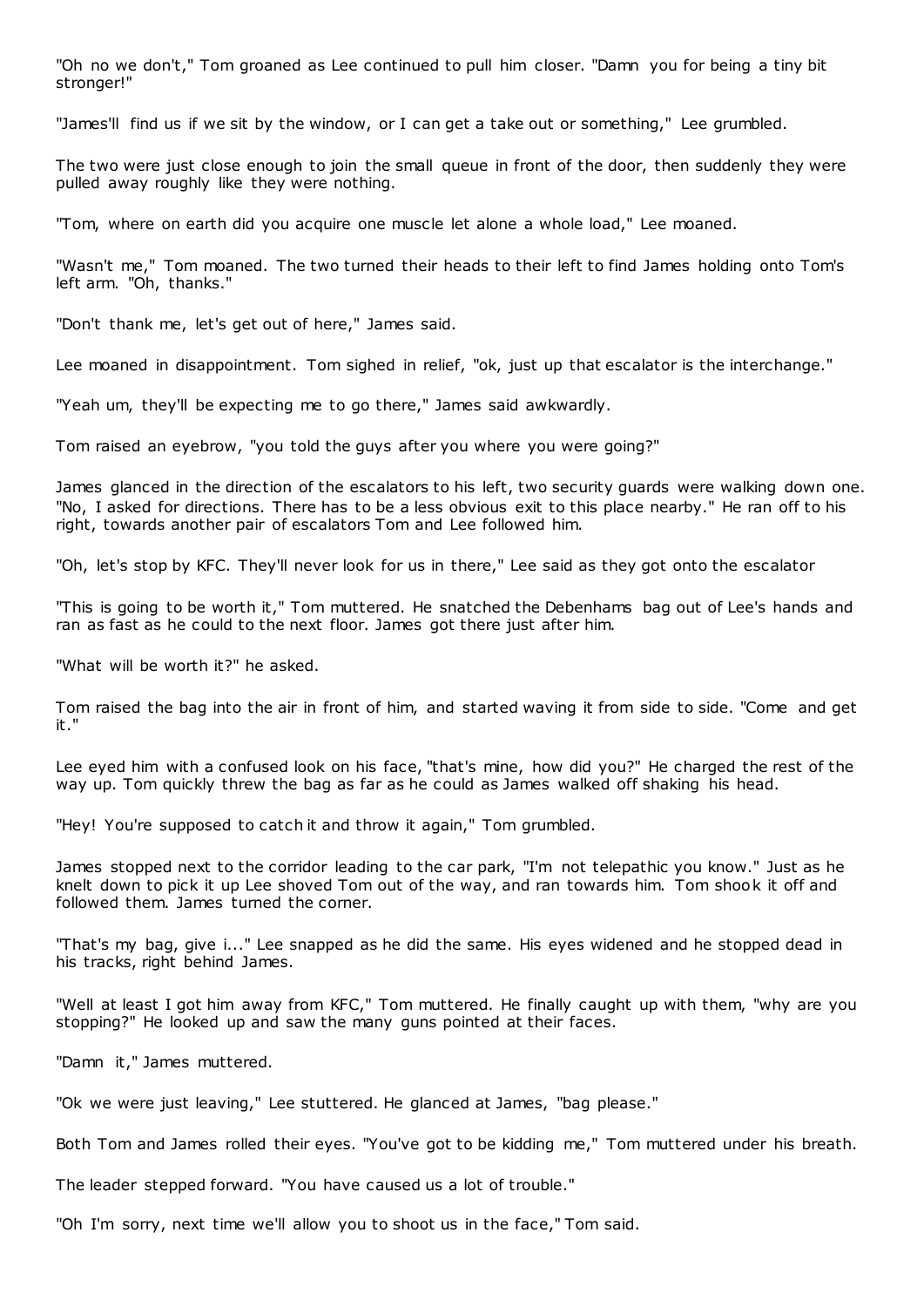"Yeah speaking of..." James muttered. He pulled his gun out from his jacket and pointed it at the leader.

"I wouldn't do that if I were you," another man said from behind him. He walked around and stood in front.

"Sir, we were just about to bring it to you," the leader said.

"You're going the wrong way about it," the other man muttered. "I apologise, I give my men orders and they'll follow in a little too over the top style. My name is Antony Matthews."

"Uh, that's great but um, excuse me for sounding rude but... what the hell are you talking about? And what's going on?" James demanded.

"I'll explain, but we really should go somewhere else. We've polluted this time and place enough," Antony said. He glanced back at his men and waved his hand at them. They all lowered their guns.

"I don't understand sir. I thought when you ordered us to capture the Slayer, it was the reason we were here," the "leader" said.

"Ok I've had enough of the it comments," James growled.

Tom put a hand on the arm was holding the gun, a quick glare made him lower it. "Hold on, did you say time and place?"

"Yes we did. I'll explain but you have to trust us," Antony replied. He quickly glanced to the right, "a few people are coming anyway, you don't want to get yourself arrested."

James sighed then glanced briefly to his left, a group of girls were walking towards them. He lowered the gun to put it by his side. They walked straight passed.

"Why should I trust you?" James asked.

"You don't have any reason to, I know. Keep the gun if you want, if it makes you feel better," Antony said. "We'd better be going, we have transport waiting. I'll explain everything." He nodded his head at his men, all of them walked away.

"Ok this is weird," Lee muttered.

"I wanna know, what do you want with me?" James asked.

"I'd have to explain everything else first. All I can say is that we came back to fix the mess Braxton made," Antony replied.

### **The Pirix building:**

"I know why you're here, you're here to take my ship," Silverman said.

Chakotay sighed, "Mr Silverman, you don't understand."

Jessie marched forward, she ignored the guy who was with Silverman reaching for a phaser like weapon. "Listen you, how dumb can you get? You're planning on taking that ship back to where it belongs, with you in it for whatever reason, and you think it's a good idea?"

"What are you talking about?" Silverman raised his eyebrow.

"And she's off," Claire commented with a smirk planted on her face.

"Yup thought so. Idiot, that's all you are. You never thought for a second what technology from the future would do, what an ass hole. And going into the future with a ship you'll probably crash before you even take off, brilliant idea you schmuck. I bet you and Braxton are related," Jessie grumbled.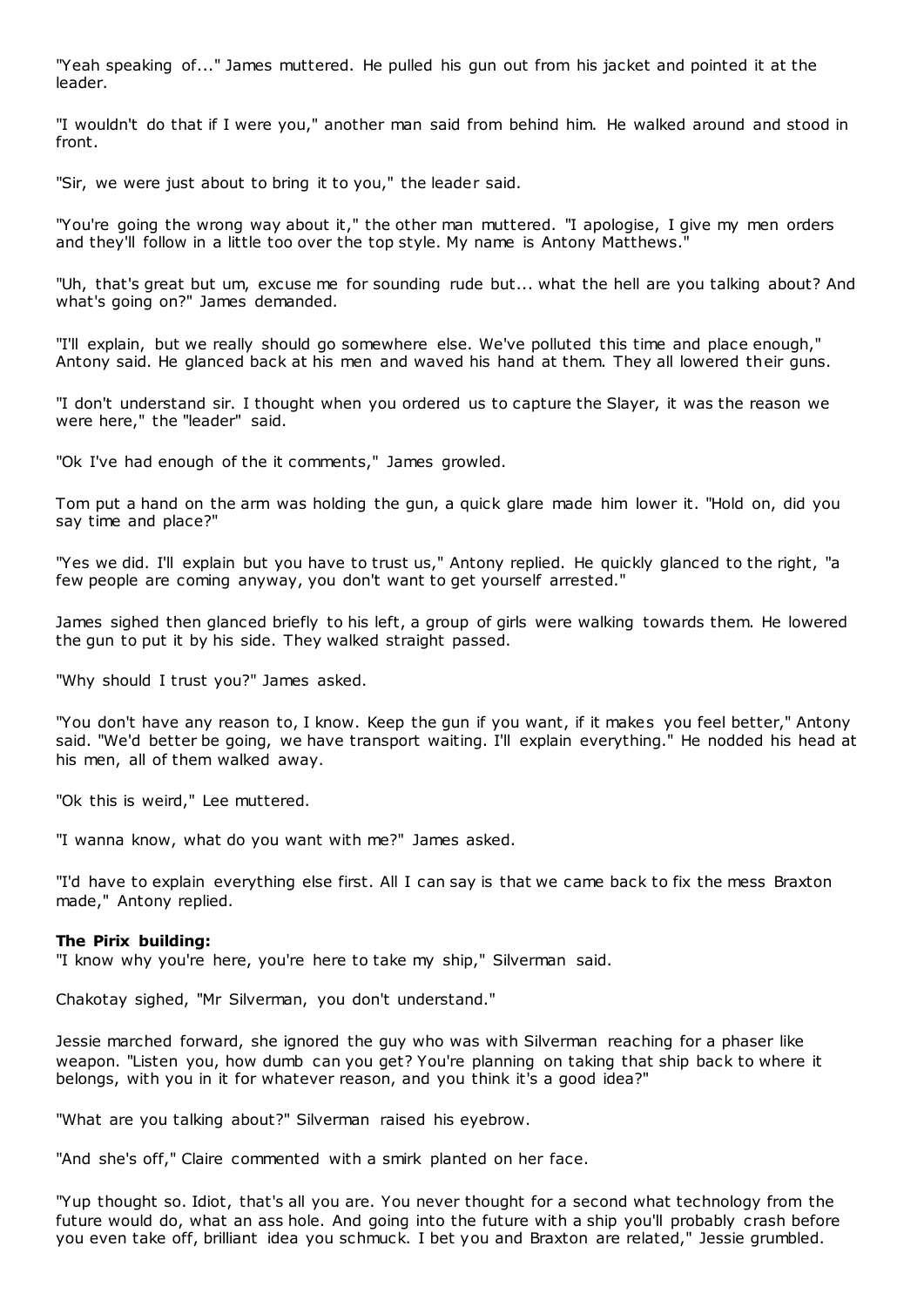"Jessie, breathe," Chakotay butted in. "We've already talked to the ship's previous owner, if you launch that ship you're going to destroy the solar system."

"How could I possibly do that?" Silverman said.

Jessie sighed, "oh that's getting annoying." Everyone glanced at her oddly, "I'm back. It's good, I'm back."

"Uh huh, multiple personalities?" Silverman commented.

"For god's sake man, don't get her going again," Claire giggled.

In: "Kim to Chakotay."

"Who's that?" Silverman demanded.

"My operations officer, he's just trying to contact me," Chakotay replied. He took out his commbadge again, "Chakotay here."

In: "We're ready Commander on your signal."

"Do it," Chakotay said.

The computer nearby started loading to itself, lots of windows started popping up on the screen. Silverman glanced briefly at it, while his assistant raised the phaser. "My database." He snatched the commbadge off of Chakotay. "Stop, or I'll kill your Commander."

Jessie meanwhile raised her right fist, Chakotay quickly grabbed her wrist. "Don't."

In: "Who is this?"

"You've got ten seconds or I'll kill him, any longer and I'll kill one of the girls too," Silverman said.

"Can I at least kick?" Jessie asked quietly. Chakotay shook his head.

#### **Voyager:**

Harry sighed, "break the link."

"Fine, but you could at least wait until the last second," Damien muttered as he keyed in a few commands.

"It took almost ten seconds for you to do it anyway," Danny commented.

"Transporter status?" Harry questioned.

"Same," Damien replied.

"Not necessarily. We know their location don't we, why don't we just use lock onto that area and clean up the mess later," Ian said. Everyone stared blankly in his direction. "You know, lock up the 'villains'."

Harry pulled himself out of the chair, "you may be onto something."

"Onto a bull button maybe," Damien muttered. "With those subspace signals blocking transporters, how do you expect us to lock onto anything?"

"Not really. That signal was just disrupting contact with their c ommbadges, we know exactly where they are," Ian said.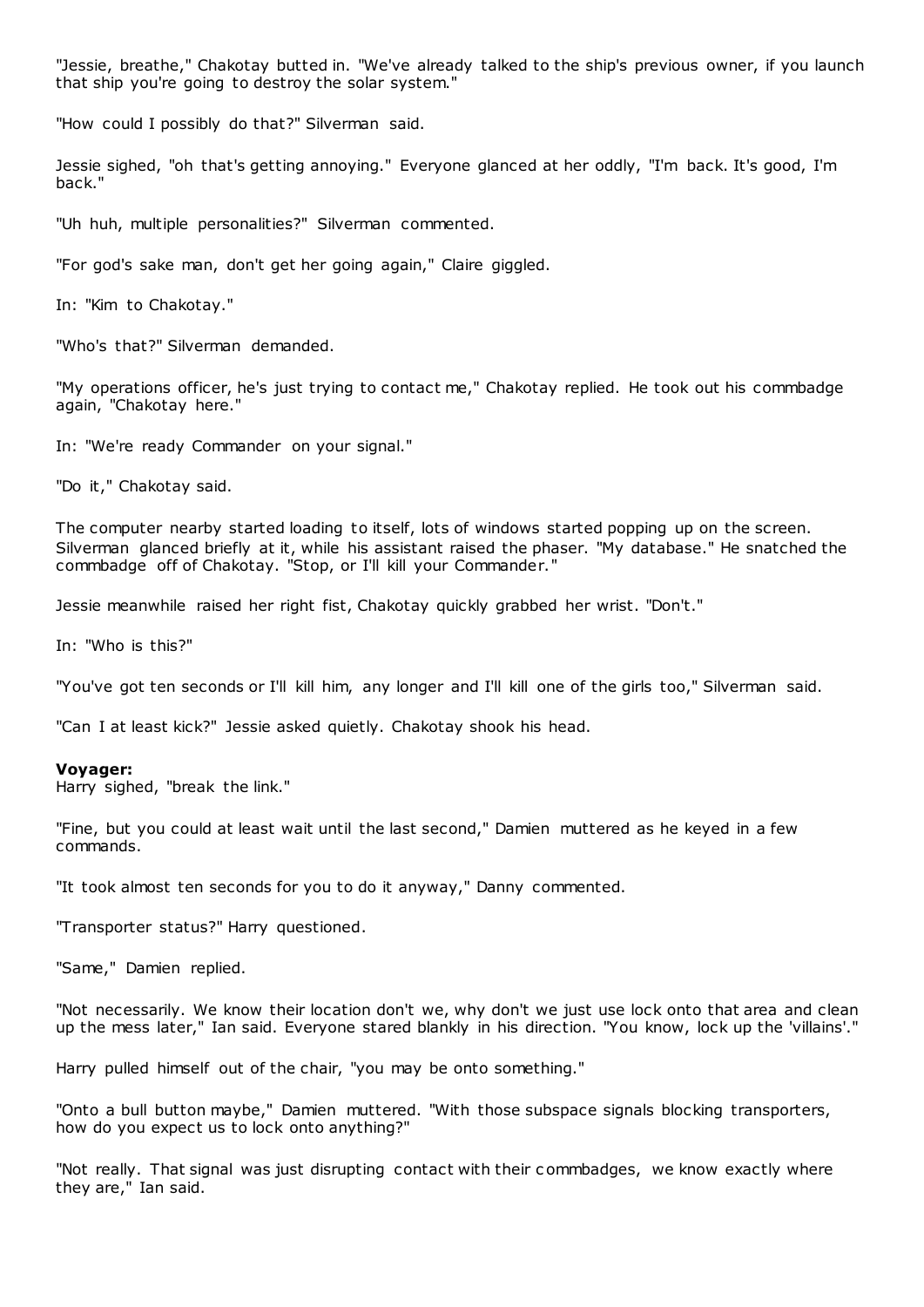"We know the guy who talked to us will probably be at the computer we just hacked into, we just avoid that area and lock onto the area with at least three lifesigns," Harry said.

"There's one problem I already mentioned, the transporters have been wonky since we got here. I wouldn't recommend beaming anybody from here," Damien muttered, rolling his eyes. "Maybe a little closer we could."

Harry groaned, "you never mentioned that!"

"I did so, I said it would be impossible to beam up the teams," Damien muttered.

"Ugh, Danny, how close could we get without being detected?" Harry questioned.

Danny shook her head, "not very far, I'd say we'd need to go into a much lower orbit."

Harry sighed, "we have four teams down there, this will be our only chance."

"It is, how?" Damien asked with a raised eyebrow.

Harry muttered something under his breath. "Just tell the transporter room what to do, Danny take us down."

#### **The Pirix Building:**

Silverman had sat in front of his computer, and was busy typing and clicking away. His assistant had moved over to stand nearby the team, still aiming a phaser at them.

"You've taken over three thousand gigabytes of information, including my launch plan," Silverman said. Chakotay slowly made his way over to the desk. "That isn't a problem though. You're not going to stop me."

"Give us that ship, or we'll just take it. Simple as that," Chakotay said.

"You're not in a position to make demands, I'm holding the gun," Silverman said.

Jessie glanced at the assistant, "no, he is."

"You do realise that our starship in orbit can destroy this building just like..." Chakotay said. He snapped his fingers, "that."

"Why would you do that when you're still inside it?" Silverman questioned.

"Five lives, a few billion lives, it doesn't really compare does it?" Chakotay replied.

Silverman sat back in his chair, "I don't believe for a second that my trip costs that many lives."

Chakotay shrugged, "believe what you want, it doesn't change anything." He then started to disappear in a transporter beam.

The assistant was about to react but got a fist in his face instead, knocking him to the ground. Jessie smiled, "I still got it." She and Claire dematerialised too.

Silverman slammed his hand on the table, "damn."

#### **Voyager:**

Chakotay and Jessie stepped out of the turbolift, Harry quickly got out of the big chair. "The bridge is yours sir."

"Good work Harry. Now the timeship was only a few metres away from us, just try to lock onto where that subspace signal was," Chakotay commanded.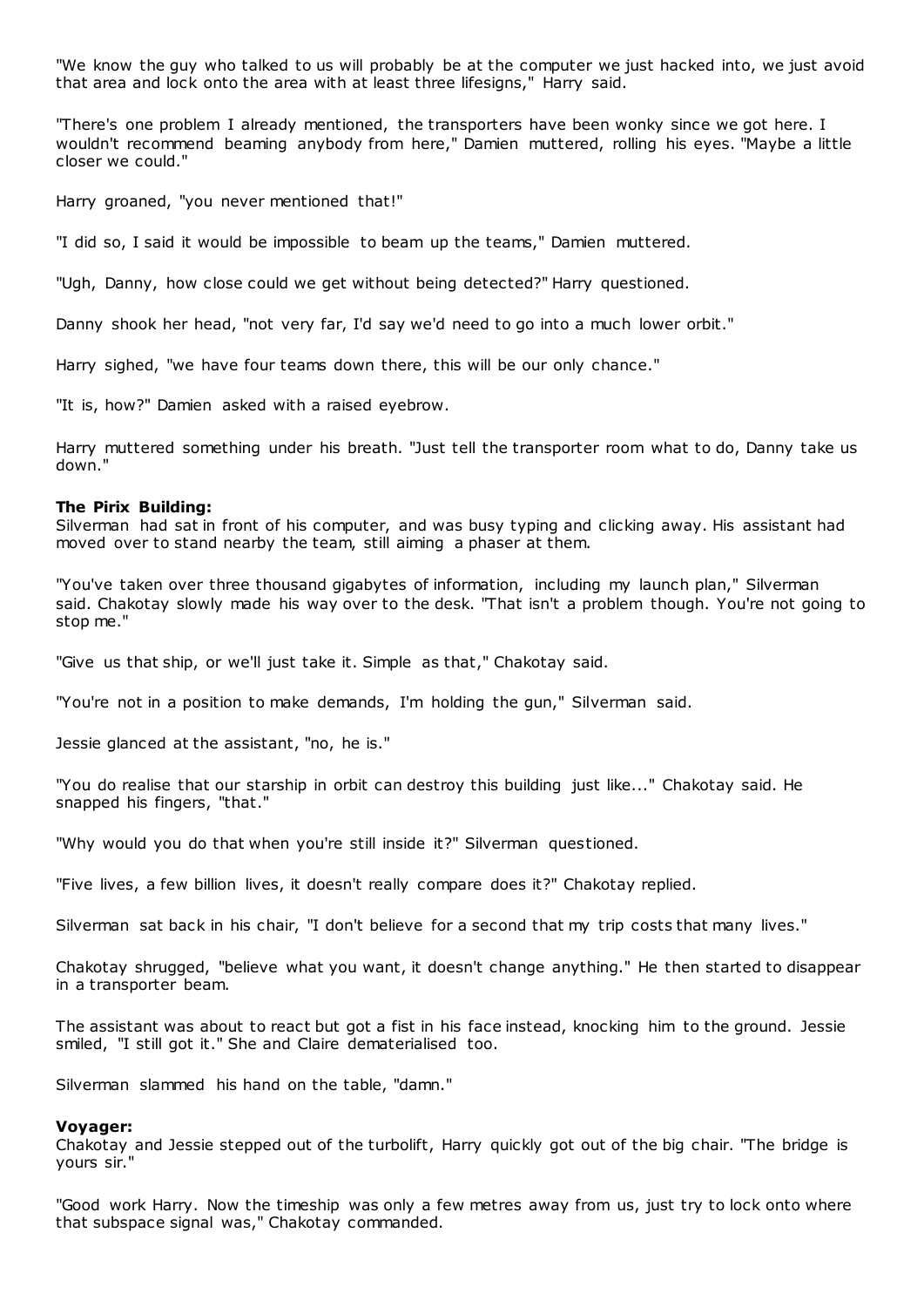"Yes sir," Harry said as he rushed over to opps. Damien pulled a face as he tried to take over. "There's a forcefield in place, stand by."

Jessie stood behind the station behind the command chairs. "Am I the only one c oncerned about leaving our tricorder behind?"

"Yes, twenty fourth century gadget to a twenty ninth century ship. Figure the rest out," Damien muttered.

Jessie turned to glare at him, "that's not what I meant you nim rod."

"Initialising transport," Harry butted in. His console started beeping a few seconds later. "It's fluctuating." He looked up from the station, "sir he's using our transporter beam as a downlink, he's accessing our main computer."

"Block him," Chakotay ordered.

"I can't without disabling the transport," Harry said.

"Why's he doing this, he's already got his twenty ninth century ship. What does he want with our database?" Ian asked.

Chakotay sighed, "cut the transport, we can't let him get anymore of it."

"Transport and link terminated, but he got at least 15% of our main computer files," Harry muttered.

"Get us back into orbit," Chakotay ordered.

In: "Commander Chakotay, Anthoney Silverman here."

Chakotay frowned, "this is he..."

In: "USS Voyager, Intrepid class. Quite a big ship you have there, and very primitive too. You failed to mention you're only from the twenty fourth century. Here I thought you were either from the twenty eight or ninth. Looks like I don't have to worry about the temporal police for the time being."

"Temporal police?" Jessie said quietly. Nearly everybody looked just as clueless as her.

In: "Oh this is interesting."

Chakotay nodded at Harry.

In: "Could be prof..."

"We've still got three teams down on Earth, and the timeship is still in that guy's hands. What do we do now?" Danny questioned.

"Yeah where are all the other teams?" Jessie asked.

In: "Sickbay to bridge, we have a problem. The Doctor is gone."

"What do you mean?" Chakotay asked.

In: "No, the program is all gone."

"Finally some good news," Ian commented.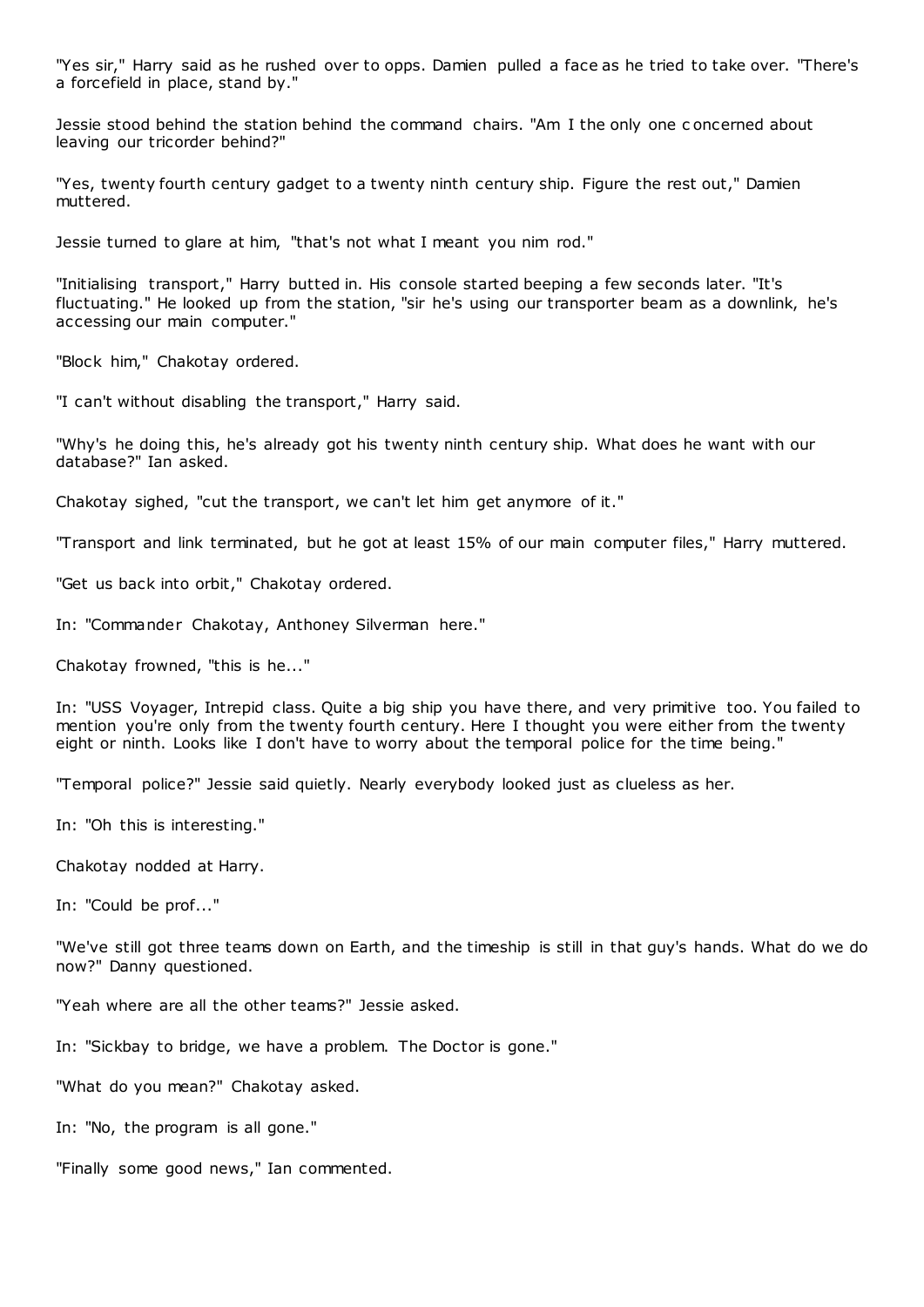## **Meanwhile, the Pirix Building:**

The Doctor appeared in the middle of the office. "Please state the na... what huh?" he mumbled as he looked at his new surroundings. "Where am I?"

#### **Voyager:**

"He must have been in that 15% Silverman got," Harry said.

"I didn't know downloading meant stealing in computer language," Jessie said.

"This can't get any worse," Chakotay groaned.

In: "Neelix to the bridge. I've caught another televised news report, and you're not going to like it."

"Sorry sir, I told him to keep an eye on all broadcasts, just in case," Harry said. "I'll put it on the main viewer."

The viewscreen re-activated to show a news reporter. "Incredible footage was just taken a few minutes ago by one of our news groups." The screen changed to show a clear blue sky, the tops of buildings, and Voyager flying in the far distance. "The massive unidentified object doesn't resemble any plane or helicopter in use, and is not any military aircraft that's been seen before..."

Chakotay closed his eyes and turned away, "shut it off. Conference everyone."

#### **France:**

B'Elanna, Craig and Tuvok were sitting at a table outside a café. Tuvok was busy working on his tricorder.

"I'm telling you, Voyager will be finding a way to get us back right now," Craig said.

"Doesn't mean that we shouldn't try," B'Elanna muttered as she turned in her chair. She started to watch the TV attached to the wall inside, through the large window.

"They will be having the same problem as us. All we need to do is generate a signal that will help them locate us," Tuvok said.

B'Elanna got out of her chair, "uh guys." She walked inside the café watching the TV. Craig and Tuvok glanced in her direction. The television was showing the same footage of Voyager, only the man was speaking French. A few people had already gathered around to watch.

"Voyager," Craig said quietly. "How, what are they doing?"

"They must have been attempting a transport from a low altitude," Tuvok said.

"This can't be good," Craig muttered.

"Indeed," Tuvok said.

A man standing next to B'Elanna muttered to himself, "damn it." He walked back over to another table. B'Elanna watched him with a frown on her face.

"They've been seen, we have to do something fast," he said.

"Agreed," another man at the table said.

They watched B'Elanna as she headed back to her table. "Somebody knows about us."

"Yeah I bet everyone does now," Craig muttered.

"No," B'Elanna said. She beckoned her head towards the other table. "They were talking about Voyager like they're not from here."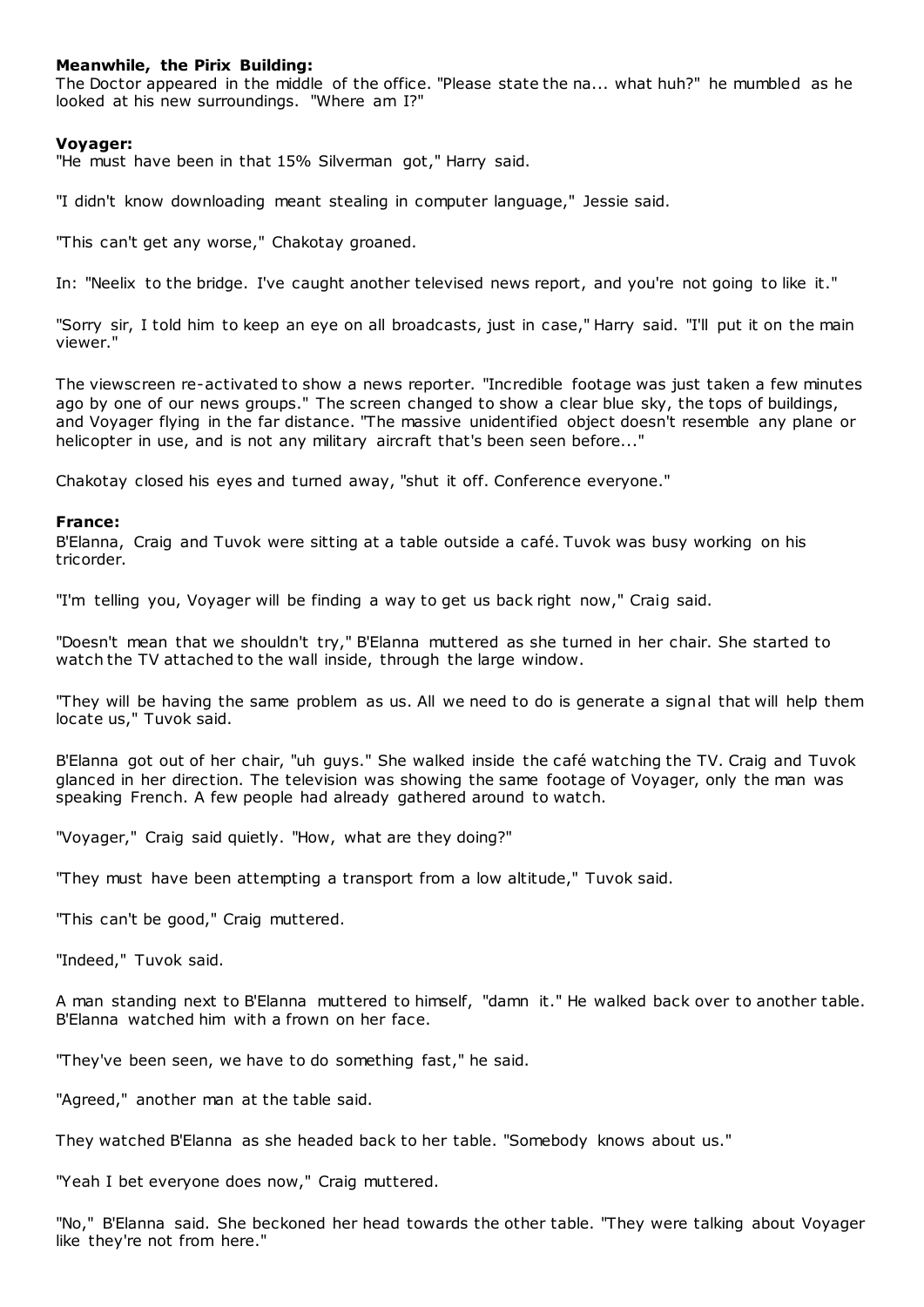"You mean like Braxton would, for example?" Craig questioned.

"Exactly," B'Elanna replied.

Craig's eyes widened, "and they're coming over." Tuvok and B'Elanna glanced in the direction he was facing. The men at the table were walking towards them.

"Excuse me," one said. "May we join you?"

"I guess so," B'Elanna replied.

The man sat down in the only available chair around the table, the others stood closer. "Allow me to introduce myself, I am Commander Lian Worth, of the Starship Sedna."

"You're not from this time, I thought so," B'Elanna said.

Tuvok raised an eyebrow, "what century are you from? Also where is your ship."

"It's cloaked and in orbit," Lian replied. "We're from the year 2773."

#### **Meanwhile, England:**

James, Tom, Lee and the mystery men were sitting inside a quiet train, around a table. Some of the men were standing.

"We detected a disturbance in the time space continuum, so we came back to fix it," Antony said.

"So let me get this straight, you're some kind of time officers that fix stuff, like Braxt on?" Tom questioned.

"Yes like Braxton, except more competent," Antony replied. "He is obviously new to the job and didn't think things through. He caused the mess he went back to your time to fix."

"Interesting, it doesn't explain why you chased us around a shopping centre with guns," James said.

Lee pulled a packet of crisps out of one of his carrier bags, then started stuffing them into his mouth. "And the whole appearing in the wrong place."

"At first I was skeptical about your ship being here, none of you are really trained to deal with this. We tried to keep you away from San Francisco while we deal with the problem," Antony said. "I assigned teams to keep an eye on you all, keep you out of trouble."

The sub leader's phone started to ring, he answered it. "Lieutenant Arnolds here."

"And one of my teams recognised the Slayer, he specialised in past Slayers at the Academy," Antony said.

"Wow, that's a subject in the Academy now, neat," Tom said, glancing at James. "I wish I was apart of a subject."

"You will be, I'm sure the Academy will have a compulsory subject called 'how not to be an annoying moron so you don't get punched out'," he said. "It has examples of morons and you're the first one.

Tom pouted, "you'd be in there if you weren't covered by that freakshow subject."

James rolled his eyes, "if you say so. I still think that's creepy that I'm talked about in the future."

One of the men sitting next to Antony folded his arms on the table. "Your case is one of the bigger books, I had to do coursework on you once."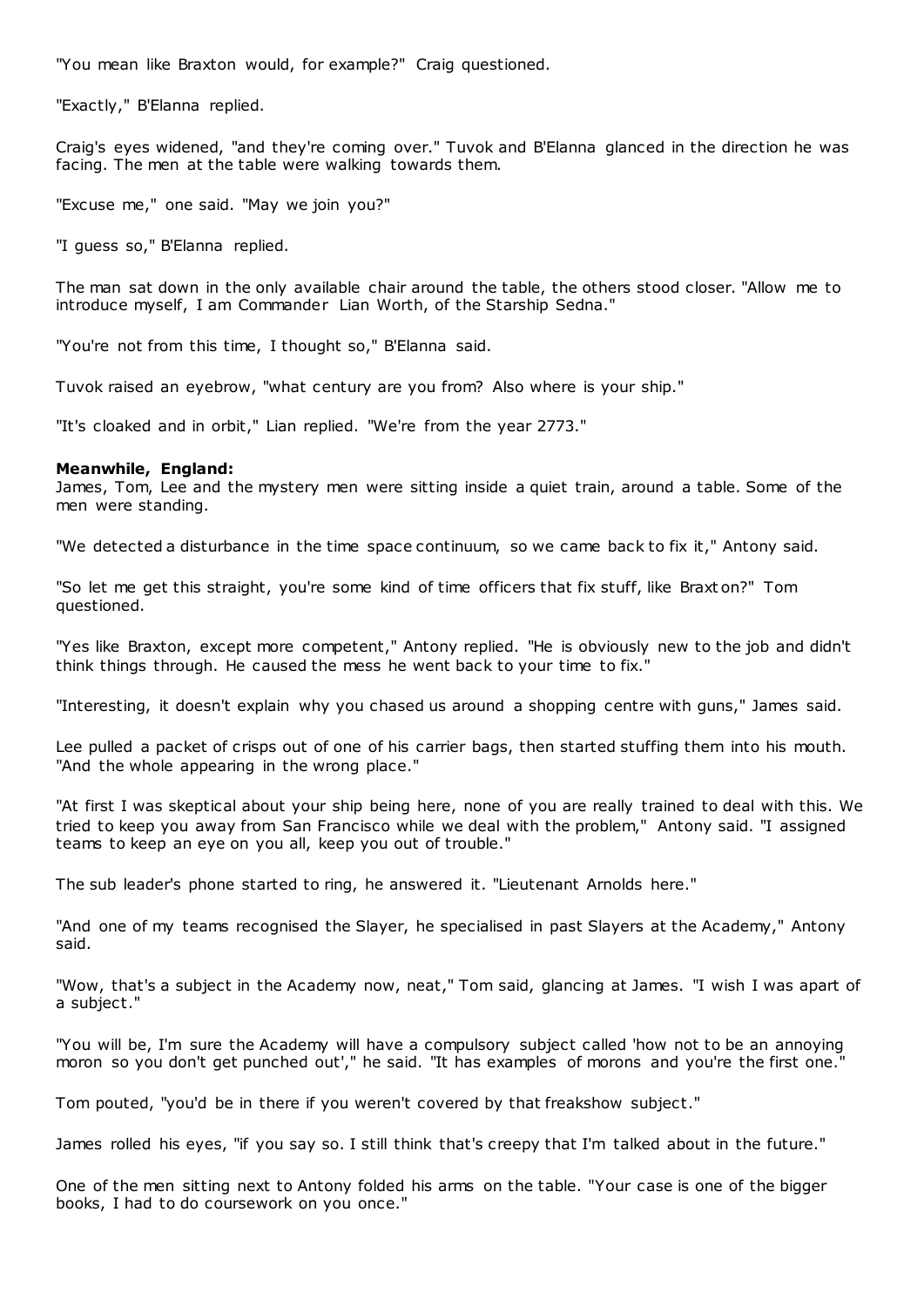Tom and Lee glanced at James with interest, he looked uneasy. "Uh, do I wanna know why I had a big book?"

"You don't, but that's because a lot of it hasn't happened yet," the man said. "It was very interesting, that's why I chose yours. I wouldn't have passed otherwise."

"Um you're welcome?" James muttered.

"Sorry it's strange to be actually talking to you," the man said.

"Yeah that's great, you passed with flying colours then you must know everything," Tom said, ignoring James' glare. "So when and how does he die, and is it before me?"

"We're getting way off track Ensign," Antony said in the man's direction.

"Sorry sir," he said.

The Lieutenant walked over to the table. "Sir, we have a problem."

"What is it?" Antony asked.

"Voyager has been spotted," Arnolds replied. "It attempted a transport and was caught on a video camera."

"We'd better do this fast," Antony sighed. "Ok I'll explain. A man named Silverman stole the timeship that attacked you. He was using it to create computer hardware to out rival other businesses. Ten years ago he sold the company, and ever since he's been working on something else using the money."

"What is it?" Tom asked.

"The twenty first century is fragile, the third world war isn't that far away. What better way to make a profit," Arnolds muttered.

Antony sighed, "Silverman knows a war is inevitable as he has had access to a database filled with history. He's gaining profit from that."

"I don't understand," Lee mumbled with crisps in his mouth.

"He's making a weapon, he's almost finished and he's trying to sell it to the highest bidder," Antony said.

"Every country wants to get their hands on it, either to avoid a war or to gain advantage," Arnolds said. "Some can afford to but the ones who can't will do anything possible to get their hands on it."

Antony nodded his head, "this'll cause mayhem as soon as it's ready, luckily it won't ever be."

"So what's the problem?" Tom asked.

"The whole twenty ninth century Earth being destroyed, I would think," James replied.

"Exactly," Antony said.

"So how does that happen exactly? This doesn't make any sense," Tom said.

"Silverman needs some metals that can only be acquired in that century, and a few other items that cannot be made. He'll be launching that ship sometime soon," Antony replied.

"Oh, that can't be good," Lee commented.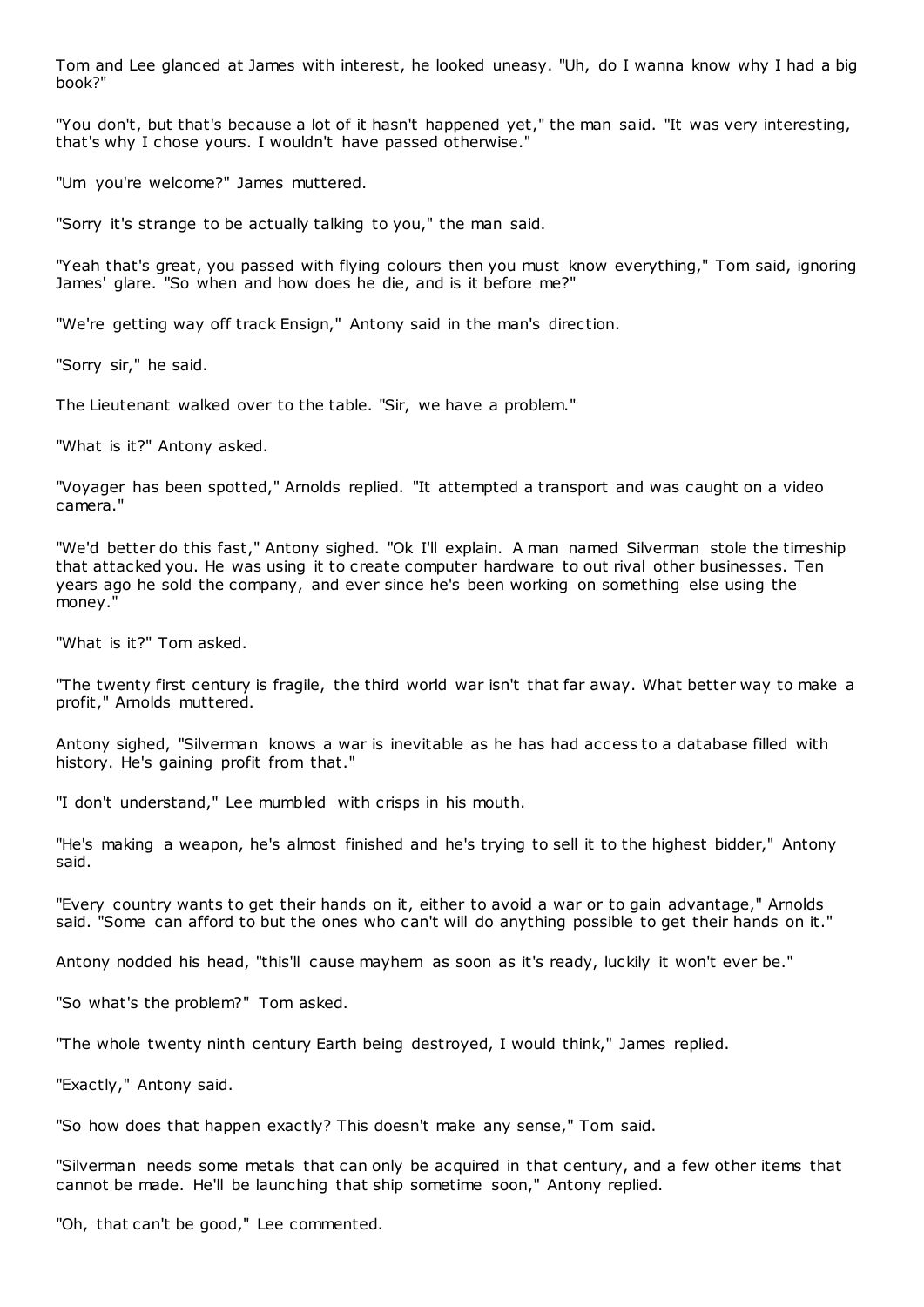"Silverman takes the ship into that century, and the loop begins again," Arnold said.

"How do we stop him?" James asked.

"We need to get inside his building long enough but everytime we try, he catches us," Antony said. "He is a hundred years ahead of us after all."

Arnold nodded, "we need a distraction. He does only have a few workers left in his company building."

"I still don't get why you wanted me," James said.

"I was just getting to that actually. Silverman's low on cash right now, he hasn't really got anything to sell until his weapon is completed," Antony said. "I'm sure he could get a lot of money if he sold a Slayer to an army or something."

"What? You're going to sell me?" James stuttered, with his eyes a little wider than usual.

"No of course not. If he sees you he'll recognise you instantly as he should know now about Voyager, and'll research his enemies. He'll be desperate, once his back is turned we'll break in," Antony said. "All we have to do is destroy that ship and the timeline will fix itself."

"What are we waiting for then?" Tom said.

#### **Voyager**

#### **The Conference Room:**

Everyone remaining were sitting around the table discussing the situation.

"Ok capturing the ship isn't an option," Chakotay said.

Jessie shrugged, "we could destroy it. If there's no ship to launch into the future, no explosion, no brainless temporal agent will come back to kill us."

"Actually that makes sense," Harry said. "However weapons are still down."

"It's up to our teams," Chakotay muttered.

"That's a longshot too. None of them are in the right place and know nothing about this," Danny said.

"We can tell Tom's team though, but it would take them a while to get to the US," Harry said. "I wouldn't recommend going into a lower orbit again."

"What about a shuttle," Damien said. Everyone glanced in his direction. "I installed a cloaking device to my ship, I may have enough time to install one on a shuttle. Someone can take one down to get the teams back, and take their time about it too."

"We need to rescue the Captain's team first, we have a basic idea where they are as well but it would take time," Chakotay said.

"And there's no reason why we can't use a shuttle's weaponry to destroy the timeship?" Jessie questioned.

Chakotay nodded his head, "right, Damien you work with Harry on the shuttle. First we rescue the teams, then we head to Pirix. Is everyone clear?" Everyone nodded their heads in agreement. "Lets get to work, shall we."

#### **San Francisco:**

A couple of figures rematerialised in an alley, a few seconds later a second lot appeared next to them.

"Captain sir," Lian said with a nod of the head.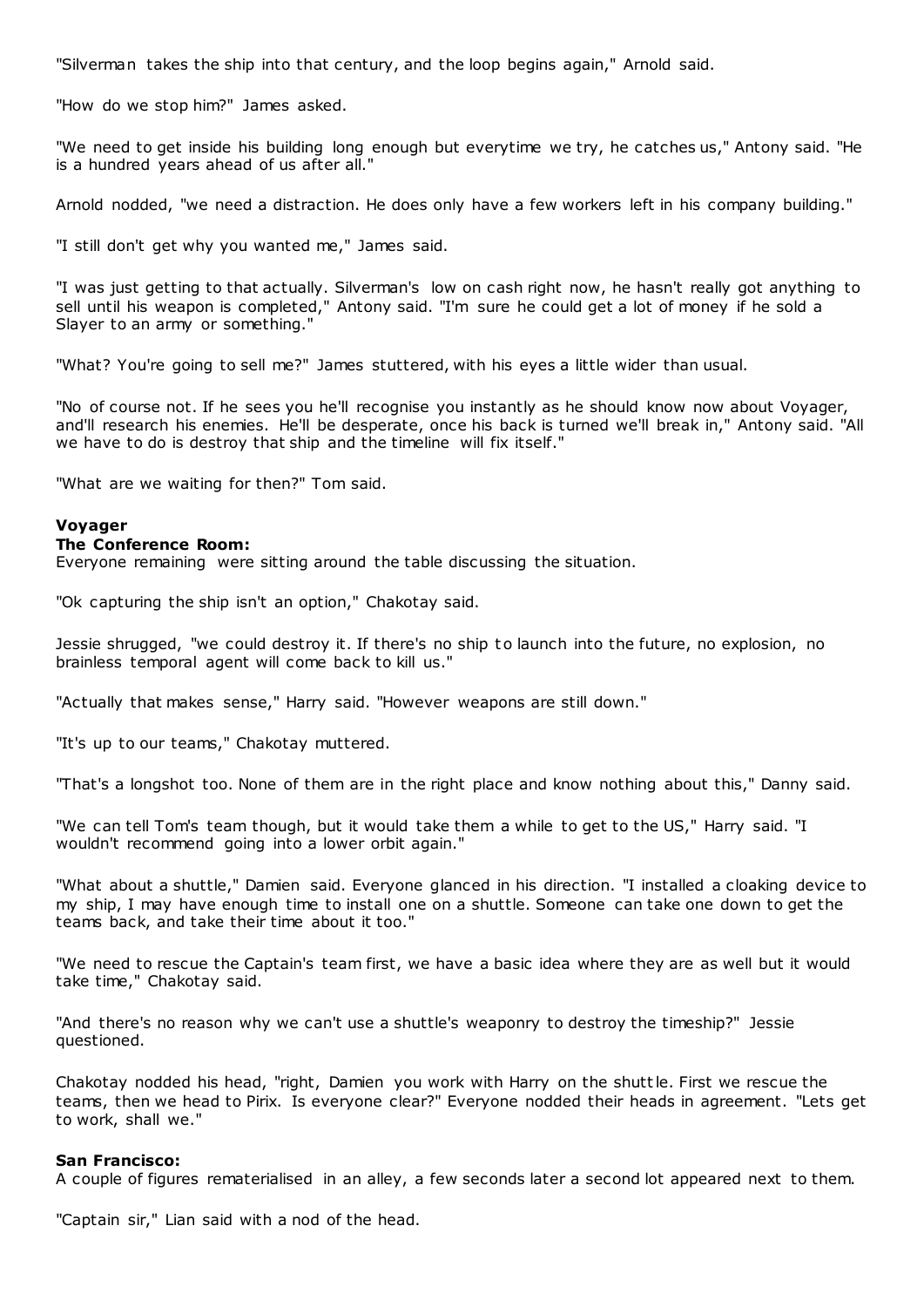"Glad you're all here. Do you understand the plan?" Antony questioned.

Lee looked around the corner, "hey, that guy looks familiar."

"Taylor go," Arnold ordered.

James sighed, "fine, distraction away." He walked passed Lee and out of the alley. The Pirix building was just across the street, there was a man standing in front of it looking around like a tourist.

"What's the signal?" Tom asked.

Antony raised a small communicator with a little screen on it. "We've hacked into security footage, the signal is the workers running after him."

"What about Silverman?" B'Elanna questioned.

"I wouldn't worry about him, one guy we can handle," Antony replied.

Meanwhile James had gotten to the building, he walked up to the guy who was standing there. "Doc?"

The man turned to him with a cheerful look on his face. "Aah, Mr Taylor. Glad to see you here."

"How are you here?" James questioned.

"I'm glad you asked," the Doctor beamed. He showed off his right arm that had a small device planted on it. "This is a portable mobile emitter, I can go anywhere I want." His face dropped as another man walked up to them.

"Time to go back doc ," he said. He looked at James funny, "who's this?"

James smiled politely, "hi, I'm James, nice to meet you." He punched the guy in the face, knocking him unconscious. He then pointed at the alley he just came from, "the rest of the team are over there."

"Oh thanks, where are you going?" the Doctor asked.

"A little infiltrating here, a little punching there. You get the idea," James replied. "See you Doc ." He headed into the building.

The Doctor cheerfully wandered over to the alley, "hello everyone." All the crewmembers from Voyager widened their eyes. "I got myself a mobile emitter."

"See, mobill, not mob-eyle," Tom said. Craig pulled a face at him.

"Ok, you need priorities stat," he muttered. B'Elanna smirked.

"So, what is James doing?" the Doctor asked.

"He's providing a distraction," Tom replied.

#### **Meanwhile, shuttle Cochrane:**

Danny and Jessie were sitting at the front consoles, while Damien stood in between them.

"You just keep an eye on the cloak and be quiet about it," Danny muttered.

Damien rolled his eyes, "so it all comes down to this. Taking orders from blonde bimbos." Danny passed him a glare.

"Take us in low, we can search for them easily that way," Jessie said.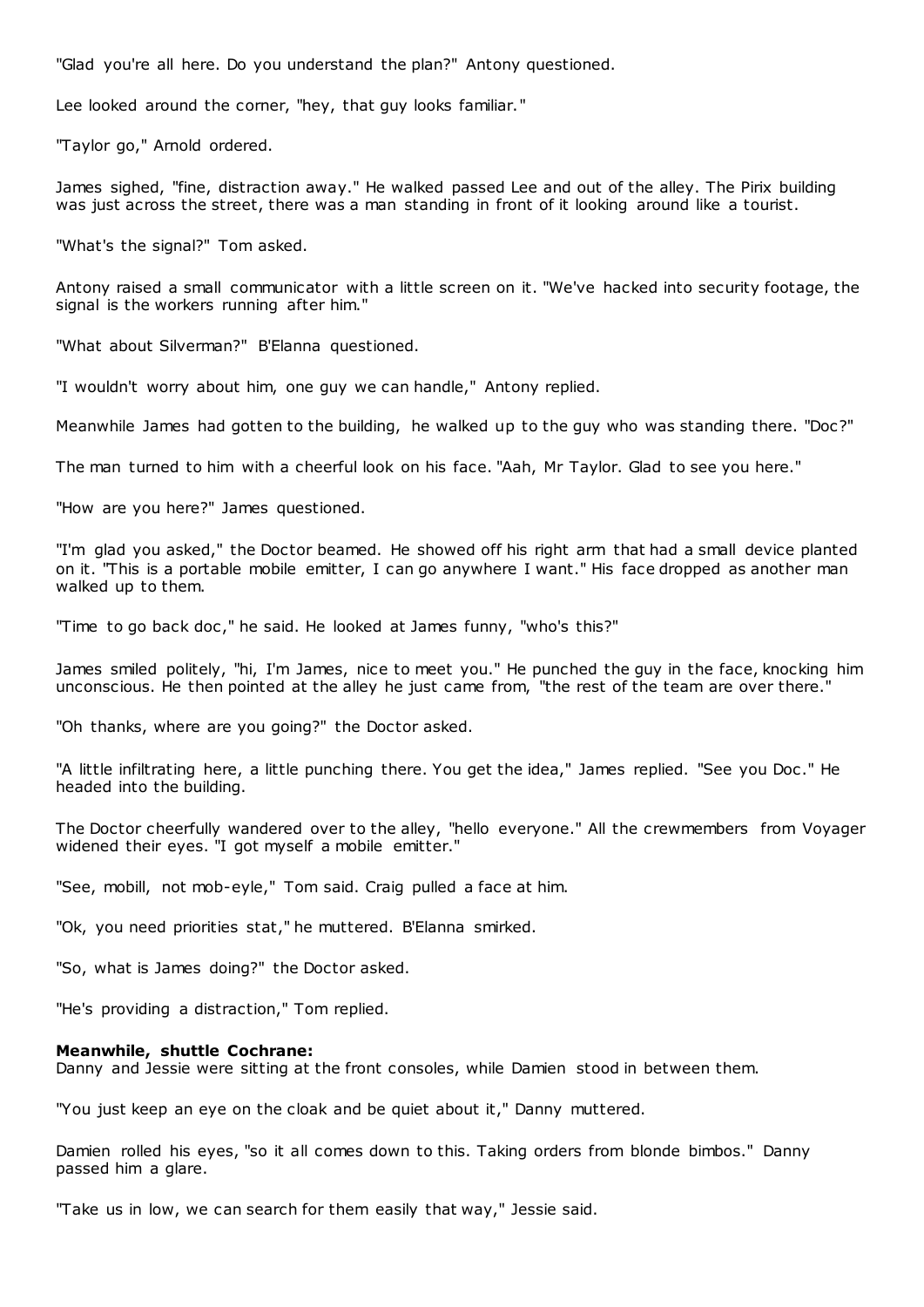"Check. It looks really nice out there," Danny said. "Doesn't it Jess?"

"Yeah but hurry up, James' team is next," Jessie replied.

"Sorry, is it time for your twentieth smooch of the day?" Danny said, smiling cheekily. Her console started beeping, "ah ha, I think I found them. Energising."

"Remind me to smack you later," Jessie muttered.

Three figures rematerialised behind everybody.

"What the, what just happened?" Faye asked.

"We're just saving your ass," Danny replied. "Moving on to England."

Kathryn sighed, "so much for that plan, huh."

"How did you find us? We were in the middle of a prison," Lisa questioned.

Danny pointed at the front window, the newcomers averted their glance. Right in front of them was the prison building. "I saw Janeway's hair through the barred window. Now let's get out of here." Everyone quickly clung on as she keyed in new commands, the shuttle violently tossed to the side and flew upwards.

#### **San Francisco:**

"Well?" Tom questioned as he stood next to Antony.

"He's in, surely somebody has seen him by now," he replied.

"Obviously their security isn't people," Lee commented.

"You'd be surprised," Arnolds said.

"Hasn't anybody thought that Silverman will try to capture him using some kind of technology?" B'Elanna questioned.

"Believe me if he does, he'll get out of it," Antony replied.

#### **Meanwhile:**

James got to the top of the staircase and stopped in front of Silverman's office. He tried to open the door the normal way but it didn't budge. "Fine," he sighed. He then kicked the door, the whole thing slammed down on to the ground.

Not long after he walked in three security people came into the room. "Good god, that's a heavy door. How did it come off?" one asked in shock.

"Never mind that," the second one muttered. He raised the phaser he had. "Now turn around slowly and put your hands up."

James turned around while putting his hands up a little. "I'm guessing this isn't that club I was told about."

"What? No!" one man grumbled. "This is a company building."

The third one elbowed him, "you idiot. Hey, why is there only one of you?"

"That's kind of a personal question, and I don't know you that well," James replied.

"Enough, stop playing these games. We know who you are," the third guy said.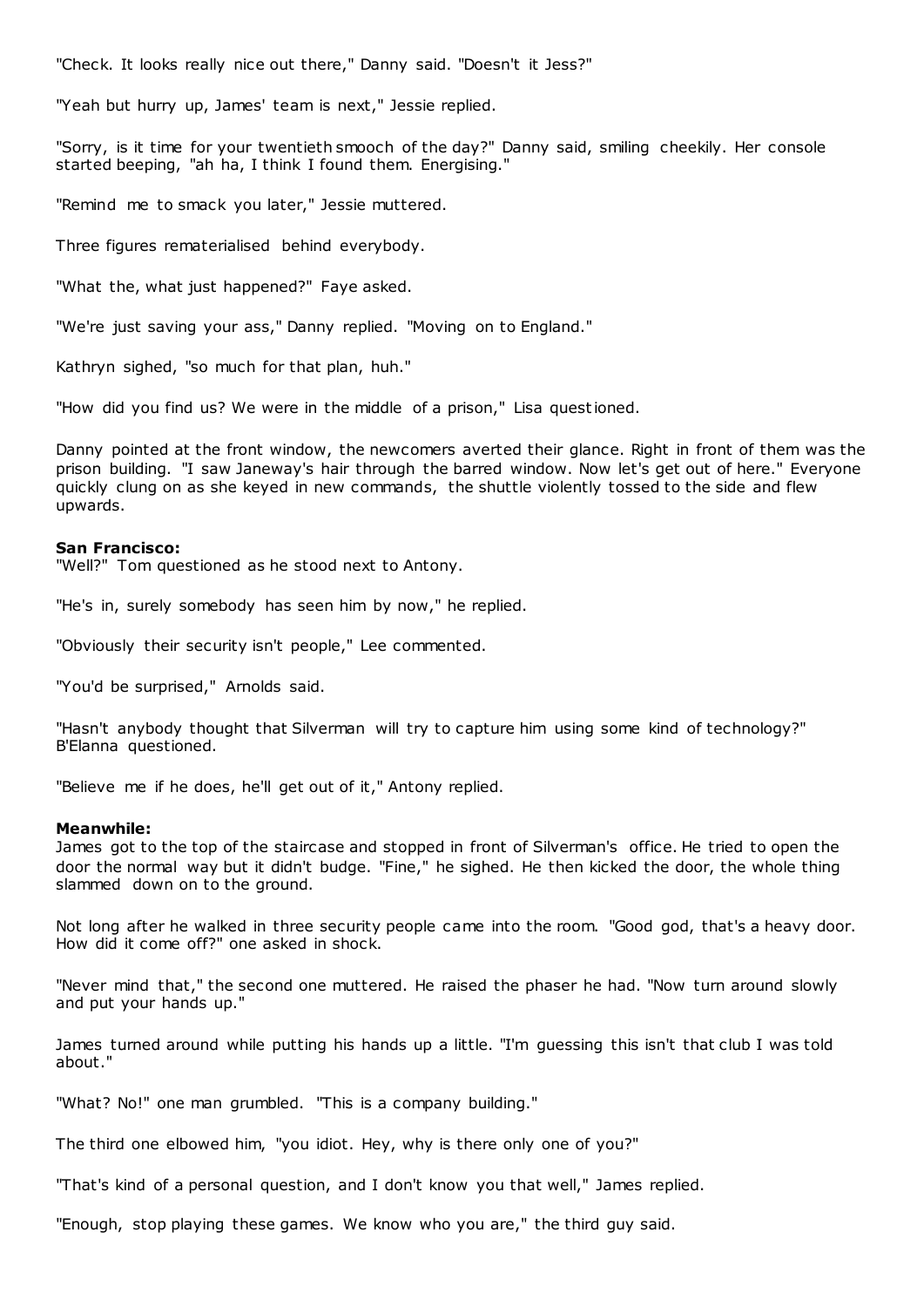"Good, I know you too," James said.

One guy's eyes shifted nervously, "you do?"

"Yeah I do," James said. He slowly put his right foot underneath the door, lifting it a little. The three guys didn't notice.

"Oh yeah, so what's my name?" the first guy asked.

"Hmm, isn't it..." James muttered. He kicked the door back up, and it slammed right back into place. It didn't stick around long, it fell right back down to the ground. The guys were lying on the ground on their backs. "Unconscious?" He shrugged.

#### **Outside:**

"That was too easy," B'Elanna said. "You guys just had to knock out three guys. "

"It's not as simple as that for us, they didn't hesitate to shoot at us. Besides that door is heavier than a few of my men," Antony muttered. "Believe me, we tried to break into it without hacking into the security system the second time."

"There's more men than that anyway, he's not even doing what we asked him to do," Arnolds said.

"Look, more security have transported into the room, I think," Tom said.

"No, they have a secret door in there somewhere," Antony said.

"You know I'm wondering why I'm not dead after all the punches I've gotten," Tom muttered. "I mean that door, yikes."

B'Elanna smirked as she glanced at him, "haven't you noticed? He holds back a lot. Cos let's face it if he hit you full power, your face would just be a... well bigger mess than it is now. Oh and you'd die when your brain gets squished into a small corner."

Tom looked uncomfortable, "you're exaggerating to freak me out."

B'Elanna shrugged, "is it working? You never know though, he does hold back I can tell. He's probably doing that to avoid killing you."

"I hold back all the time, it's hard," Tom said.

"Ha, no you don't. Your face twists up and goes red everytime you try, it's really funny as the punch is lighter than a slight poke," B'Elanna sniggered. Tom folded his arms and pouted.

"All right, there should be just Silverman left. Lets go," Lian said. He nodded at the ensigns who were with him. He left the alley, with them right behind.

"I think you should stay here so you don't break a nail," B'Elanna said. She and Tuvok follow ed.

"She's so mean," Tom grumbled.

Craig started smirking, "you still fancy her don't you?"

Tom sighed as he watched the team head for the Pirix building. "Yeah, I'd better go with them, so she's ok."

Lee and Craig both grabbed him by the arms. "I think they've got enough people going in," Lee said.

Antony nodded his head, "agreed." He nodded at Arnolds.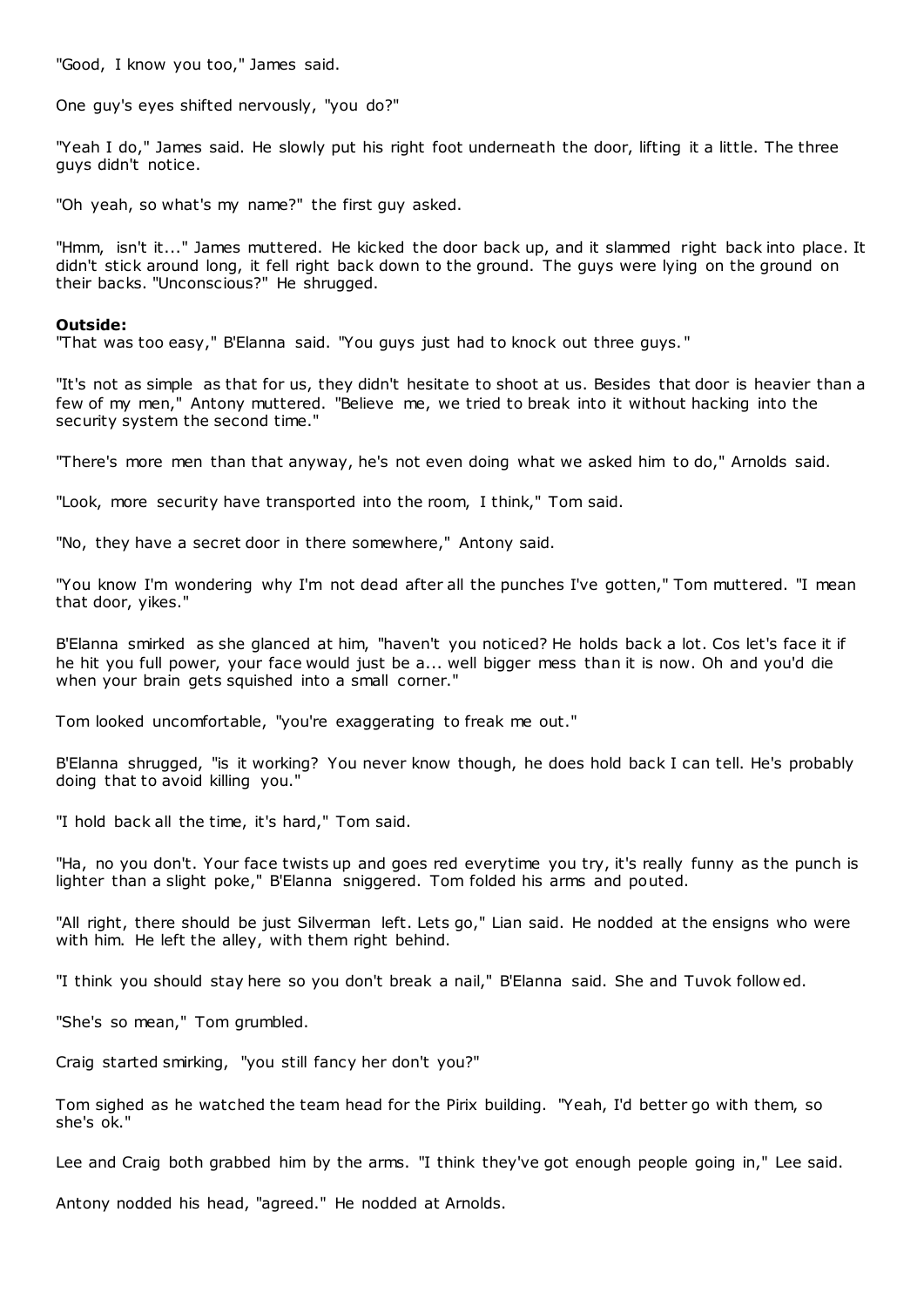Arnolds pulled out his phone, "Arnolds to Sedna. Our team is going in, get ready to transport on our mark."

## **Pirix:**

The team reached the doorway to the office. They could hear Silverman's voice prattling on and on.

"Damn it," Lian muttered quietly.

Inside Silverman was standing nearby a sofa, with his back to where the timeship's launchbay window was. James was sitting on the sofa looking bored to death.

"I'll make it worth your while, what do you say?" Silverman finally finished his speech.

"Do Americans use the term *get stuffed*?" James asked.

"That's a no then, all right," Silverman sighed. He pulled out a normal gun and pointed it at him. "I wouldn't try anything if I were you, a bullet's faster than you."

"No thanks, I already have one of those," James said.

"I don't think you understand the situation you're in," Silverman muttered.

Meanwhile B'Elanna and Lian were walking towards the launchbay window, very quietly.

"I don't think you understand either. We're in the twenty first century still. If you fire that, you've lost a few hundred dollars or whatever," James said.

"Hundred? If it were that much I wouldn't even bother. You see I knew you'd come eventually, why not send their strongest, fastest, and best hacker down here to steal the timeship? I've already sold you to the American government for one point two million," Silverman said.

James' eyes widened, "really? Wow they were ripped off."

Lian attached a device onto the wall, B'Elanna worked on a bigger device in her hands. A little light started flashing on it. She nodded at him, he glanced behind him briefly.

"I know that, but they haven't paid yet so. They won't fork over that much until they're happy with you," Silverman said.

"Then you're screwed, no money for you," James said as he stood up. "You see, they have no means of controlling me, besides putting a gun to my head. That's really the same deal with you."

"That's fine with me. They'd still pay me for the corpse," Silverman smiled smugly, stepping forward one step. "Did you think you'd get into bodyguard or army work? No, they're more interested in cutting you open and doing lots of research. It doesn't matter if I take you there alive or not."

"Oh, I didn't realise we were in the twentieth century or earlier," James muttered, looking uneasy.

B'Elanna handed the device to Lian, he attached it to the one on the wall. Silverman f rowned and turned his head around. While he did that James quickly got out his gun and pointed it at him. Silverman turned back around to find it in his face.

"What is this?" he growled. His spare hand went into his trouser pocket.

"Sorry," James quietly said. He fired, startling everyone else in the room. His body made a loud thud as it landed on the ground.

"I can't believe you just did that," B'Elanna stuttered.

"It's ok, the timeline should reset right," James said.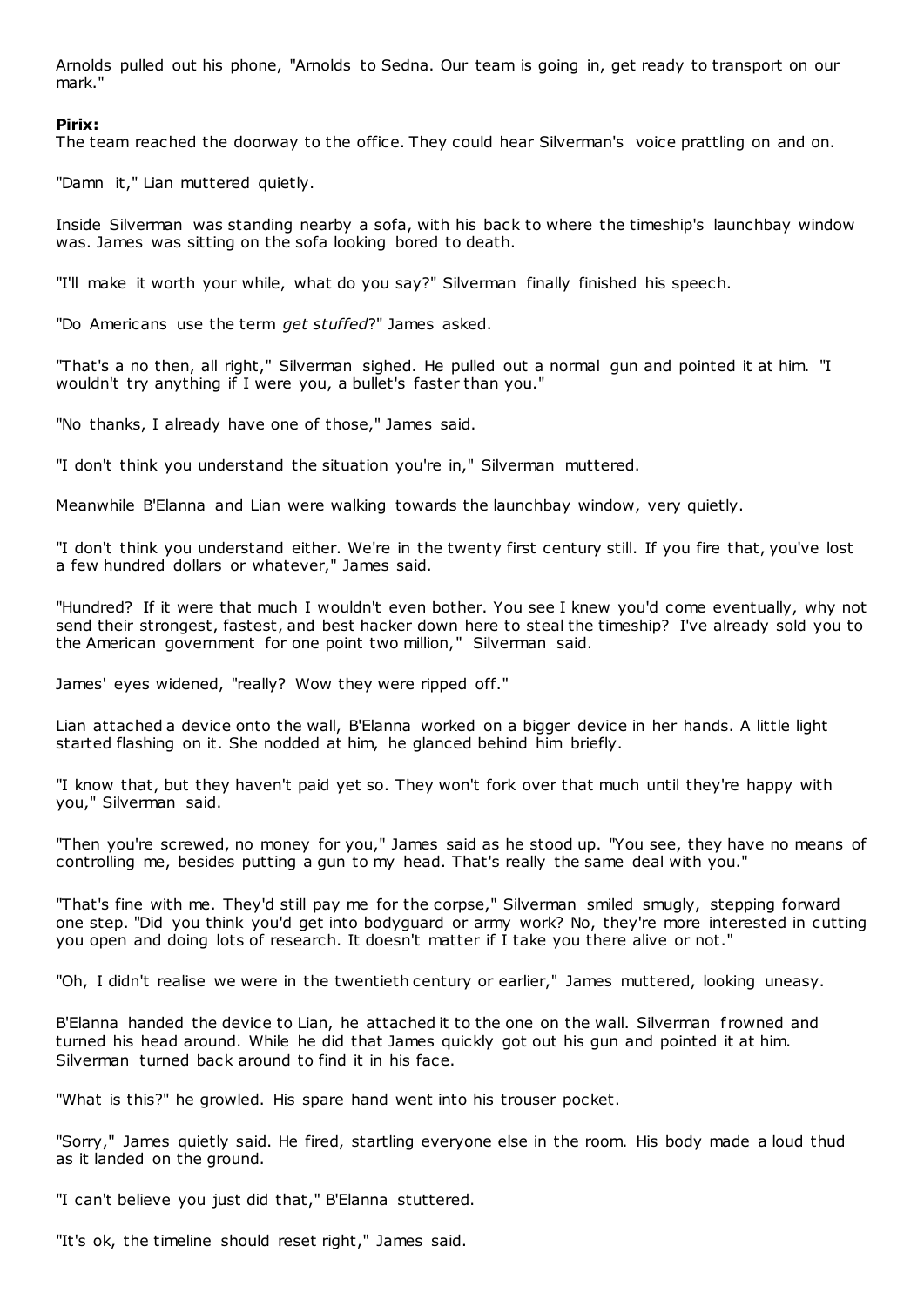Lian nodded uncomfortably, "yes once I'm finished here." He pressed a button on the device, then pulled out a communicator. "Worth to Matthews, the bomb is set."

In: "Aknowledged."

A few seconds later everybody dematerialised. One minute later the whole building exploded.

## **Voyager:**

Chakotay turned to opps, "what happened?"

"I'm not sure Commander. The subspace signatures are all gone." His station started beeping, "sir, a ship's decloaking off our starboard bow."

On the viewscreen a big advanced looking Starfleet ship appeared, it was heading slowly towards them.

"We're being hailed," Harry said.

"Well why not, on screen," Chakotay ordered.

Antony, Lian and all the rest appeared on the viewscreen, standing in an advanced looking bridge. "Commander Chakotay, this is Captain Antony Matthews of the USS Sedna."

"Where did you come from?" Chakotay asked.

"We arrived here two days ago to correct a temporal paradox," Antony replied. "Your team members proved useful, we'd like to thank you for your help."

Chakotay looked confused, "are you trying to say it's all fixed?"

"Yes, we'll send your crewmembers back to you now. Your shuttle will also be transported back to your shuttle bay," Antony replied.

Tom, B'Elanna, Tuvok, James, Craig and Lee rematerialised on the bridge.

"He's right Commander," Harry said.

Chakotay frowned, "if everything's fixed, how come we're still here?"

"It would be too complicated to explain. We can easily send you back to your time and place," Antony replied.

"Thank you again for your help," Lian said.

"Not a problem," Tom said.

B'Elanna rolled her eyes, "you didn't do anything."

"It's a matter of opinion," Tom muttered.

Chakotay groaned, "Tom shut up."

#### **Present day The Mess Hall:**

The entire room was filled with the senior staff and lots of other crewmembers. Almost everybody had a drink in their hands.

"I still can't believe that French woman slapped you," B'Elanna said.